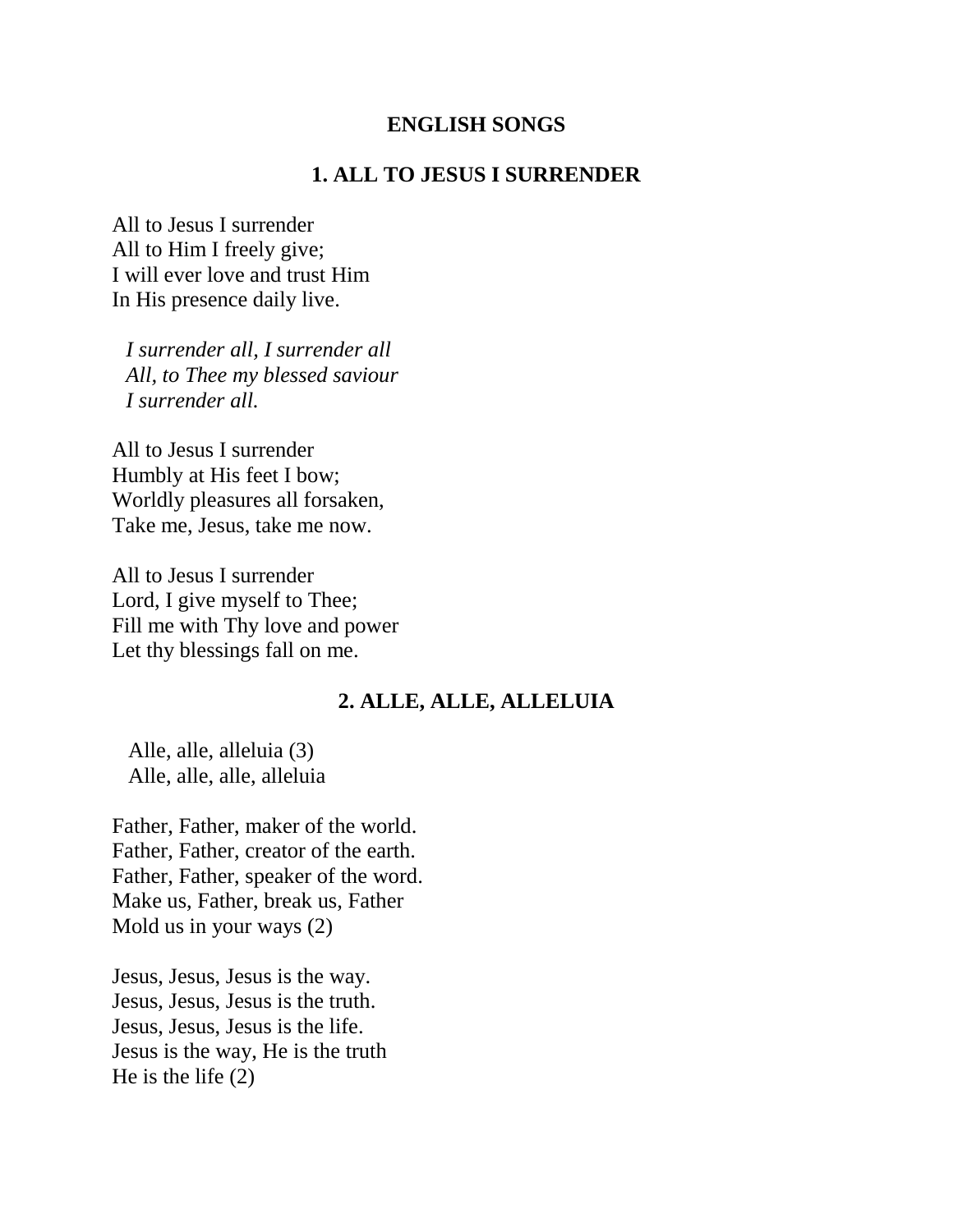Spirit, Spirit, come down on us, Lord. Spirit, Spirit, rain down on us, Lord. Spirit, Spirit, flood us with your pow'r. Fill us with the light of God Oh, fill us with your power (2)

# **3. AMAZING GRACE**

Amazing grace! How sweet the sound That saved a wretch like me. I once was lost but now I'm found Was blind but now I see.

"T" was grace that taught my heart to fear And grace my fears relieved. How precious did that grace appear The hour I first believed.

Thro' many dangers, toils and snares I have already come. 'This grace hath bro't me safe thus far And grace will lead me home.

When we've been there ten thousand years, Bright shining as the sun. We've no less days to sing God's praise Than when we first begun.

### 4**. AS I HAVE LOVED YOU**

 *Love one another, as I have loved you So you must love one another (2) Jesus said Love one another as I have loved you (2) As I have loved you [John 13:34,35]*

He is the vine, we are the branches If we remain, we will bear fruit Whatever you wish, be given to you If you remain, in Him Will you remain?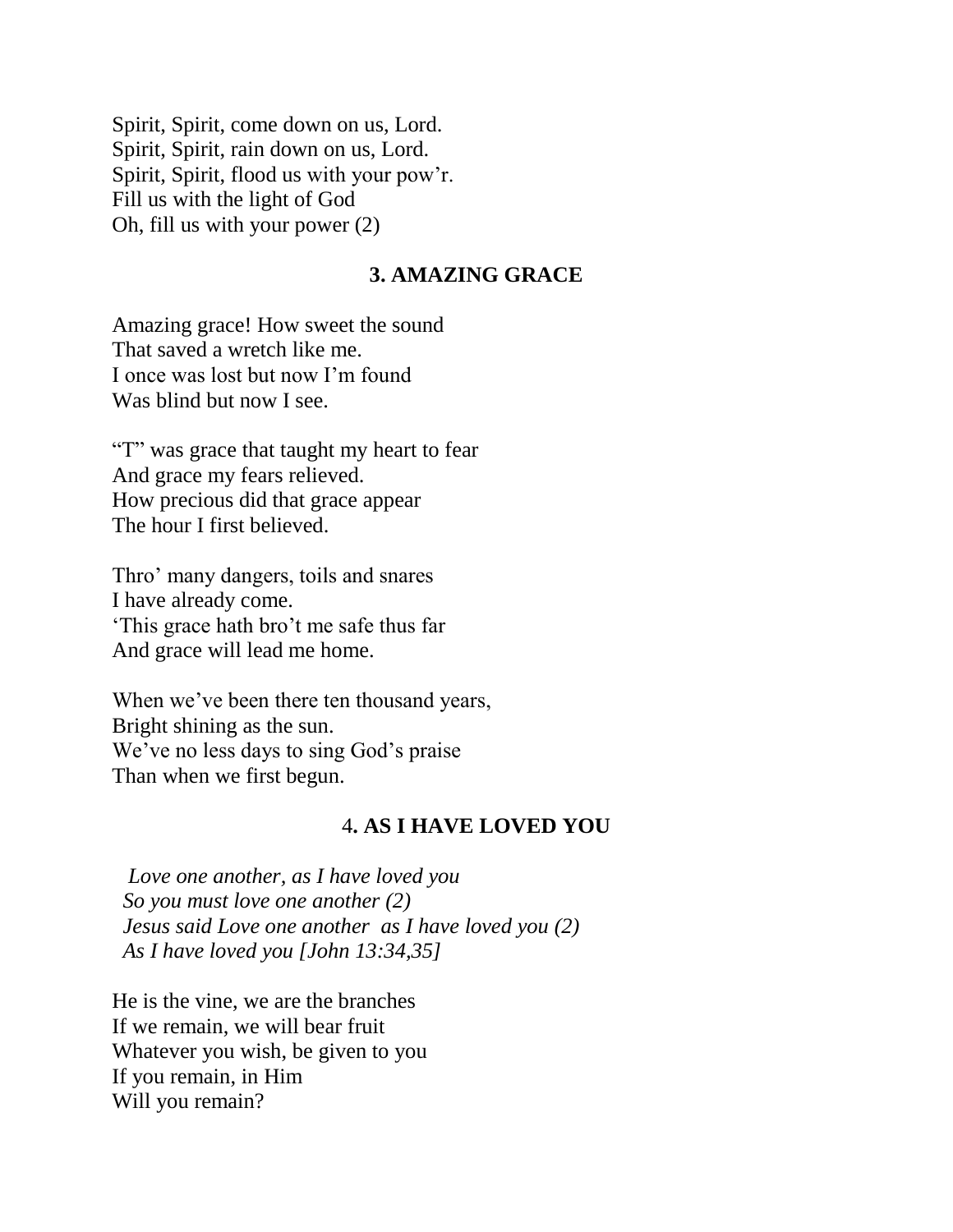Greater love has no one than this That he laid down, his life for his friends We are His friends, if we obey All his commands, today Will you obey?

# **5. BATTLE BELONGS TO THE LORD**

In heavenly amour we'll enter the land, The battle belongs to the Lord. No weapon that's fashioned against us will stand The battle belongs to the Lord.

 *We sing glory, honour Power and strength to the Lord.*

When the power of darkness comes in like a flood The battle belongs to the Lord. We raise up a standard the power of His blood The battle belongs to the Lord.

When your enemy presses in hard do not fear The battle belongs to The Lord Take courage my friend your redemption is near The battle belongs to the Lord.

## **6. BE WITH ME LORD**

Sometimes I feel that I could fight an army With just me and You And there's no one could harm me Oh, but sometimes I can feel a little shy It's then I need to know That you are there; that's why I'm singing

 *Be with me, Lord (When I'm down) Be with me, Lord (When I'm lonely) Be with me, Lord (When I'm tired) Be with me, be with me*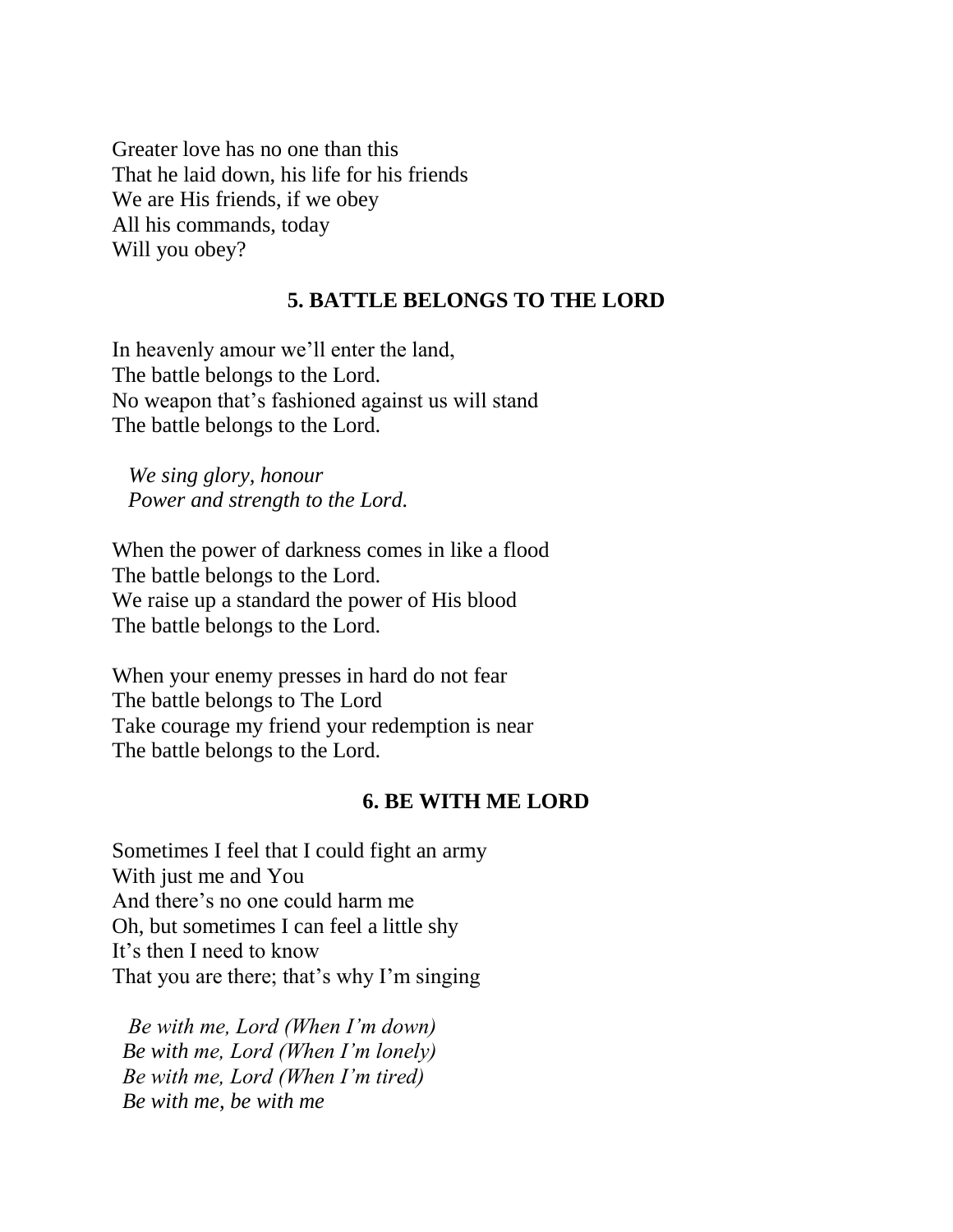*Be with me, Lord (When I'm down) Be with me, Lord (When I'm lonely) Be with me, Lord (When I need you) Be with me, be my only God*

*I know you said that I would not be tested More than I could bear And that You have my best in mind With ev'ry thing that ever comes my way I know You're in control So hear me as I pray; I'm singing*

*Now help me, Lord, to share what I've been given Help me make a diff'rence With the life I'm living As I show my neighbor where true treasure's stored Help me know You promised You'd be with me, Lord! I'm singing*

### **7. BECAUSE HE LIVES**

God sent His son, they called Him Jesus He came to love, heal, and forgive. He lived and died to buy my pardon, An empty grave is there to prove My Savior lives.

 Because He lives, I can face tomorrow. Because He lives, All fear is gone. Because I know He holds the future, And life is worth the living just Because He lives.

How sweet to hold a newborn baby, And feel the pride and joy he gives. But greater still the calm assurance, This child can face uncertain days Because He lives.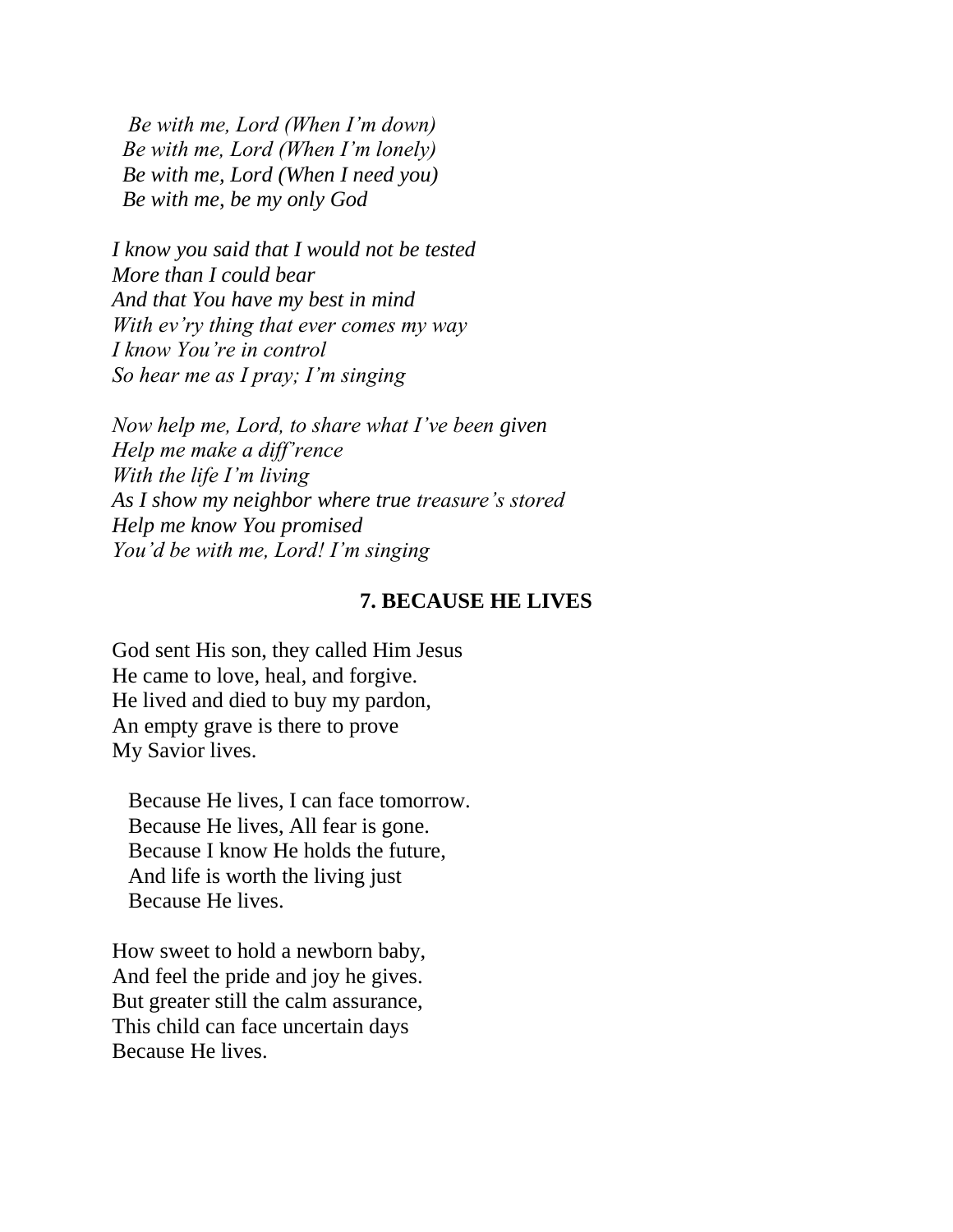And then one day I'll cross the river, I'll fight life's final war with pain. And then as death gives way to victory I'll see the lights of glory and I'll know He lives.

# **8. BLESSED ASSURANCE**

Blessed assurance, Jesus is mine! O what a foretaste of glory divine! Heir of salvation, purchase of God, Born of His Spirit, washed in His blood.

*This is my story, this is my song Praising my Saviour all the day long (2)*

Perfect submission, perfect delight Visions of rapture now burst on my sight. Angels descending bring from above Echoes of mercy, whispers of love.

Perfect submission, all is at rest; I in my Saviour am happy and blest; Watching and waiting, looking above Filled with His goodness, lost in His love.

## **9. BLUE SKIES AND RAINBOWS**

Blue skies and rainbows and sun beams from heaven Are all I can see when my Lord is living in me

*Jesus is well and alive today He makes His home in my heart. Nevermore will I be all alone since He Promised me that we never would part.*

Green grass and flowers all blooming in spring time Are works of the Master I live for each day.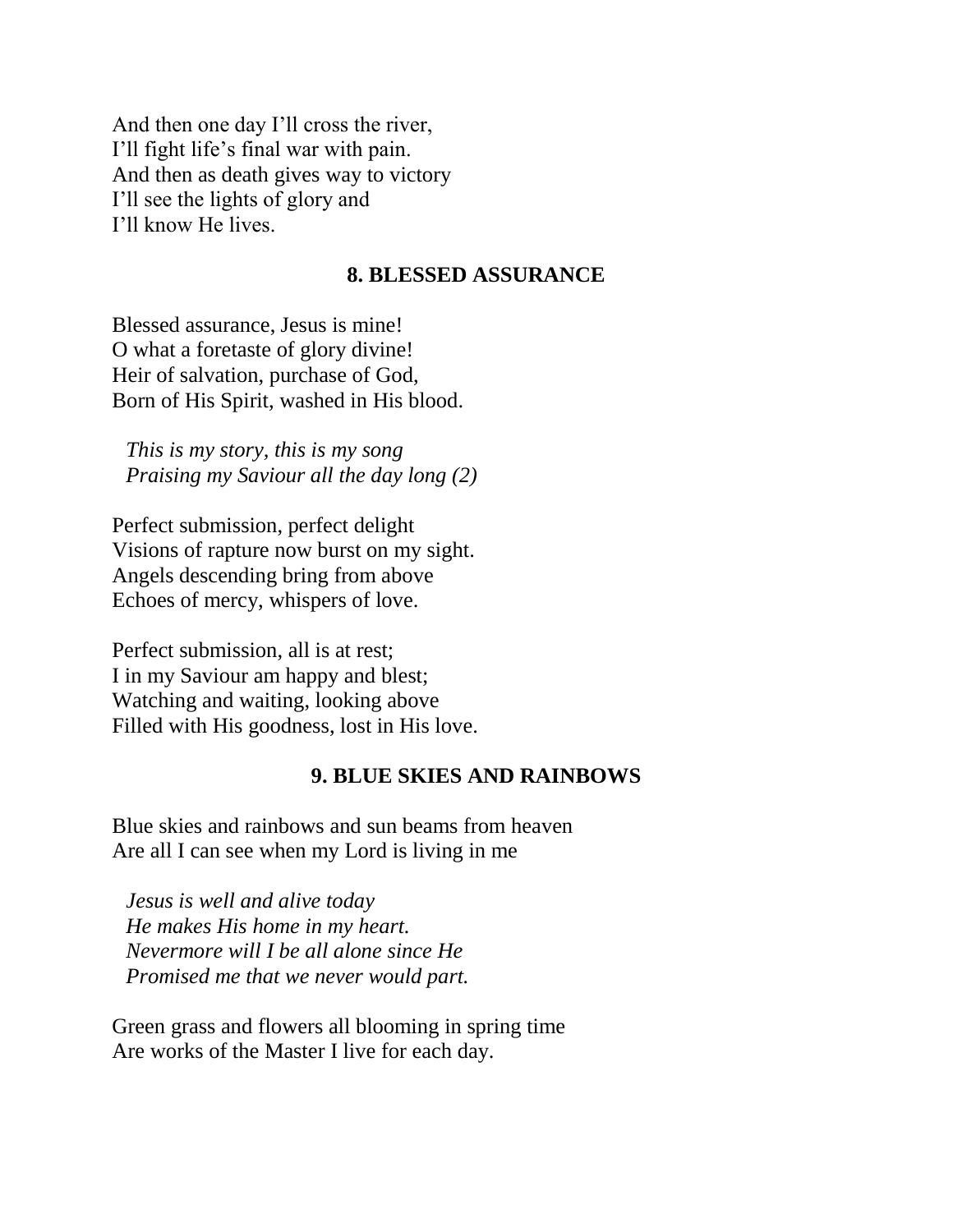Tall mountains, green valleys the beauty that surrounds me All makes me aware of the One who made it all

I`m not ashamed of the Gospel of Jesus, For it is the power of salvation for me.

### **10. COUNT YOUR BLESSINGS**

When upon life's billows You are tempest tossed When you are discouraged Thinking all is lost Count your many blessings Name them one by one And it will surprise you What the Lord hath done

 *Count your blessings, name them one by one Count your blessings, see what God hath done Count your blessings, name them one by one And it will surprise you what the Lord hath done*

Are you ever burdened With a load of care? Does the cross seem heavy You are called to bear? Count your many blessings Every doubt will fly And you will keep singing As the days go by.

When you look at others With their lands and gold Think that Christ has promised you His wealth untold; Count your many blessings. Wealth can never buy Your reward in heaven Nor your home on high.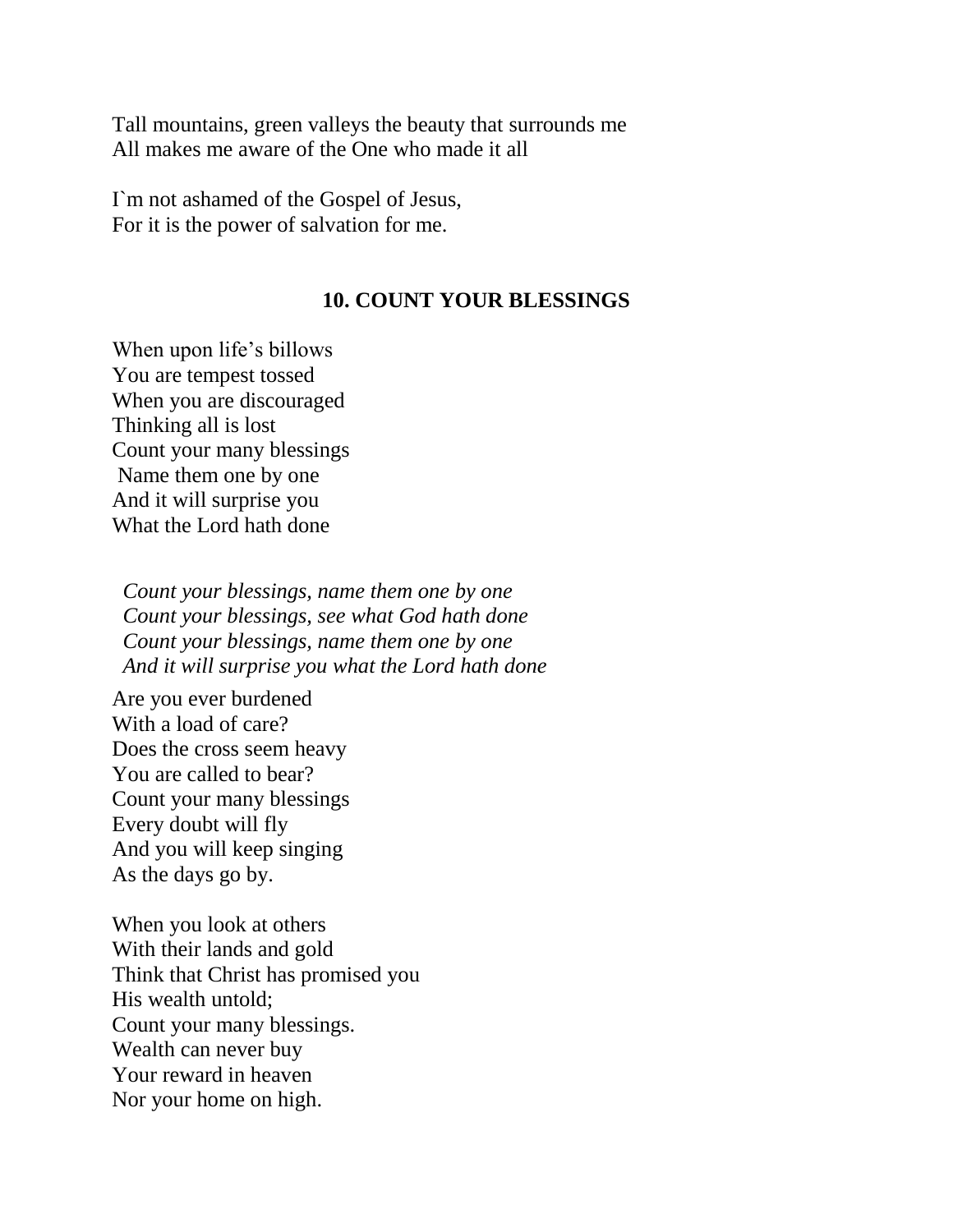So, amid the conflict Whether great or small Do not be disheartened God is over all; Count your many blessings Angels will attend Help and comfort give you To your journey's end

#### **11. EL SHADDAI, EL SHADDAI**

*El Shaddai, El Shaddai, EI, EI yon-na Adonai. Age to age You're still the same By the power of the name. El Shaddai, EI Shaddai, Erkahm ka na Adonai; We will praise and lift You high, El Shaddai. (I will praise you till I die, El Shaddai.)*

Through Your love and through the ram You saved the Son of Abraham. Through the power of your hand You turned the sea into dry land. To the outcast on her knees You were the God who really sees. And by Your might you set Your children free.

Through the years You made it clear That the time of Christ is near; Though the people couldn't see What Messiah ought to be. Though Your word contained the plan They just could not understand; Your most awesome work was done In the frailty of Your son.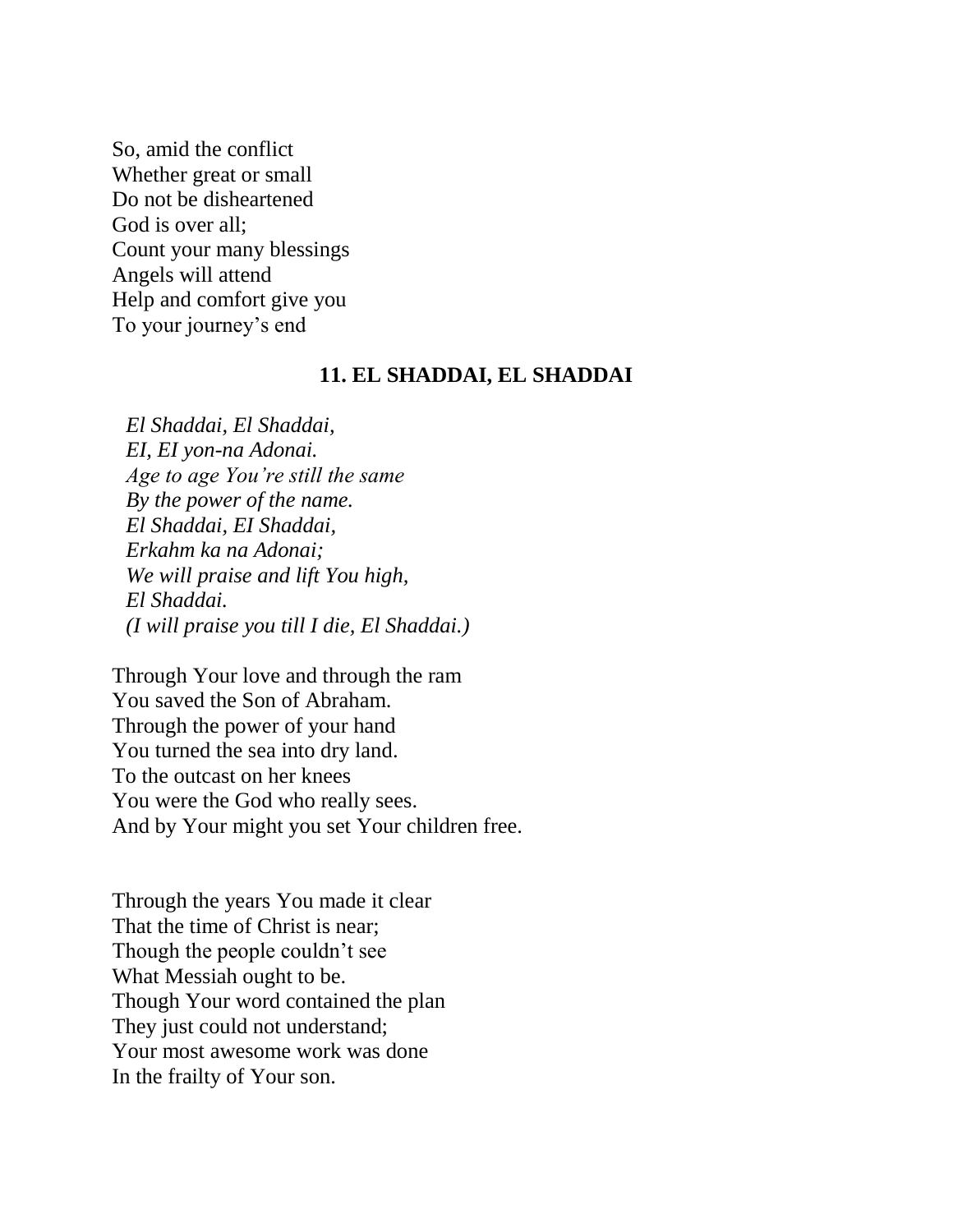(El Shaddai - God Almighty) (El Elyona - The Most High God) (Na Adonai - O Lord) (Erkahm ka - We will love You)

## **12. FATHER I PLACE**

Father, I place into your hands The things that I can't do. Father, I place into your hands The times that I've been through Father, I place into your hands The way that I should go For I know I always can trust you.

Father, I place into your hands My friends and family Father, I place into your hands The things that trouble me. Father, I place into your hands The person I would be. For I know I always can trust you.

Father, we love to see your face We love to hear your voice. Father, we love to sing your praise And in your name rejoice Father, we love to walk with you And in your presence rest, For we know we always can trust you.

Father, I want to be with you And do the things you do. Father, I want to speak the words That you are speaking too. Father, I want to love the ones That you will draw to you. For I know that I am one with you.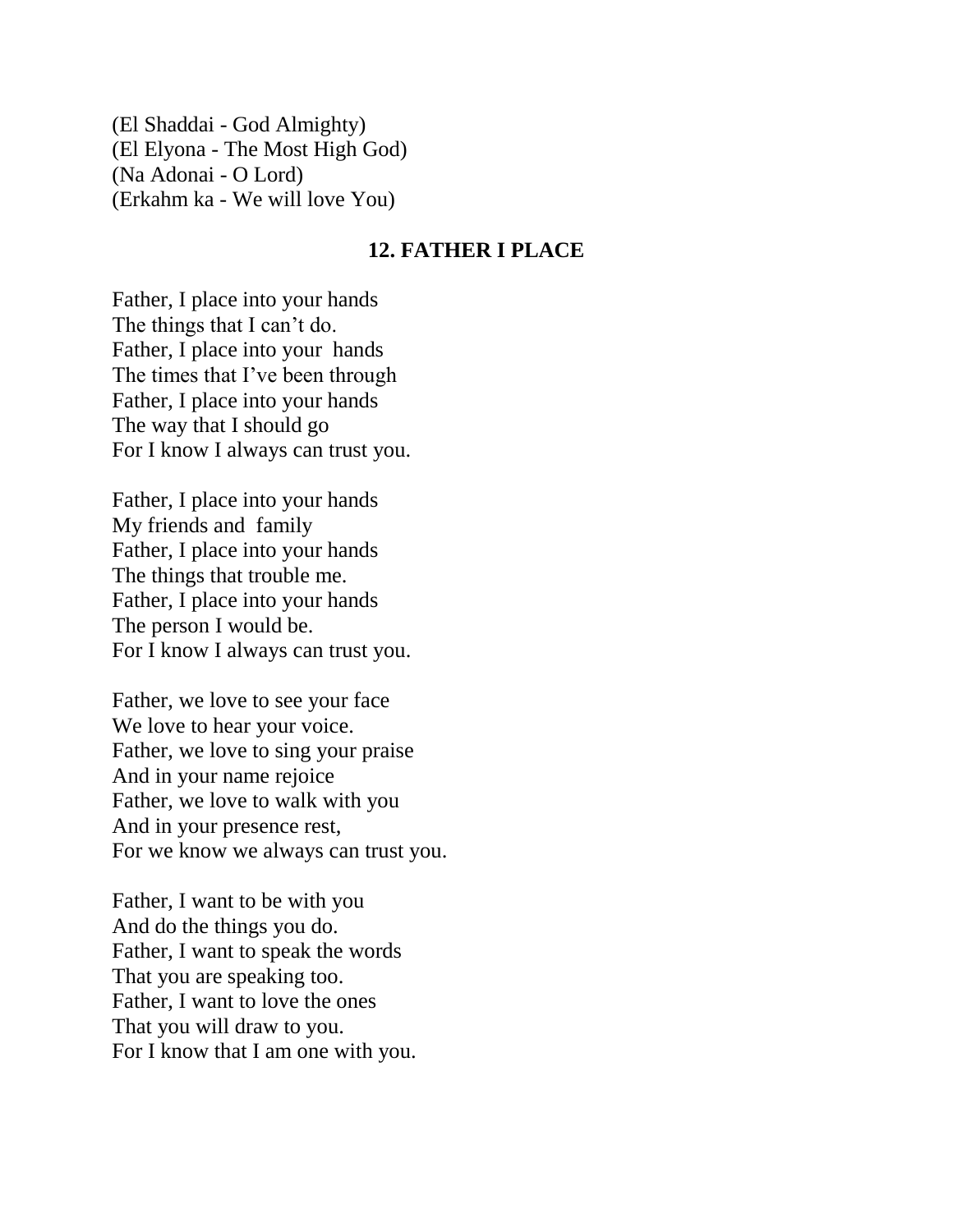### **13. FOLLOW ME**

I traveled down a lonely road And no one seemed to care The burden on my weary back Had bowed me to despair I oft complained to Jesus How folks were treating me And then I heard Him say so tenderly

*My feet were also weary Upon the Calv'ry road; The cross became so heavy I fell beneath the load Be faithful weary pilgrim The morning I can see Just lift your cross and follow close to me"*

"I work so hard for Jesus", I often boast and say I've sacrificed a lot of things To walk the narrow way I gave up fame and fortune, I'm worth a lot to thee And then I heard him gently say to me,

*"I left the thorne of glory" And counted it but loss My hands were nailed in anger Upon the cuel cross But now we'll make the journey, With your hand safe in mine So lift your cross and follow close to me.*

O Jesus if I die upon A foreign field someday "T would be no more than love demands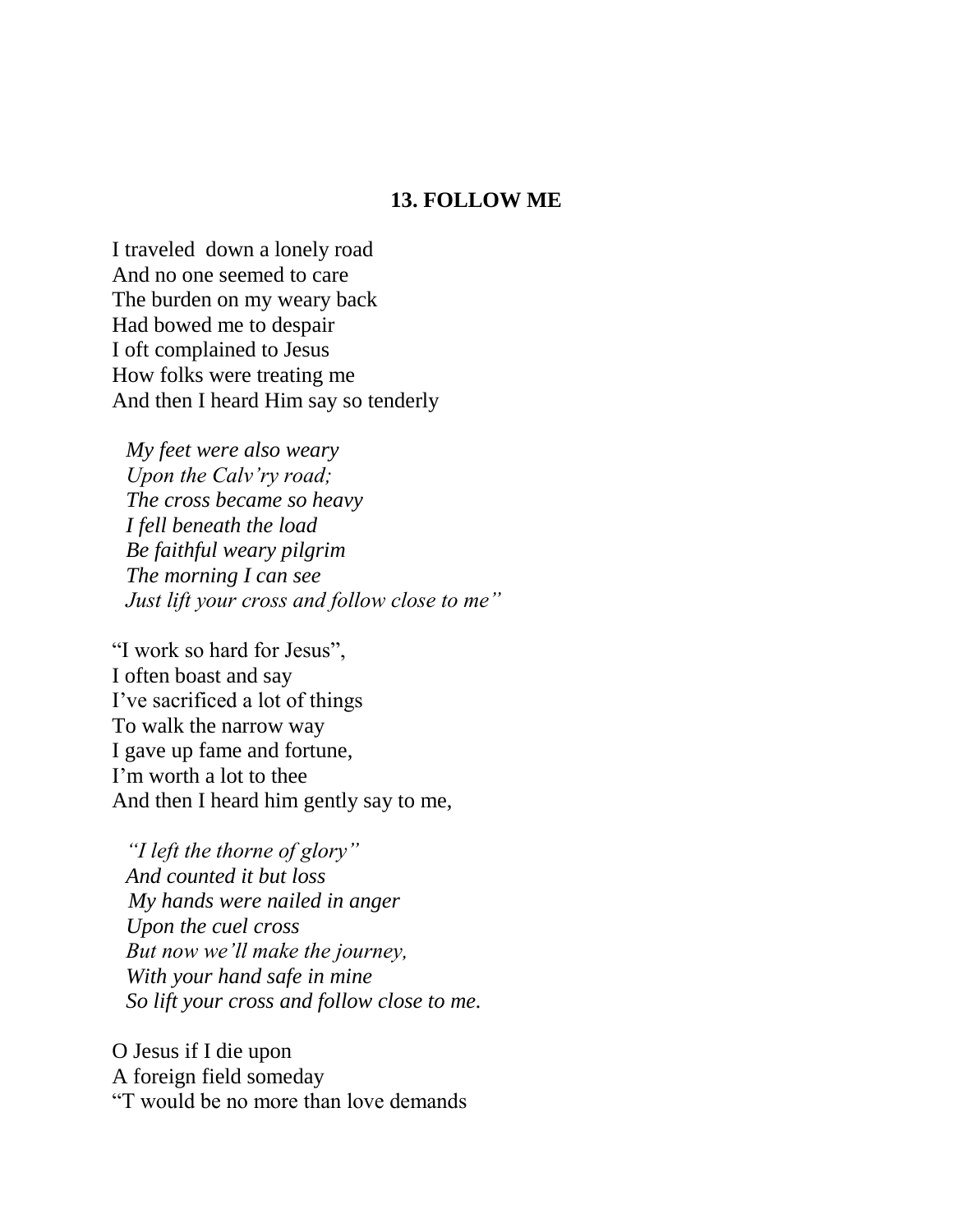No less could I repay No greater love hath mortal man Than for a friend to die These are the words He gently spoke to me

*If just a cup of water I place with in your hand Then just a cup of water Is all that I demand. But if by death to living, They can thy glory see I'll take my cross and follow close to thee*

## **14. GLORY BE TO JESUS**

Glory be to Jesus who in bitter pains Poured for me the life blood from His sacred veins

Grace and life eternal in that blood I find Blest be his compassion infinitely kind.

Abel's blood for vengeance pleaded to the skies But the blood of Jesus for our pardon cries.

Oft' as it is sprinkled on our` guilty hearts, Satan in confusion terror struck departs.

Lift ye then your voices swell the mighty flood Louder still and louder praise the precious blood

## **15. GO AND MAKE DISCIPLES**

*Jesus said, "go, go ,go All Nations Baptize them (2)*

Jesus said, "go, go, go, go and make disciples Of all nations Baptize them, teach them to obey Everything I have commanded you.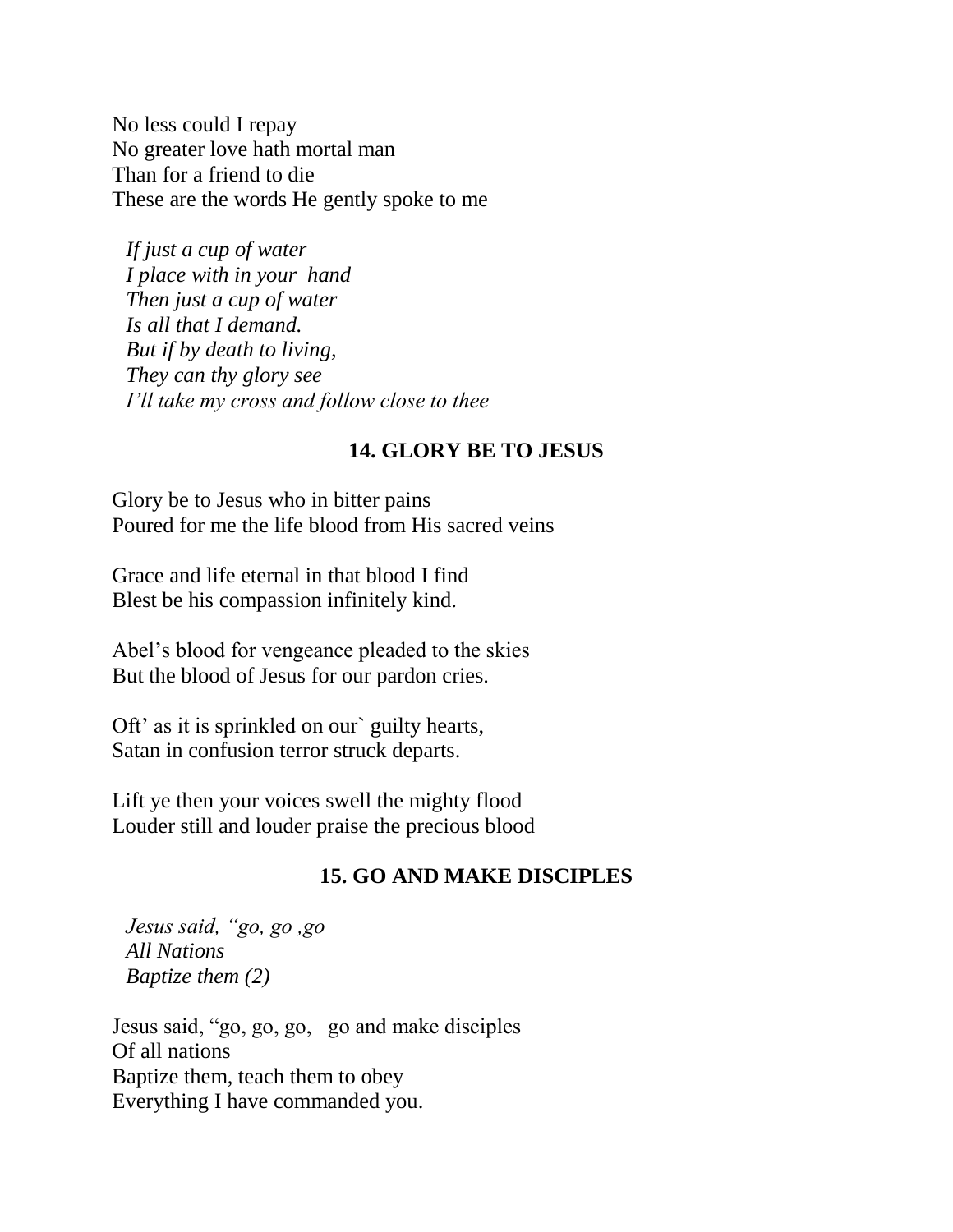You gotto love, love, love, as Jesus loved When you love, you'll be known as disciples

You gotto hold the word, deny yourself Take the cross, and follow Jesus

 He will never leave you, nor forsake you He'll be with you, to the very end of age

## **16. GO MAKE A DIFF'RENCE**

 *Go make a diff'rence. We can make a diff'rence. Go make a diff'rence in the world.*

We are the salt of the earth, Called to let the people see The love of God in you and me. We are the light of the world, Not to be hidden but be seen. Go make a diff'rence in the world.

We are the hands of Christ Reaching out to those in need, The face of God for all to see. We are the spirit of hope; We are the voice of peace. Go make a diff'rence in the world.

So let your love shine on, Let it shine for all to see. Go make a diff'rence in the world. And the spirit of Christ Will be with us as we go. Go make a diff'rence in the world.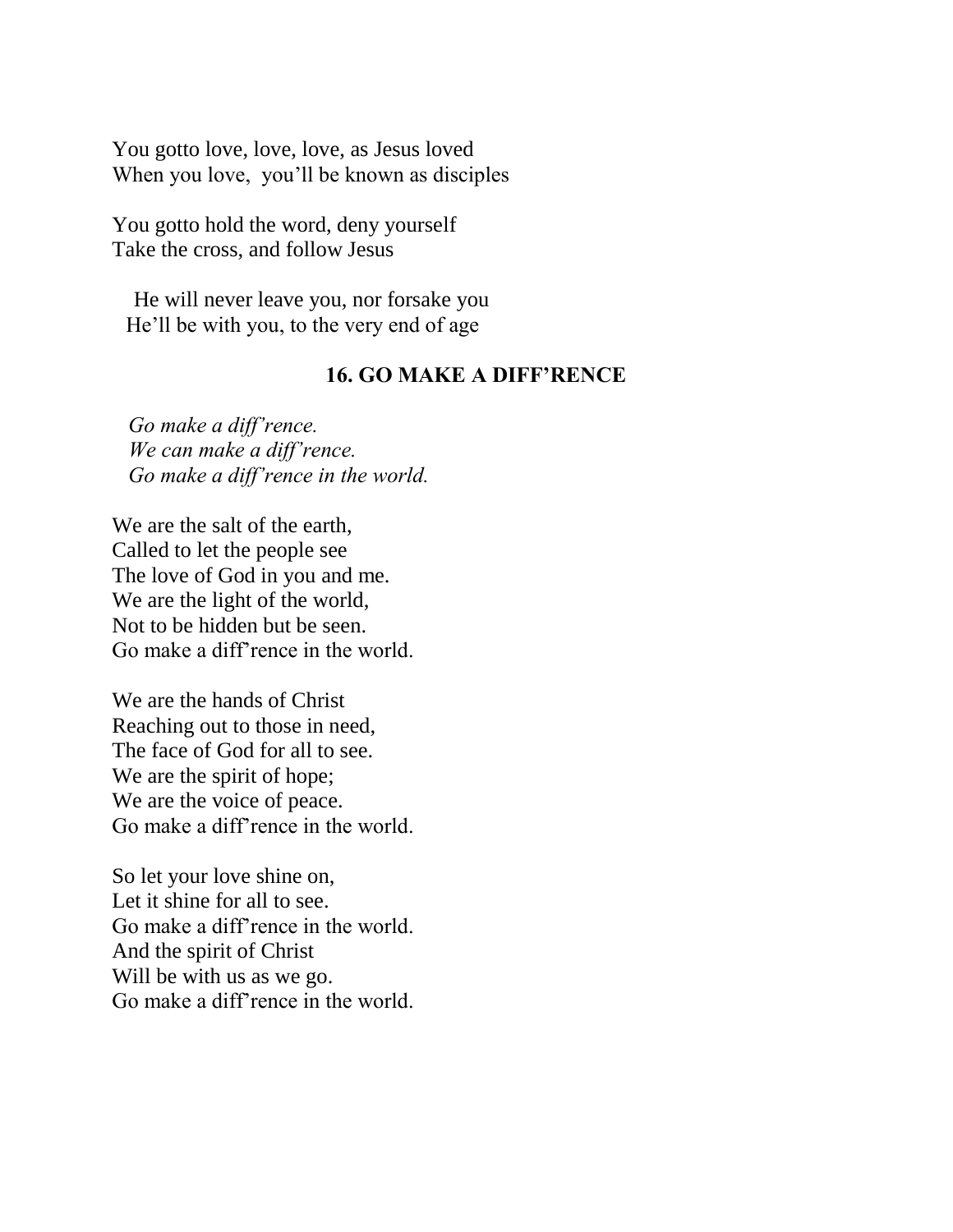### **17. GOD IS GOOD**

*God is Good, all the time He put a song of praise in this heart of mine God is good, all the time Through the darkest night, His light will shine God is good, God is good all the time.*

If you're walking through the valley There are shadows all around Do not fear He will guide you He will keep you safe and sound He had promised to never leave you Nor forsake you, and His word is true

We were sinners, so unworthy Still for us He chose to die He filled us with His Holy Spirit Now we can stand and testify That His love is everlasting And his mercies they will never end

*Though I may not understand All the plans You have for me My life is in your hands Through the eyes of faith I can clearly see*

#### **18. HALLELUJAH PRAISE JEHOVAH**

Hallelujah Praise Jehovah From the heavens praise His name. Praise Jehovah in the highest, All His angels praise proclaim. All His hosts together praise Him, Sun and moon and stars on high. Praise Him O ye heav'n of heavens, And ye floods above the sky.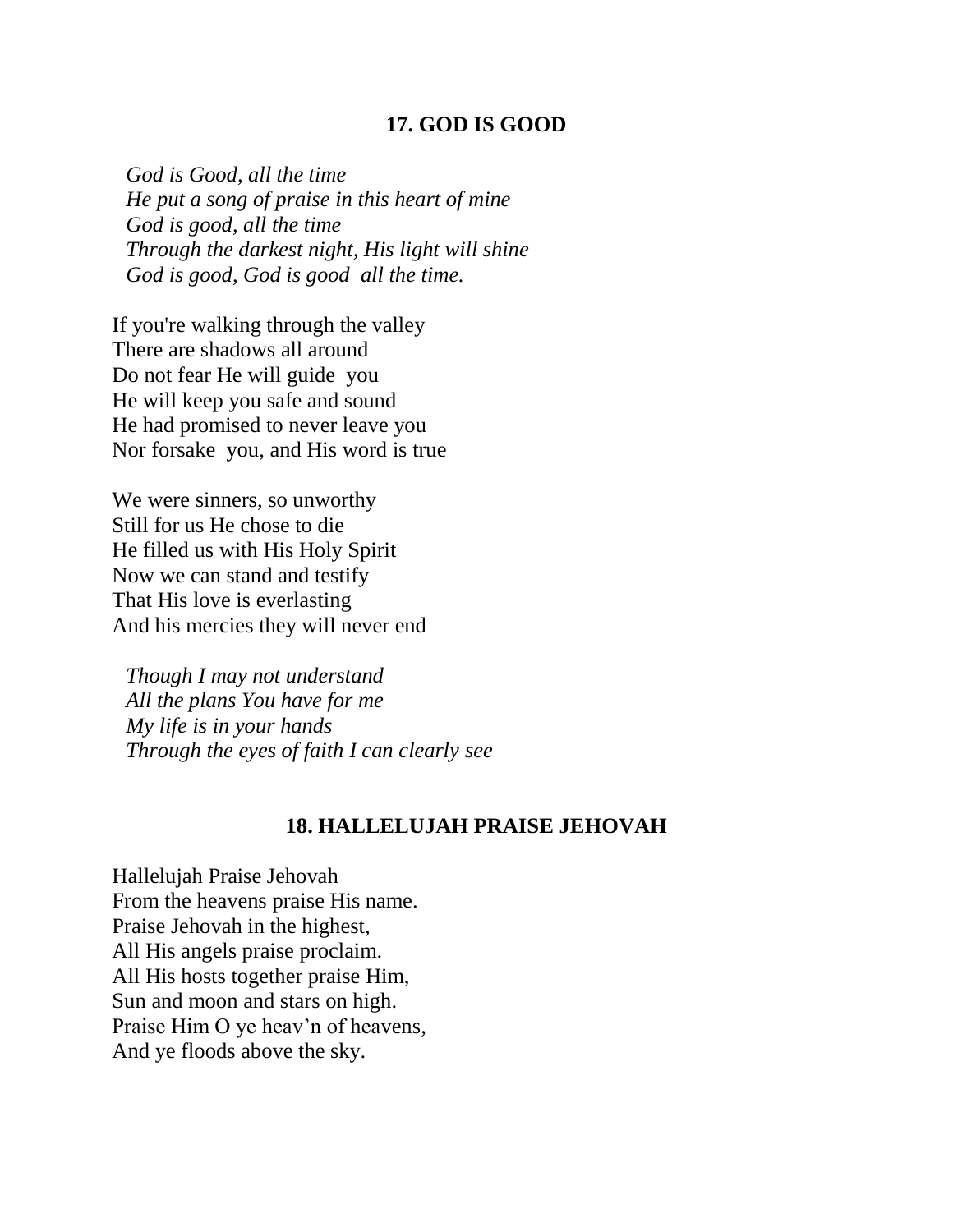*Let them praises give Jehovah, (Let them praises) For His name alone is high, And His glory is exalted (3) (And his glory) (3) Far above the earth and sky.*

Let them praises give Jehovah! They were made at His command Them for ever He established, His decree shall ever stand. From the earth O praise Jehovah, All ye floods ye dragons all; Fire, hail and snow and vapors, Stormy winds that hear Him call.

All ye fruitful trees and cedars, All ye hills and mountains high. Creeping things and beast and cattle, Birds that in the heavens fly. Kings of earth and all ye people, Princes great, earth judges all, Praise His name, young men and maiden Aged men and children small.

### **19. HAVE YOU BEEN TO JESUS**

Have you been to Jesus for the cleansing power? Are you washed in the blood of the Lamb? Are you fully trusting in His grace this hour? Are you washed in the blood of the Lamb?

*Are you washed (Are you washed?) In the blood (in the blood) In the soul cleansing Blood of the Lamb? (Of the Lamb) Are your garments spot-less Are they white as snow Are you washed In the blood of the Lamb?*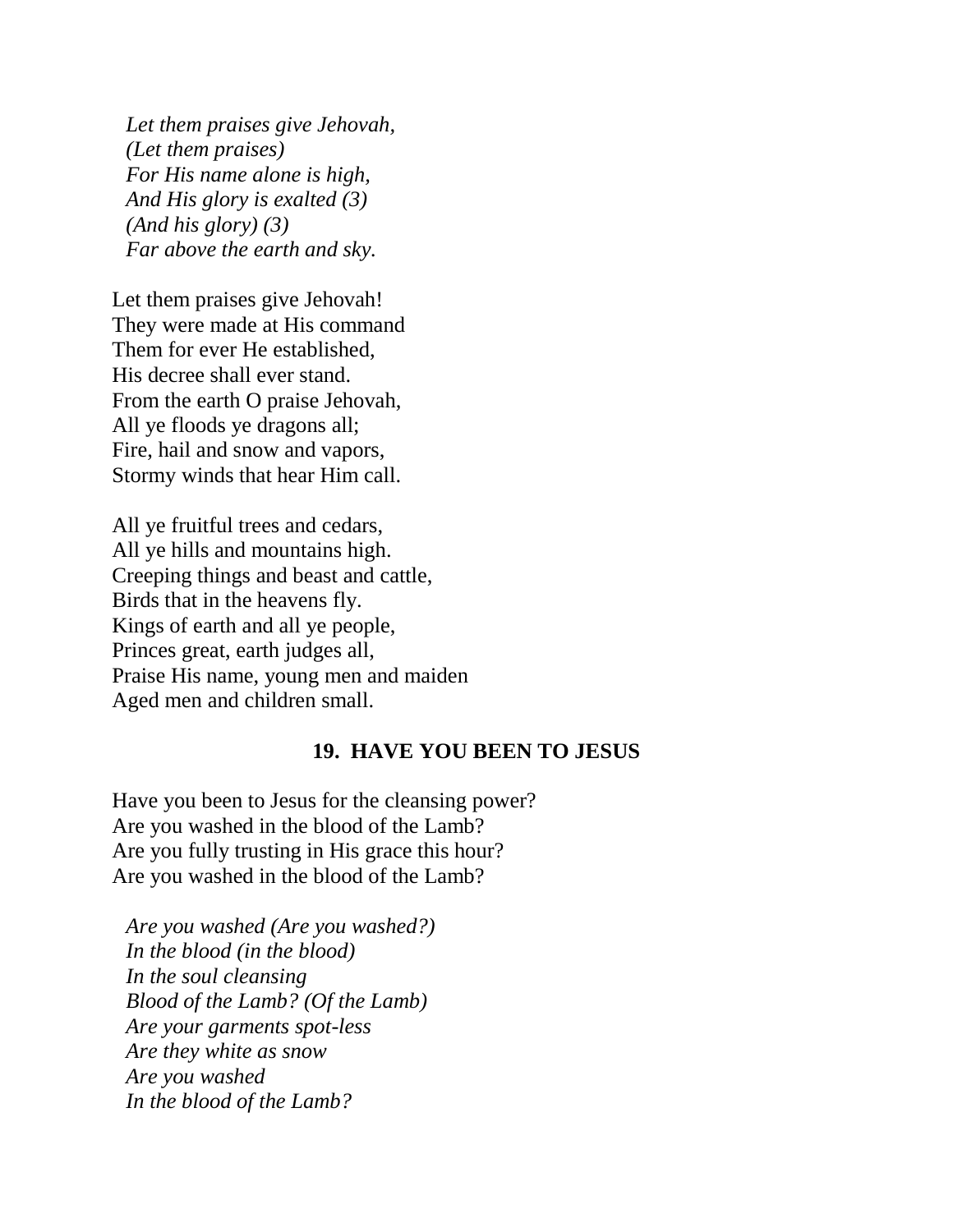Are you walking daily by the Savior's side? Are you washed in the blood of the Lamb? Do you rest each moment in the Crucified? Are you washed in the blood of the Lamb?

When the Bridegroom cometh will your robes be white? Pure and white in the blood of the Lamb? Will your soul be ready for the mansions bright? And be washed in the blood of the Lamb?

Lay aside the garment that is stained with sin And be washed in the blood of the Lamb. There's a fountain flowing for the soul unclean O be washed in the blood of the Lamb.

# **20. HEAVEN CAME DOWN**

O what a wonderful, wonderful day Day I will never forget! After I'd wandered in darkness away Jesus, my Saviour, I met. O what a tender, compassionate friend! He met the need of my heart, Shadows dispelling with joy I am telling, He made all the darkness depart!

*Heaven came down and glory Filled my soul. When at the Cross the Saviour Made me whole. My sins were washed away, And my night was turned to day. Heaven came down and glory Filled my soul!* 

Born of The Spirit with life from above, Into God's family divine, Justified fully through Calvary's love, O what a standing is mine!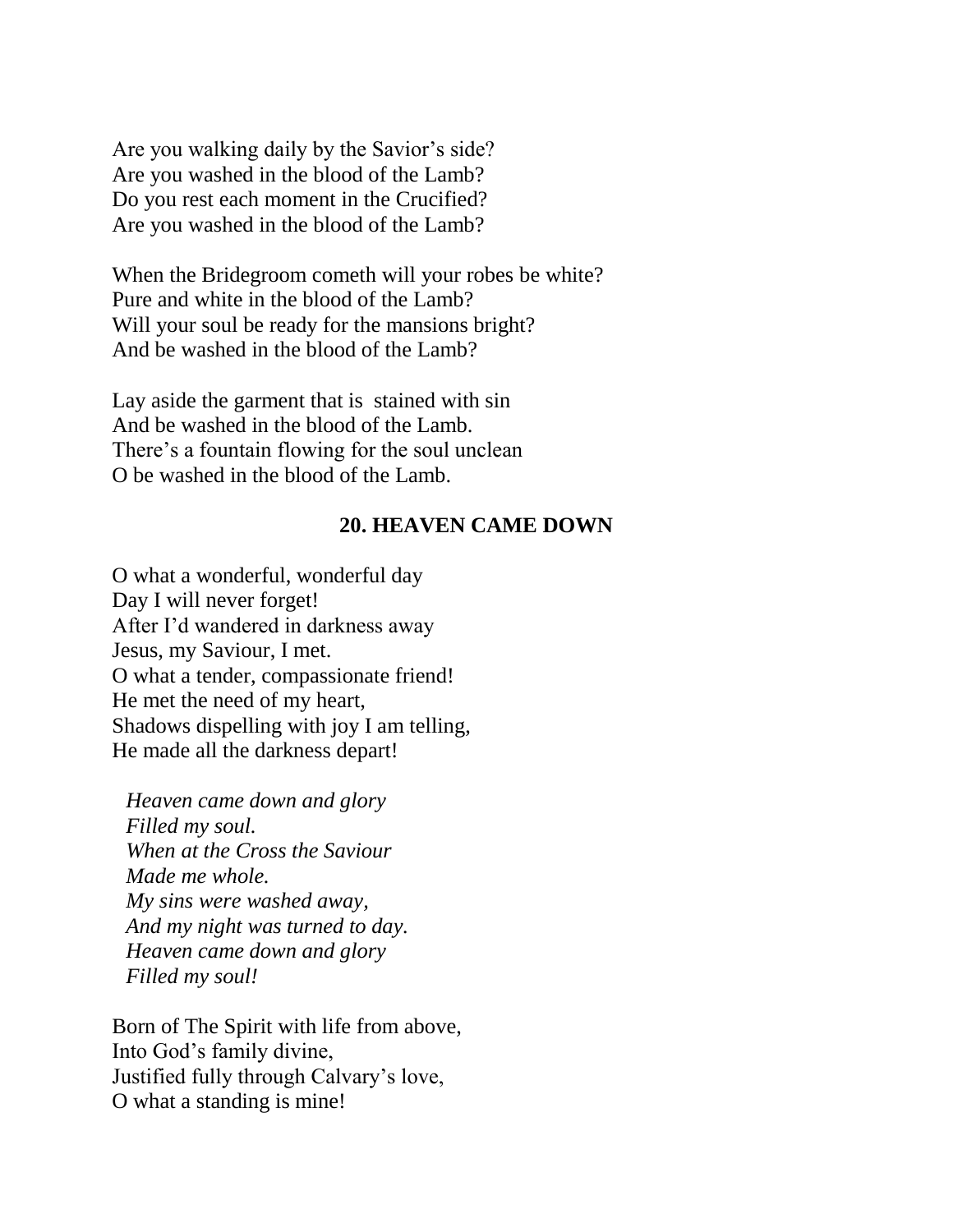And the transaction so quickly was made, When as a sinner I came; Took of the offer of grace He did prefer, He saved me! O praise His dear name!

Now I've a hope that will surely endure After the passing of time I have a future in heaven for sure, There in those mansions sublime. And it's because of that wonderful day When at the cross I believed; Riches eternal and blessing supernal From his precious hand I received!

### **21. HEAR I AM LORD**

I, the Lord of sea and sky, I have heard My people cry, All who dwell in dark and sin, my hand will save I, who made the stars of night, I will make their darkness bright, Who will bear My light to them, whom shall I send?

*Here I am Lord, is it I Lord? I have heard you calling in the dark. I will go Lord, if you lead me. I will hold Your people in my heart.*

I, the Lord of snow and rain. I have borne my people's pain, I have wept for love of them, they turn away. I will break their hearts of stone, Give them hearts for love alone, I will speak My word to them, whom shall I send?

I, the lord of wind and flame, I have borne My people's pain I will set a feast for them, my hand will save. Finest bread I will provide, Until their hearts be satisfied, I will give My life to them, whom shall I send?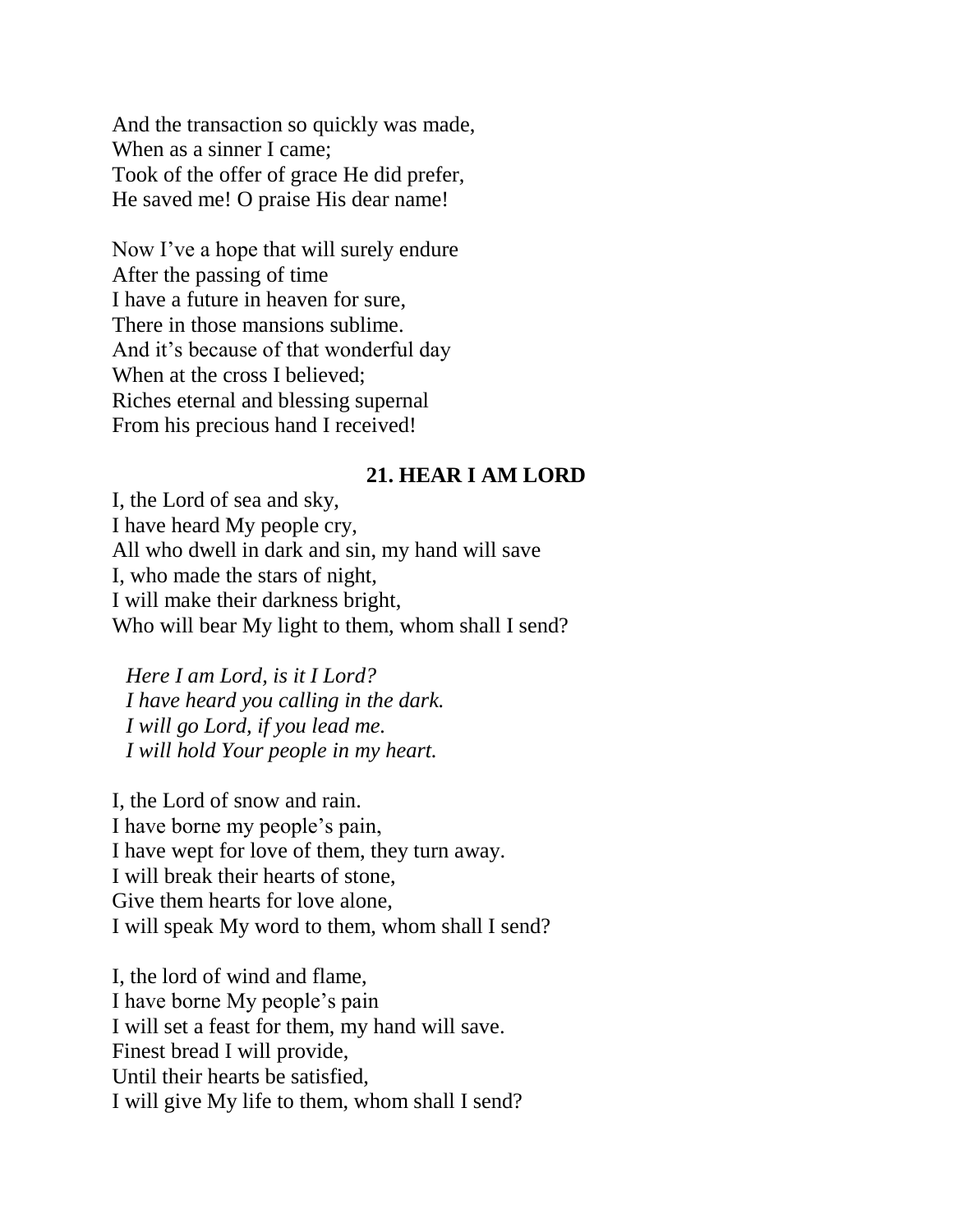# **22. HOLY, HOLY**

Holy, holy (2) Holy, Holy Lord God Almighty.

*And we lift our hearts before you As a token of our love. Holy, Holy. (2)*

Gracious Father (2) We're so glad to be Your children, Gracious Father

Precious Jesus (2) We're so glad that you've, redeemed us; Precious Jesus.

Holy Spirit (2) Come and fill our lives anew, Holy Spirit.

Hallelujah (4)

### **23. HOLY, HOLY, HOLY**

Holy, holy, holy! Lord God Almighty! Early in the morning our song shall rise to thee Holy, holy, holy! merciful and mighty! God in three persons, blessed Trinity!

Holy, holy, holy! all the saints adore Thee; Casting down their golden crowns around the glassy sea Cherubim and seraphim falling down before Thee Which were and art and evermore shalt be.

Holy, holy, holy! though the darkness hide Thee Through the eye of sinful man thy glory may not see Only Thou art holy; there is none beside Thee, Perfect in pow'r, in love, and purity.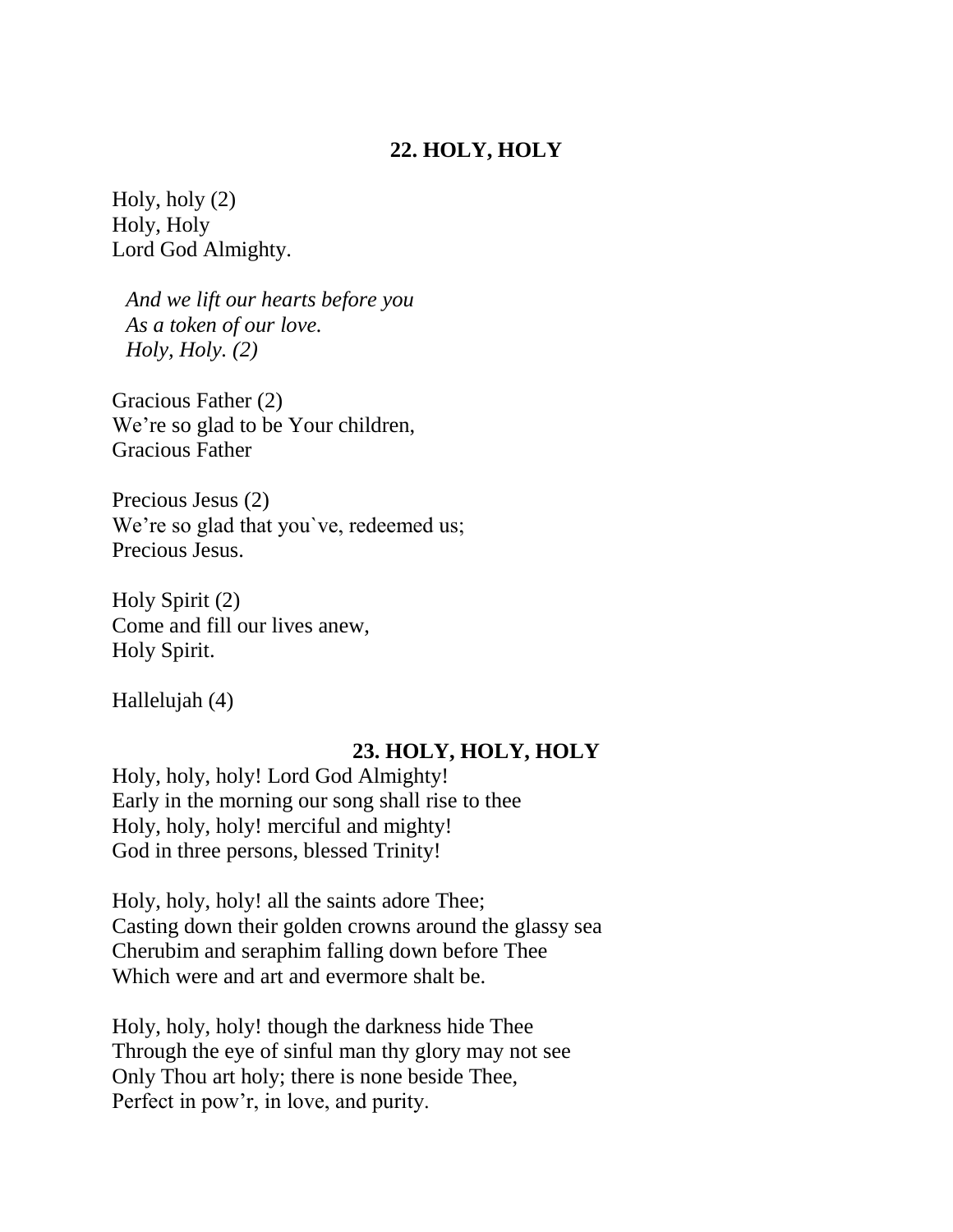Holy, holy, holy! Lord God Almighty! All Thy works shall praise Thy name, in earth, and sky, and sea Holy, holy, holy! merciful and mighty! God in three person, blessed Trinity!

# **24. HOSANNA FOREVER**

The angels bow down at the thought of you The darkness gives way to the light of you The price that you paid gives us life brand new Hosanna forever we worship you

For your patience and kindness And favor and mercy, and honor and glory Because you are worthy We can't sing without you We can't live without you We can't sing without you Hosanna, hosanna

For you are the joy that my soul longs for The Passover lamb that was slain for my sins You're the King of kings, Ruler of everything Hosanna forever we worship you

For your patience and kindness And favor and mercy, and honor and glory Because you are worthy We can't sing without you We can't live without you We can't sing without you Hosanna, hosanna

No greater love in this world but you No one compare to the things you do Wherever you go I will follow you Hosanna forever we worship you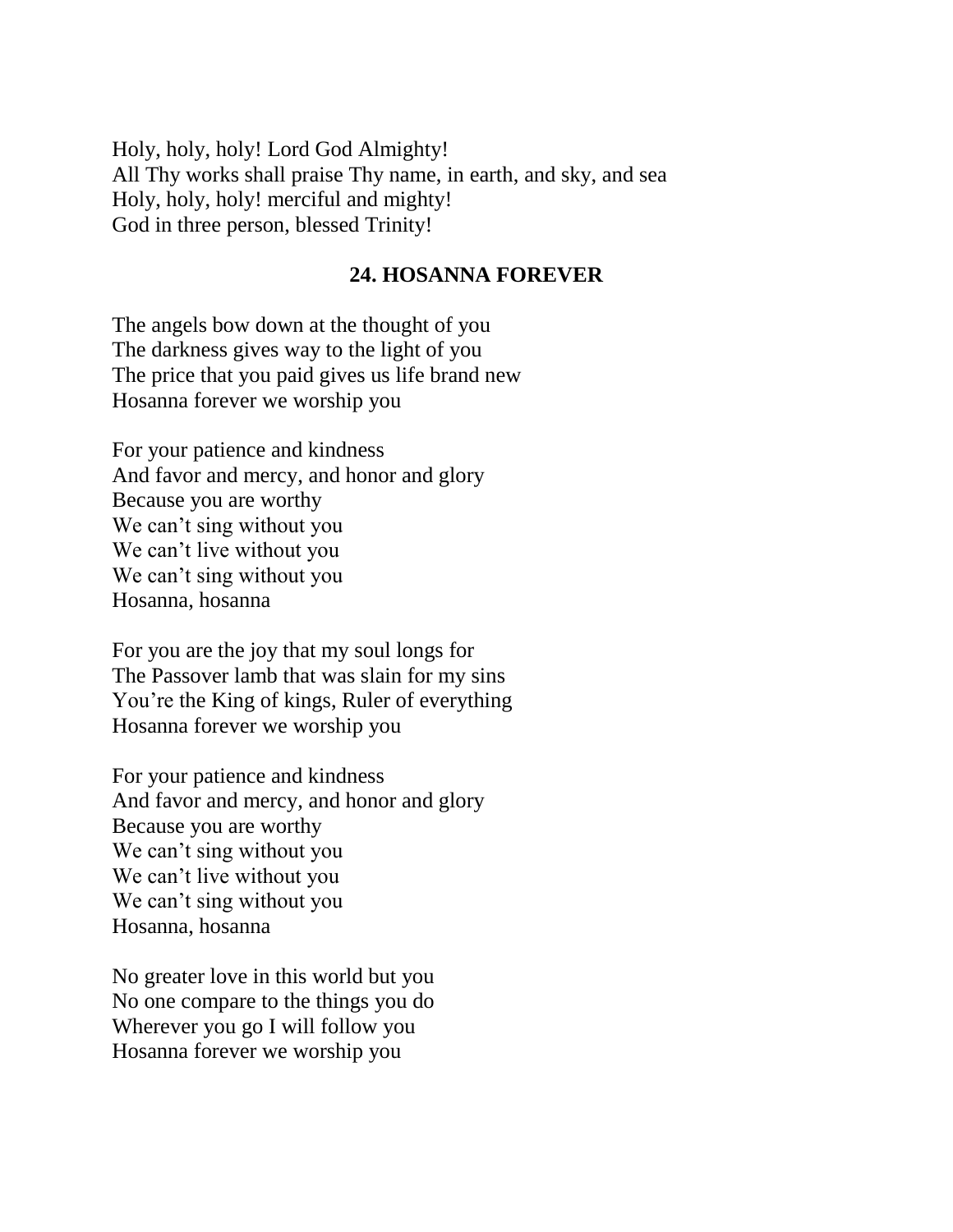Someday every tongue shall confess your name This house made of clay soon shall pass away Whatever the test you will bring us through Hosanna forever we worship you

Hosanna forever Hosanna forever and ever and ever

Hosanna forever Hosanna forever and ever and ever

# **25. HOW GREAT THOU ART**

Oh Lord my God! When I in awesome wonder Consider all the works thy hands have made, I see the stars, I hear the rolling thunder Thy pow'r throughout the universe displayed.

*Then sings my soul, My Saviour God to Thee How great Thou art (2)*

When through the woods and forest glades I wander And hear the birds, sing sweetly in the trees When I look down, from loftly mountain grandeur And hear the brook and feel the Gentle breeze

And when I think that God, His Son not sparing Sent Him to die, I scarce can take it in That on the cross, my burden gladly bearing He bled and died, to take away my sin.

# **26. HUMBLE YOURSELF**

 *Humble yourself in the sight of the Lord And He will lift you up*

Amazing grace how sweet the sound That saved a wretch like me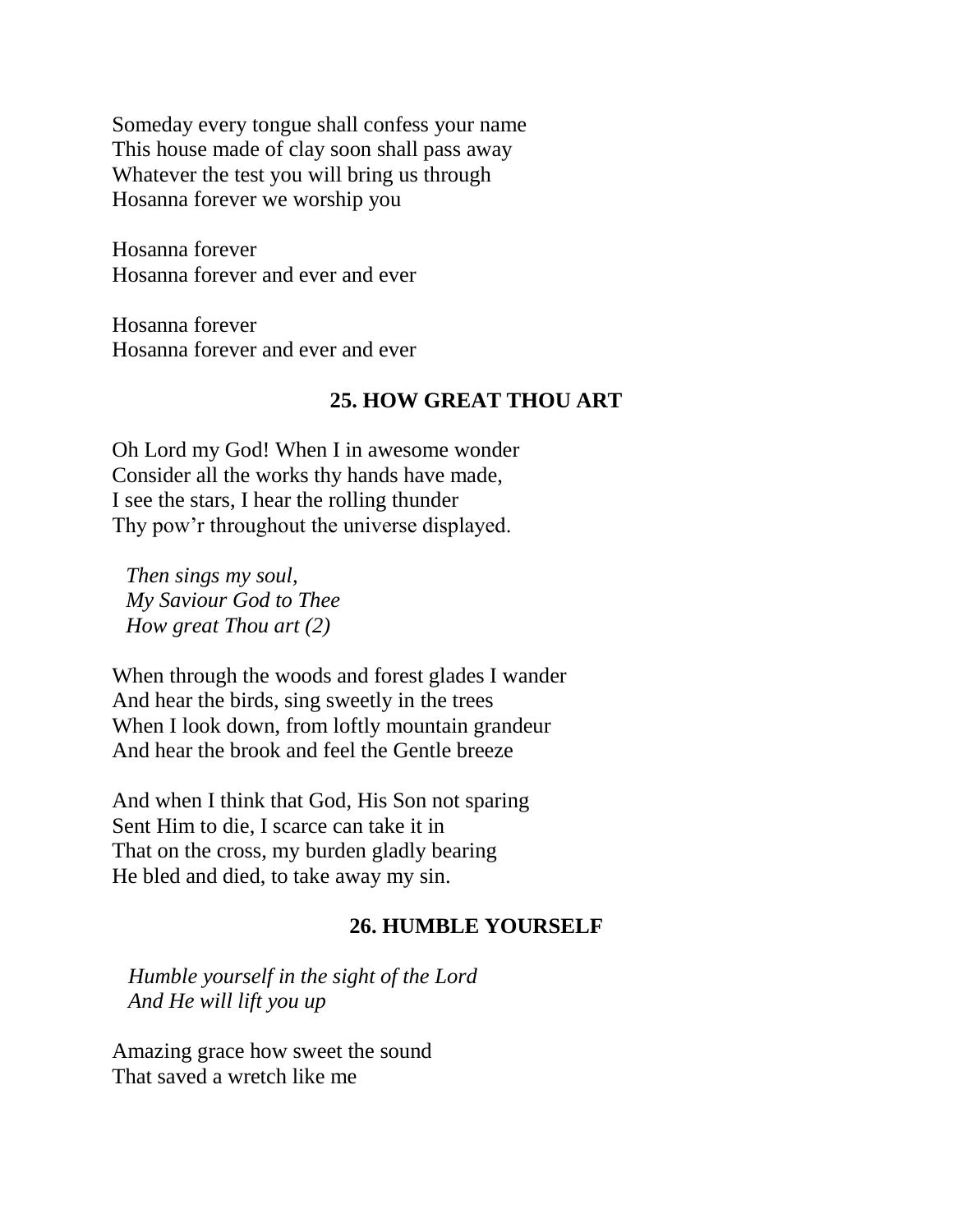I once was lost but now I'm found Was blind but now I see

When we've been there ten thousand years Bright shining as the sun

We've no less days to sing God's praise Than when we've first begun

# **27. I AM THINE O LORD**

I am thine, O lord I have heard thy voice And it told Thy love to me But I long to rise in the arms of faith And be closer drawn to thee.

*Draw me nearer, nearer, nearer blessed Lord To the cross where thou hast died. Draw me nearer, nearer, nearer blessed lord To thy precious bleeding side.*

Consecrate me now to Thy service Lord By the pow'r of grace divine. Let my soul look up with a steadfast hope And my will be lost in Thine.

There are depths of love that I cannot know 'Till I cross the narrow sea. There are heights of joy that I may not reach 'Till I rest in peace with Thee.

# **28. I HEAR GOD SINGING TO ME**

Well, I hear God singing to me, (L) Every nation must be saved. (All) Well, I hear God singing to me, (L) Every challenge must be braved. (All) Oh! I feel God's spirit in me, (L) Quench it not too much at stake. (All) Well, I hear God singing to me, (L)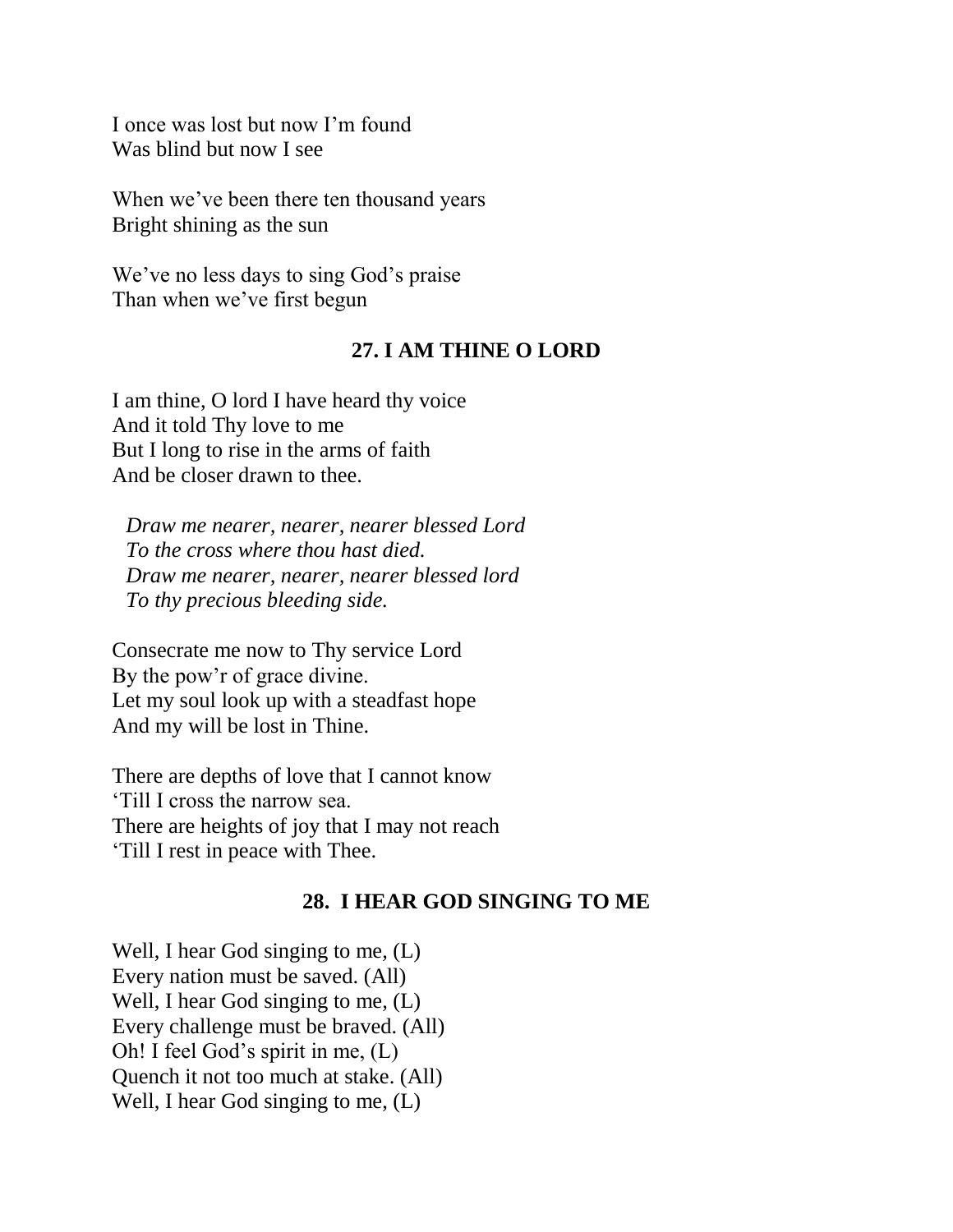Hear God sing for Jesus sake, (All) Hear God sing for Jesus sake. (All)

*Well I hear, (L) I, hear God Singing to me (4)*

I, hear God singing and rejoicing And I love my Father's song. I, hear God singing and He's saying Every one should sing along. Righeous singing scares the devil, So let's shout our anthems Loud. A soldier choir in holy concert, Voices lifted faces bowed.

Gather us and start a movement, Scatter us we scatter seeds, Planting Christ in every nation, 'Till' our great crusade succeeds Criticize us we grow stronger, Kill us and for sure we win. For our battle isn't earthly, And our soul's will never end.

*Suh-kee-uh Mong-goo ah-kee yeem-bah Hear God sing for Jesus sake (2)*

### **29. I NEED THEE EVERY HOUR**

I need Thee every hour, most gracious Lord No tender voice like Thine, can peace afford

*I need Thee, O I need Thee; Every hour I need Thee, O bless me now my Saviour I come to thee!*

I need Thee every hour, stay thou near by. Temptations lose their power, when thou art nigh.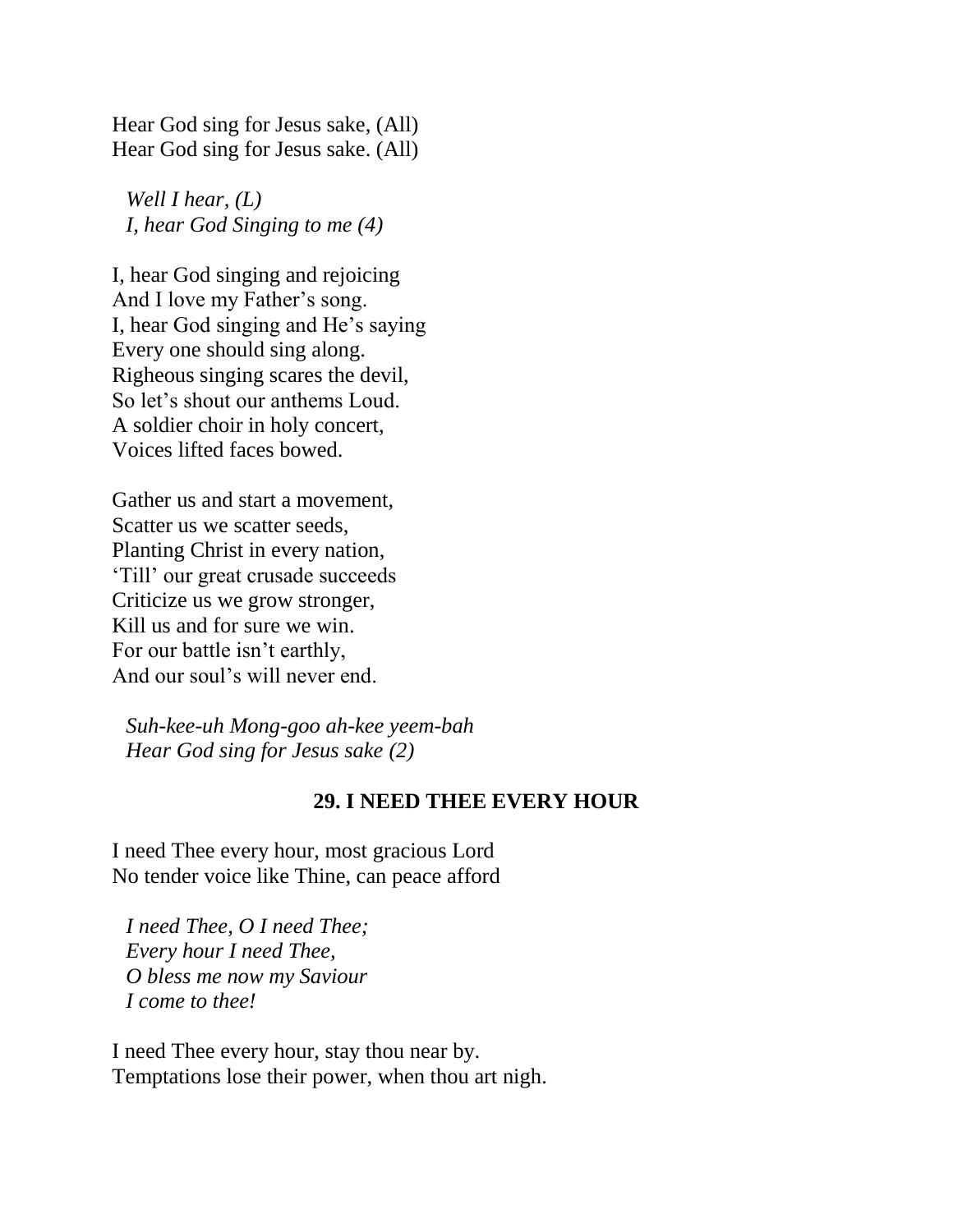I need Thee every hour, in joy or in pain. Come quickly and abide, or life is vain.

I need Thee every hour, most Holy one. O make me Thine indeed, thou blessed Son!

# **30. I NEED YOUR LOVE**

O, I need your love in this shadowed place I can't get enough of your sunlight on my face When it's cold and dark or I'm far from home You are in my heart and I never walk alone

 *And just like a tree planted by the stream Thirsty for a drink of your love I can't face a day without some time to pray I sing this song to say I need your love*

I'm a tiny child but when I'm with you I will not grow tired 'coz there's nothing you can't do Your love makes me strong though I'm small and weak And the whold day long you'll speak through me when

You gave all for me though I cursed your name On that bitter tree, Lord, You suffered for my shame How can I thank you, your love paid my way All that I can do is live for you every day

# **31. I WANT TO BE A WORKER**

I want to be a worker for the Lord; I want to love and trust His holy word; I want to sing and pray, and be busy everyday In the vineyard of the Lord,

*I will work, (I will work and pray,) I will pray, ( I will work and pray,) In the vineyard (2) of the Lord, I will work, I will pray, I will labour everyday In the vineyard of the Lord.*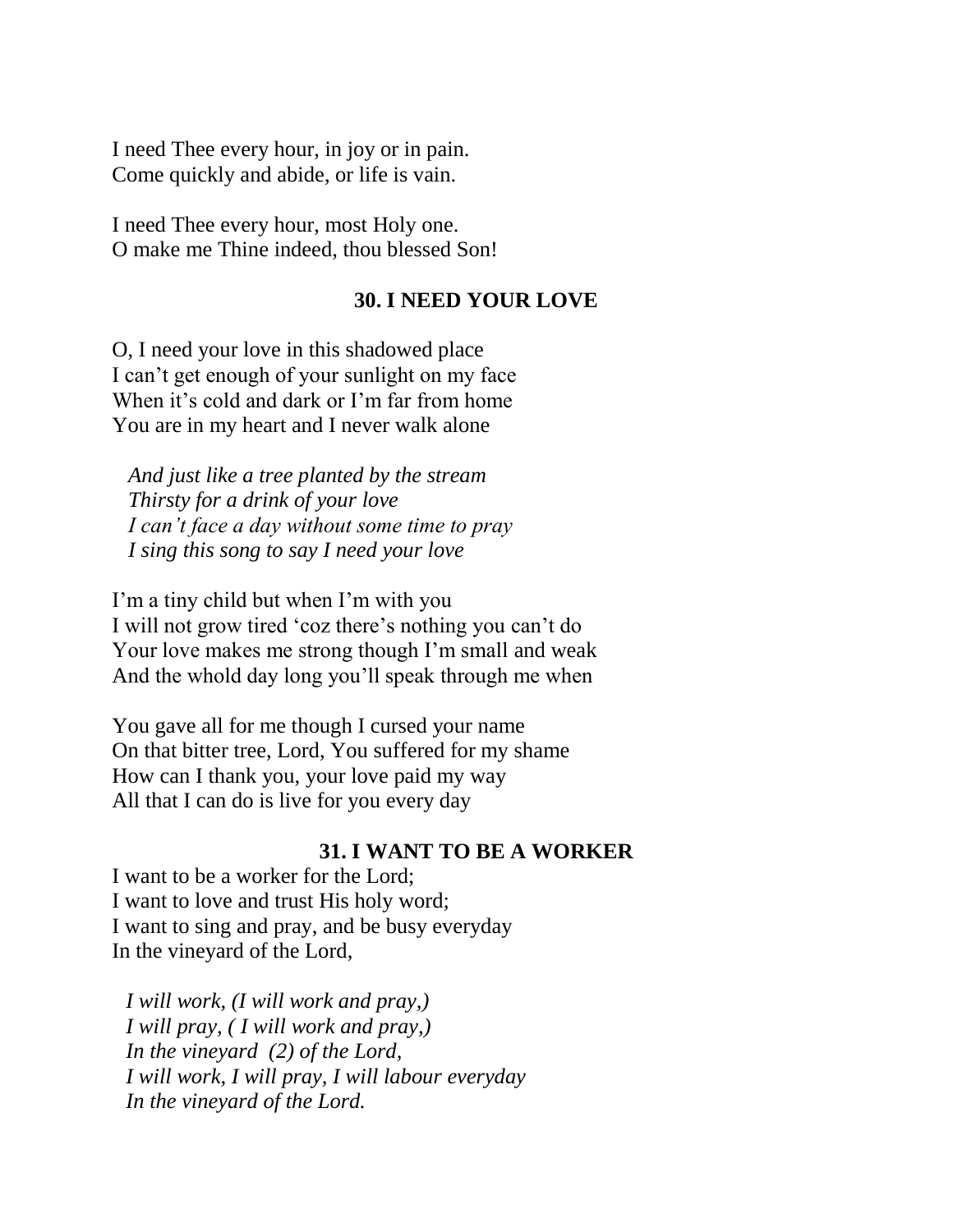I want to be a worker everyday, I want to lead the erring in the way That leads to heav'n above where all is peace and love, In the kingdom of the Lord.

I want to be a worker strong and brave; I want to trust in Jesus' power to save; All who will come shall find a happy home, In the kingdom of the Lord.

# **32. I WILL CALL UPON THE LORD**

I will call upon the Lord who is worthy to be praised So shall I be saved from my enemies.

*I know the Lord liveth And blessed be the rock, And let the God of my salvation Be exalted. (2)*

O magnify the Lord who is worthy to be praised So shall I be saved from my enemies. Let us praise the Lord of Lords praise Him now and evermore Praise the Father, Son and the Spirit.

# **33. I WILL PRAISE YOU**

 I will praise you, I will sing your praise I will bow down toward your holy temple I will praise your name For your love and your faithfulness

When I called you answered me You made me bold and stouthearted May the people of the earth praise you Lord When they hear the words of Your mouth

Though I walk in the midst of trouble You preserve my life O God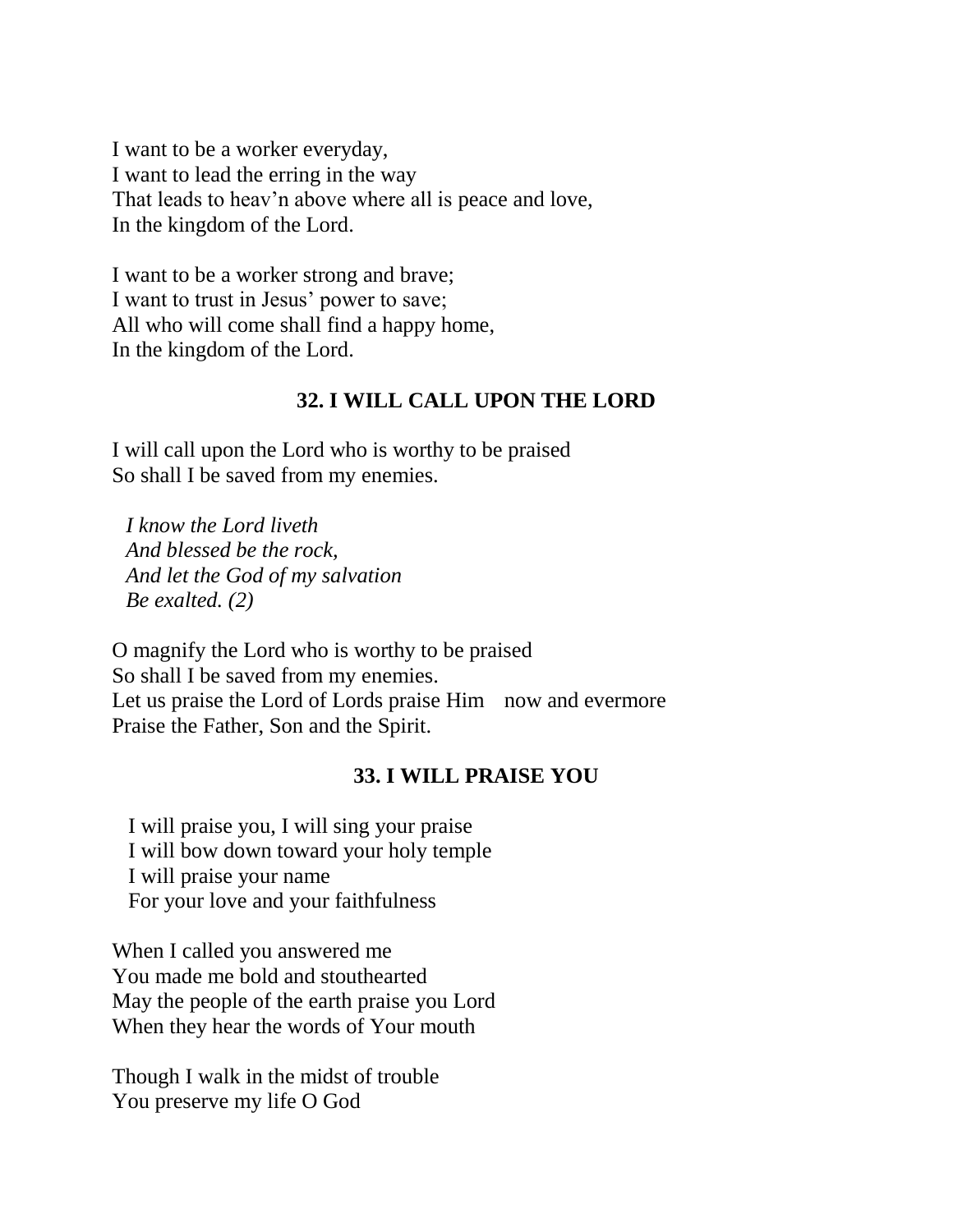You will fulfill your purpose for me Your love endures forever.

Though the Lord is on high, he looks the lowly But the proud He knows from afar Let us sing of the ways of the Lord For the glory of the Lord is great.

## **34. I'D RATHER HAVE JESUS**

I'd rather have Jesus than silver or gold I'd rather be His than have riches untold I'd rather have Jesus than houses or lands I'd rather be led by His nail-pierced hand

 *Than to be the king of a vast domain And be held in sin's dread sway I'd rather have Jesus than anything This world affords today*

I'd rather have Jesus than worldly applause I'd rather be faithful to His dear cause I'd rather have Jesus than worldwide fame I'd rather be true to His holy name

He's fairer than lilies of rarest bloom He's sweeter than honey from out the comb He's all that my hungering spirit needs I'd rather have Jesus and let Him lead

### **35. I'LL BE A FRIEND**

They tried my Lord....and Master, With no one to.......defend: Within the halls.....of pilate, He stood without....a friend.

*I'll be a friend....to Jesus, My life for Him....I'll spend; I'll be a friend.....to Jesus Untill my years....shall end.*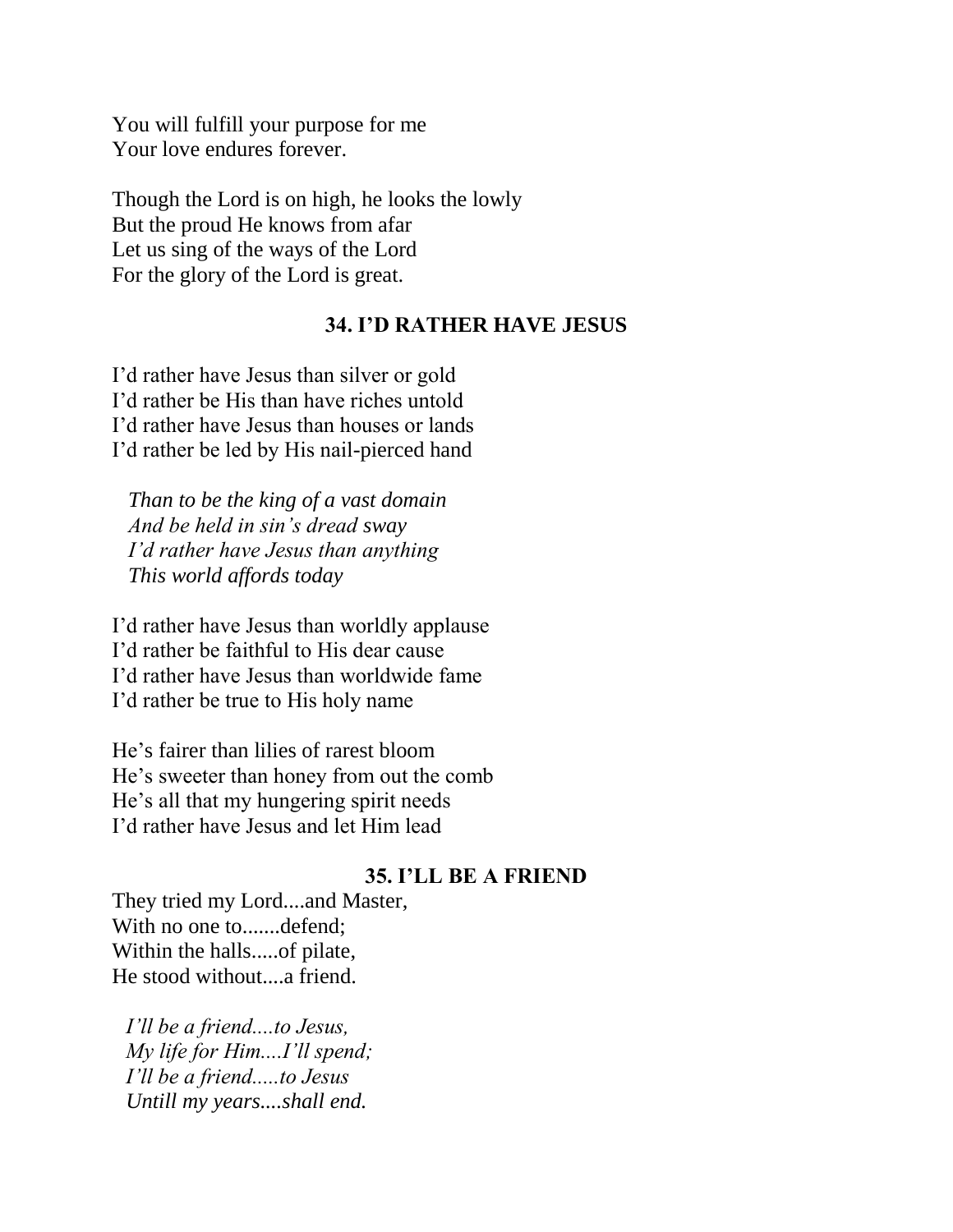The world may turn.....against Him I'll love Him to..... the end, And while on earth......I'm living My Lord shall have.......a friend.

I'll do what he...may bid me, I'll go where He.....may send; I'll try each fly.....ing moment, To prove that I'm.....His friend.

To all who need.....a Saviour My Friend I re.......commend; Because He bro't.....salvation, Is why I am......His friend.

# **36. I`LL FLY WAY**

Some glad morning when this life is over I'll fly away To a home on God's celestial shore I'll fly away

 *I'll fly away O glory, I'll fly away When I die Hallelujah by and by, I'll fly away*

When the shadows of this life have gone... Like a bird from prison bars has flown......

Just a few more weary days and then... To a land where joy shall never end...

## **37. IN THE KINGDOM**

Are you standing in the place that will stand forever? [Standing, singing, yes I am] Are you standing in the place that can stand the weather? [Standing, singing, yes I am]

*In the Kingdom, one by one, In the Kingdom, hand in hand, In the Kingdom, for His Son,*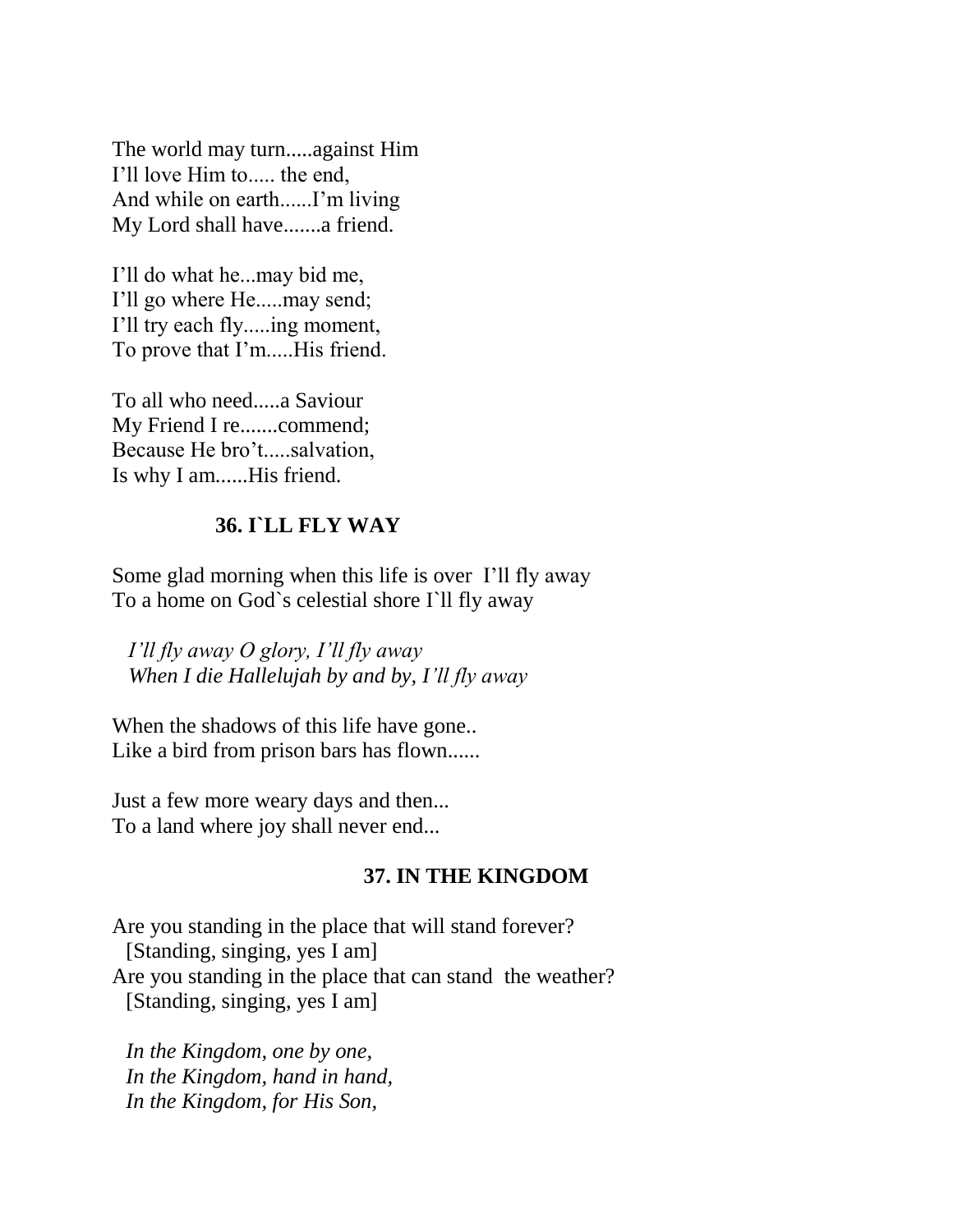*In the Kingdom, we will stand; In the Kingdom, side by side, In the Kingdom, one and all; In the Kingdom, we will not hide, In the Kingdom, we shall not fall.*

Are you walking on the road that will lead to heaven? [Walking, singing, yes I am] Are you reading the Word that will read forever? [Reading, singing, Yes I am] Are you looking at the Light that will shine forever? [Looking, singing, yes I am] Are you hearing the voice that will sing for ever? [Hearing, singing, yes I am]

Are you sharing the Word that you can share forever? [Sharing, singing, yes I am] Are you sharing your life, that you can share forever? [Sharing, singing, yes I am]

### **38. IT IS WELL WITH MY SOUL**

When peace like a river attendeth my way When sorrows like sea billows roll; What ever my lot, thou has taught me to say 'It is well, it is well with my soul'

*It is well...(It is well) With my Soul.....(with my soul) It is well, it is well with my soul.*

My sin, O the bliss of this glorious tho't My sin, not in part but the whole, Is nailed to the cross, and I bear it no more; Praise the Lord, praise the Lord, O my soul!

And, Lord, haste the day, when the faith shall be sight The clouds be rolled back as a scroll. The trump shall resound, and the Lord shall descend "Even So", It is well with my soul.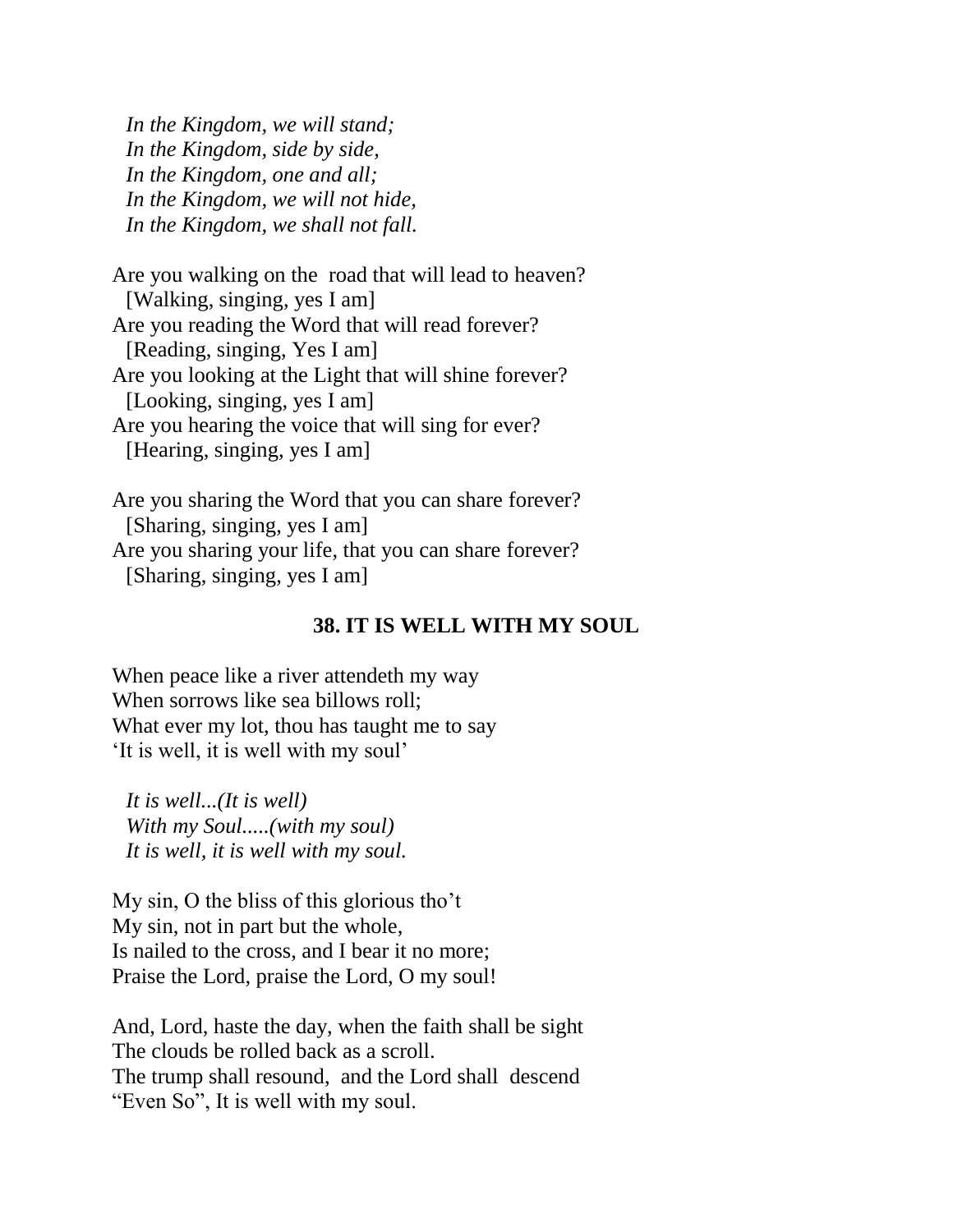### **39. I'VE BEEN REDEEMED**

I've been redeemed by the blood of the Lamb (3) Filled with the Holy Ghost I am, All my sins are washed away I've been redeemed.

My God and I, we got so close (3) He filled me up with the Holy Ghost, All my sins are washed away I've been redeemed.

O praise the Lord, He answers prayers (3) We are under His loving care, Praise the Lord, He answers prayers, I've been redeemed.

And that's not all, there's more besides (3) Been to the river and I've been baptized, All my sins are washed away I've been redeemed.

### **40. JESUS IS LORD**

Jesus is Lord, My Redeemer, How He loves me, how I love Him. He is risen, He is coming; Lord, come quickly, hallelujah.

What a Friend we have in Jesus All our sins and grief to bear. What a privilege to carry, Everything to God in prayer.

Precious is He, He that cometh; I will love Him, I will serve Him. When He comes with, shouts of glory, I will join Him, Hallelujah.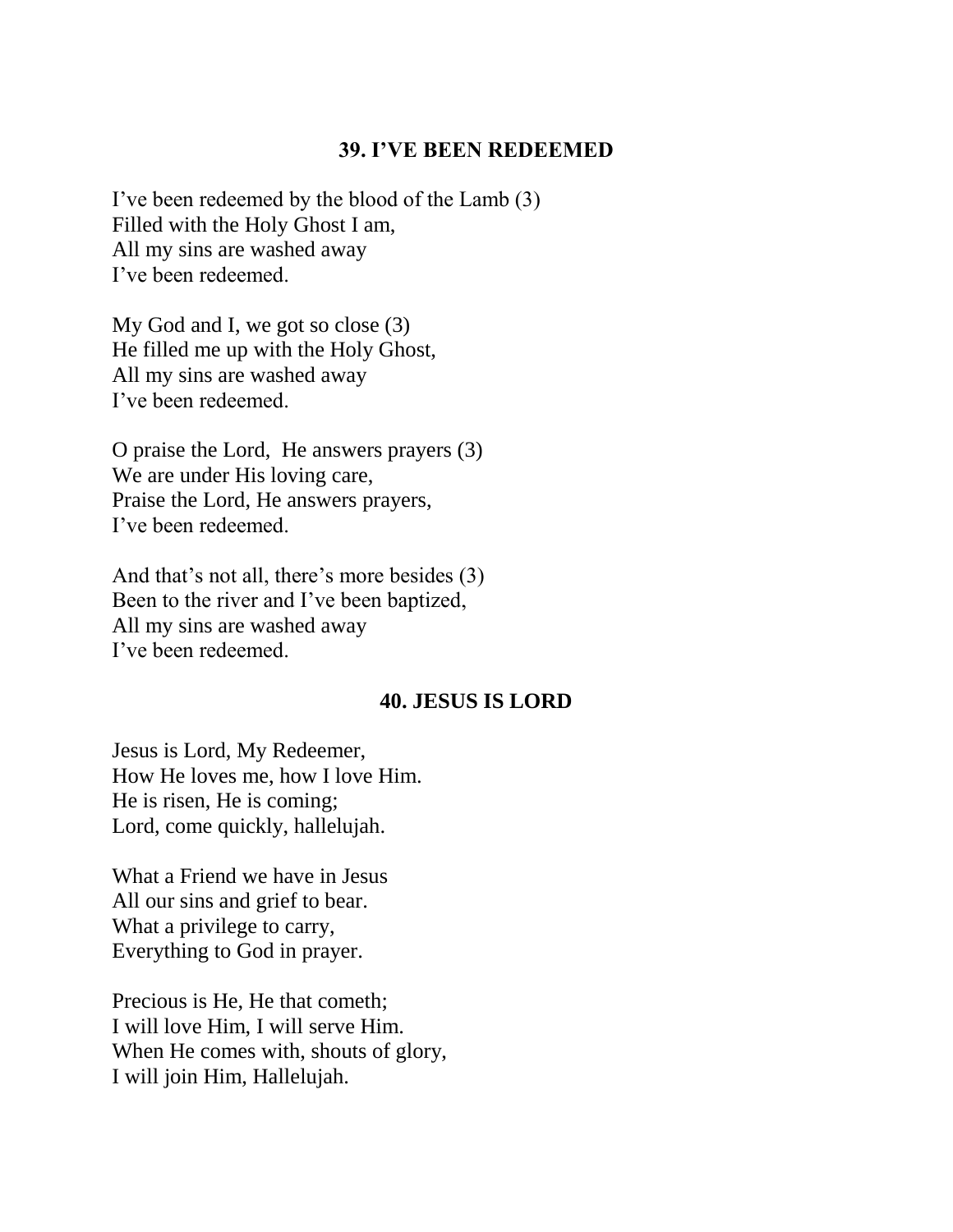He was born to die on Calvary`s tree, To redeem a lost humanity. Conq`ring death He rose triumphantly, Now He reigns through all eternity.

Hallelujah, hallelujah.(4)

# **41. JESUS KEEP ME NEAR THE CROSS**

Jesus, Keep me near the cross There's, a precious fountain, Free to all, a healing stream Flows from Calvary Mountain.

*In the cross, in the cross Be my glory ever, 'Till my raptured soul shall find Rest beyond the river.*

Near the cross, a trembling soul Love and mercy found me. There, the bright and morning star Sheds its beams around me.

Bear the cross! O Lamb of God Bring its scenes before me. Help me walk from day to day With its shadow o'er me.

# **42. JOYFUL, JOYFUL**

Joyful, Joyful, we adore Thee God of glory Lord of love Hearts unfold like flowers before thee Op'ning to the sun above. Melt the clouds of sin and sadness; Drive the dark of doubt away. Giver of immortal gladness Fill us with the light of day!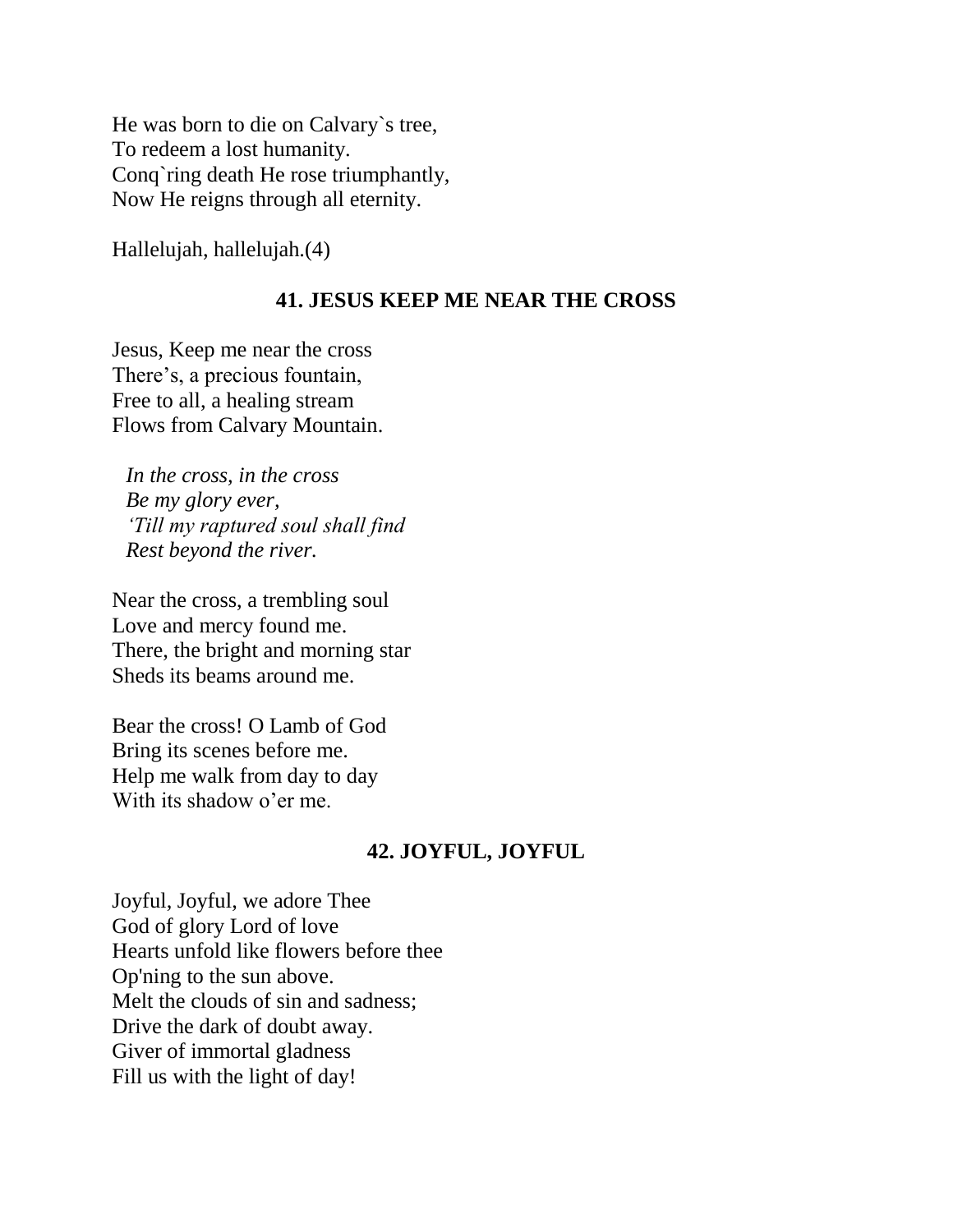Though art giving and forgiving Ever blessing, ever blest, Well-spring of the joy of living Ocean depth of happy rest! Thou our Father Christ our Brother All who live in love are Thine; Teach us how to love each other Lift us to the joy divine,

Mortals join the mighty chorus Which the morning star began; Father love is reigning o'er us Brother love binds man to man. Ever singing march we onward Victors in the midst of strife; Joyful music leads us sunward In the triumph song of life

# **43. JUST AS I AM**

Just as I am! without one plea But that Thy blood was shed for me And that thou bid'st me come to Thee O Lamb of God, I come! I come!

Just as I am! and waiting not To rid my soul of one dark blot To thee whose blood can cleanse each spot O Lamb of God, I come! I come!

Just as I am! though tossed about With many a conflict many a doubt. With fears within and foes without O Lamb of God, I come! I come!

Just as I am! poor wretched blind Sight riches healing of the mind. Yea, all I need in Thee to find. O Lamb of God, I come! I come!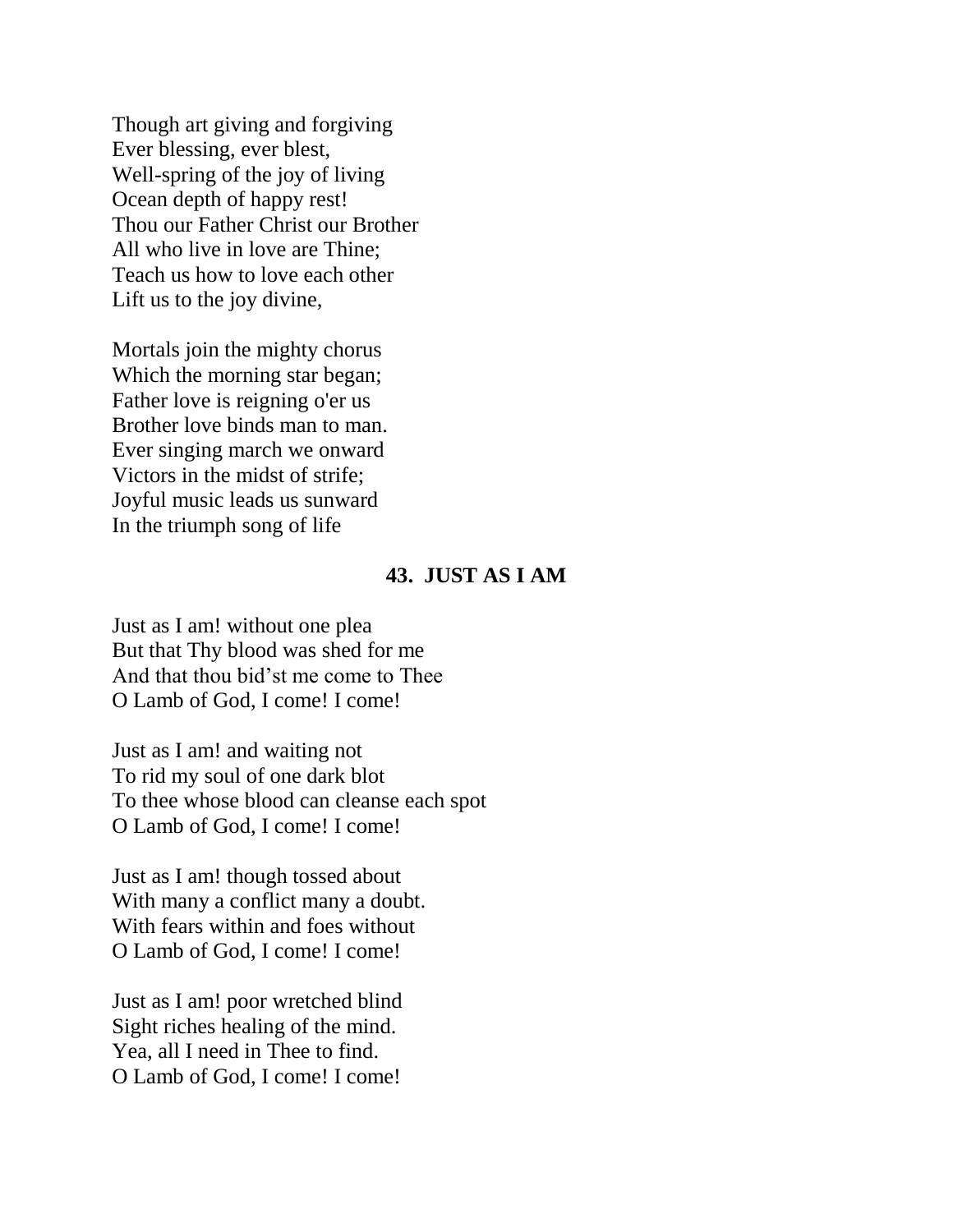# **44. LEAD ME TO CALVARY**

King of my life, I crown Thee now, Thine shall the glory be; Lest I forget Thy thorn crowned brow, Lead me to Calvary.

 Lest I forget Gethsemane, Lest I forget Thine agony; Lest I forget Thy love for me, Lead me to Calvary.

Show me the tomb where Thou wast laid, Tenderly mourned and wept; Angels in robes of light arrayed Guarded Thee whilst Thou slept.

Let me like Mary, through the gloom, Come with a gift to Thee; Show to me now the empty tomb, Lead me to Calvary.

May I be willing, Lord, to bear Daily my cross for Thee; Even Thy cup of grief to share, Thou hast borne all for me.

### **45. LORD OF ALL**

If life is just a song I will sing for you If life is just a path I will walk for you

 *Jesus, Jesus, Lord of All (2)* 

Down up on the earth to set me free To break the chains that had a hold on me

Always by my side to comfort me Always by my side to carry me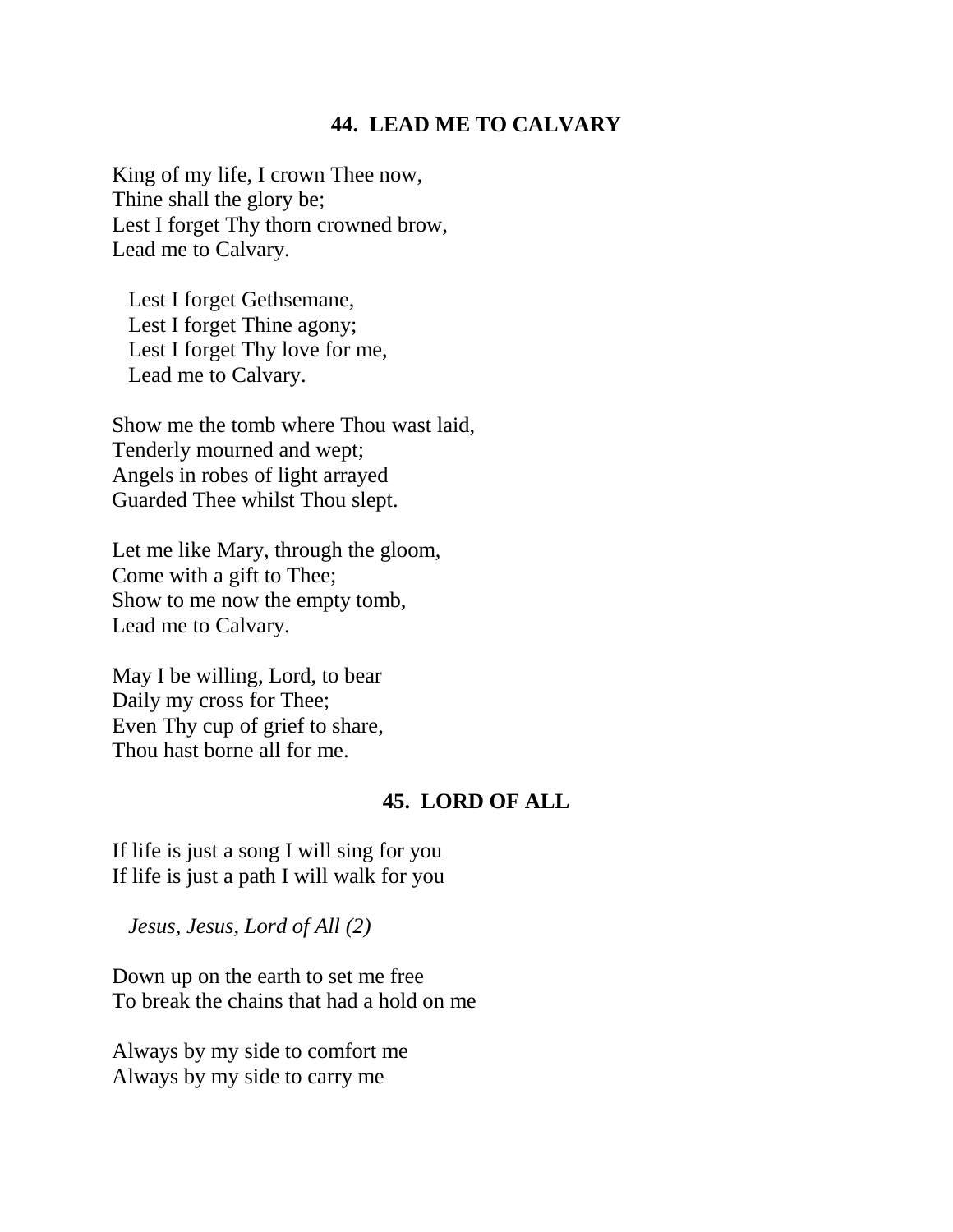The world that we know will pass away The life that you give will forever stay

# **46. LORD OF THE DANCE**

I danced in the morning when the world was begun And I danced in the moon and the stars and the sun And I came down from heaven and I danced on the earth. At Bethlehem I had my birth.

 "Dance, then, wherever you may be; I am the Lord of the Dance," said he. "I'll lead you all, wherever you may be, I will lead you all in the Dance," said he.

I danced for the scribe and the Pharisee But they would not dance and they wouldn't follow me I danced for the fishermen, for James and for John They came with me and the dance went on

I danced on the Sabbath and I cured the lame The holy people, they said it was a shame; They whipped and they stripped and they hung me high And they left me there on a cross to die.

I danced on a Friday when the sky turned black It's hard to dance with the devil on your back They buried my body and they thought I'd gone But I am the dance and I still go on

They cut me down and I leapt up high; I am the life that'll never, never die, I'll live in you if you'll live in me; "I am the Lord of the Dance," said he.

# **47. LORD WE SING YOUR PRAISES**

Lord we sing your praises loud Sing them to the stumbling crowd Sing of Jesus and His Word Sing until the earth has heard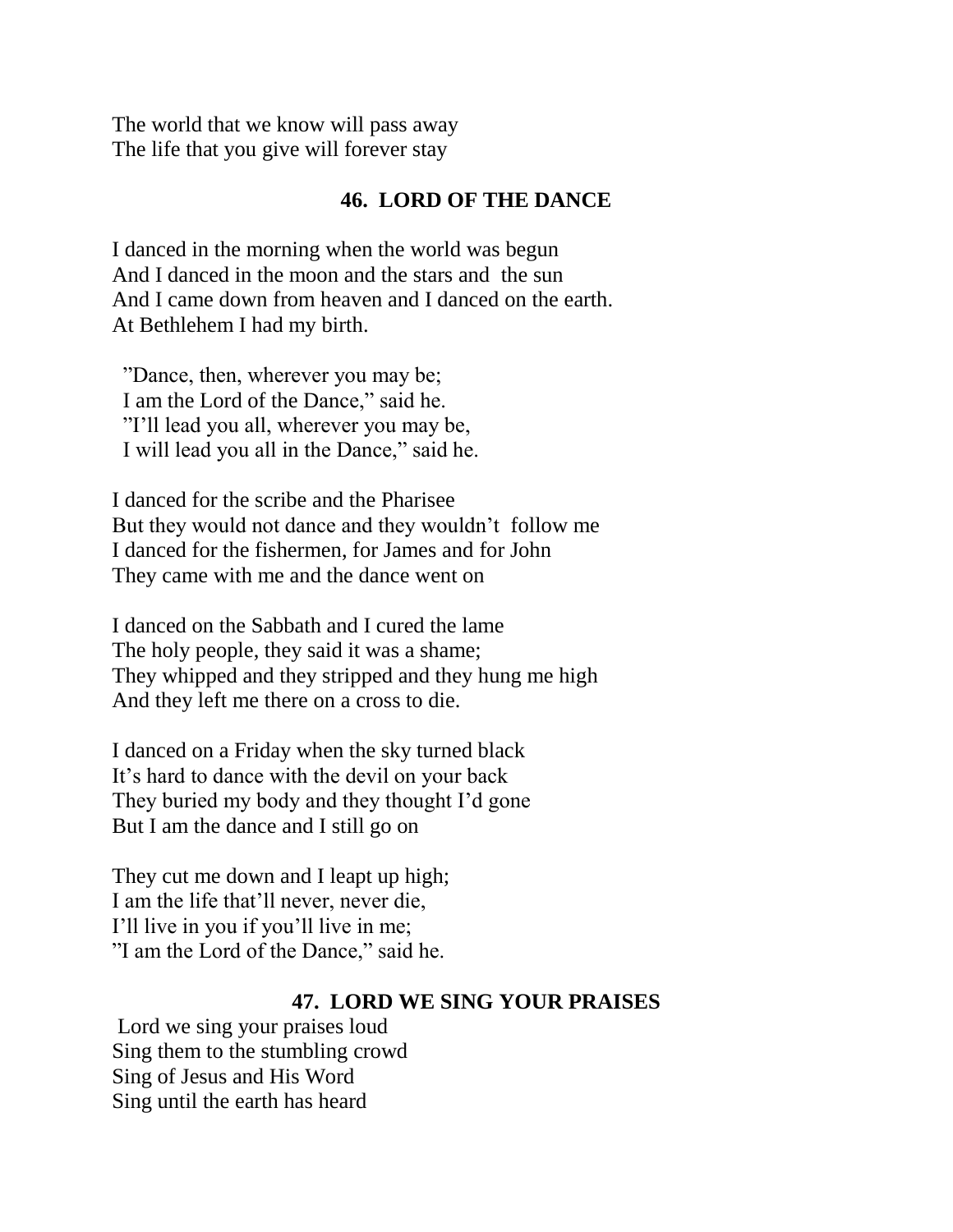### *Hallelujah (4)*

Sing of crosses and His blood Earth-quakes, darkness and the flood Sing of judgment, sing of grace Sing until we see His face

God is why we live and sing We the servants, He the King All His power, all His life Living in the Church, His wife

God is justice, God is love God is reigning from above God is sov'reign o'er the land Nations bow at His command

Life is but a passing glance Seek Him while you have the chance We are made of naught but clay Till we're changed on that great day

### **48. LOVE, LOVE IS PATIENT**

 *Love, love is patient, love is kind It doesn't envy, it doesn't boast It is not proud*

If I speak in the tongues of men And of angels but have not love I am only a resounding gong Or a clanging cymbal

If I have the gift of prophecy And can fathom all mysteries If I have the faith that move mountains No love I am nothing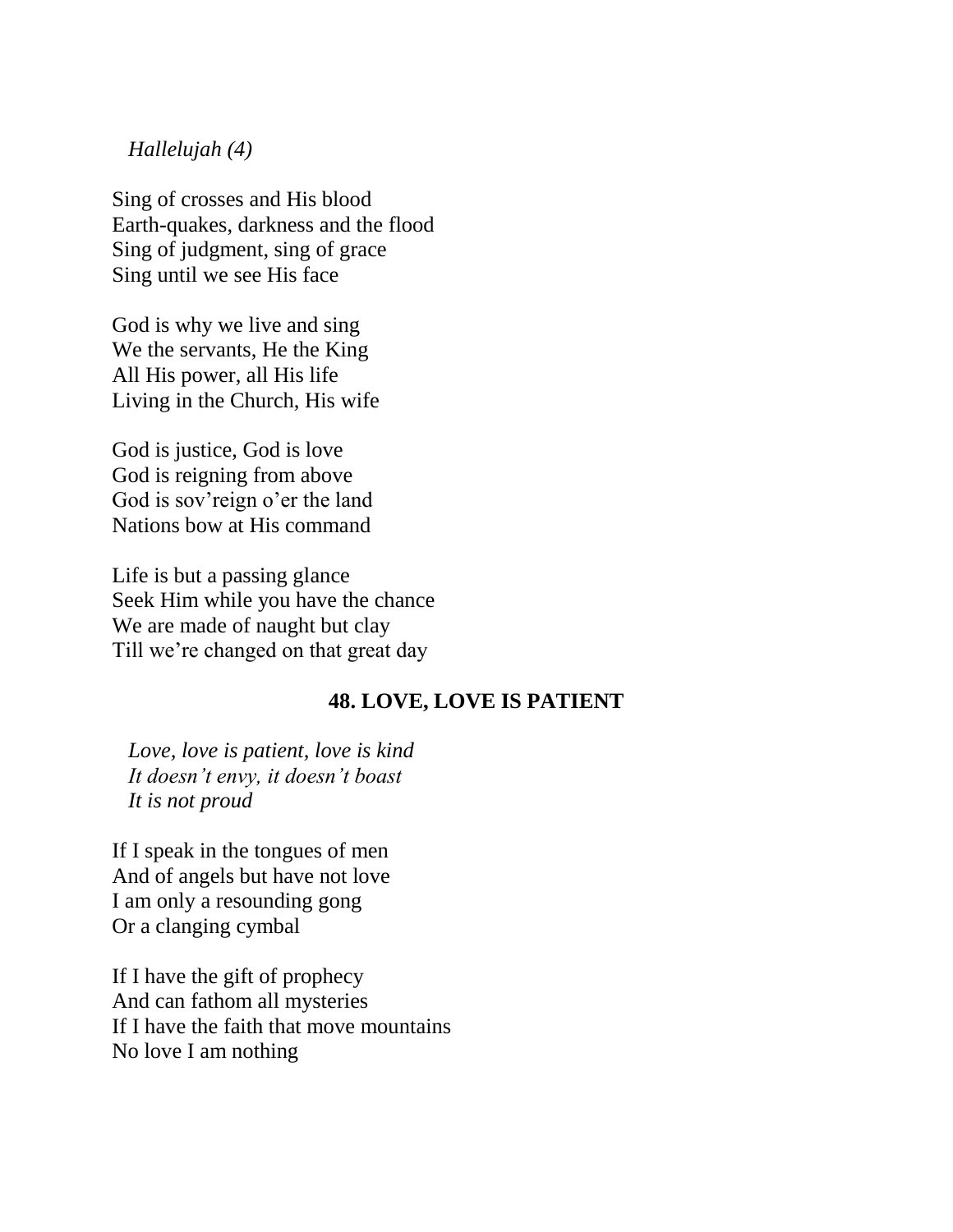If I give all I possess To the poor and surrender My body to the flames But no love I gain nothing

 *Love is not rude, it is not self seeking It is not easily angered It keeps no record of wrongs Love doesn't delight with the evil But it rejoices with the truth [It protects, trusts, hopes and perseveres]*

# **49. LOVE, LOVE, LOVE**

Love, Love, Love , Love The Gospel in a word is love. Love your neighbour as your brother, Love, Love, Love.

Father, Father We worship you and honour you Majesty and praise and glory Be unto You.

Jesus, Jesus, King of Kings and Lord of Lords. We are grateful for Your death On the Cross.

Spirit, Spirit, Intercessor, Comforter Renew, refresh, restore our spirits Make us victors.

Hallelujah, Hallelujah (2)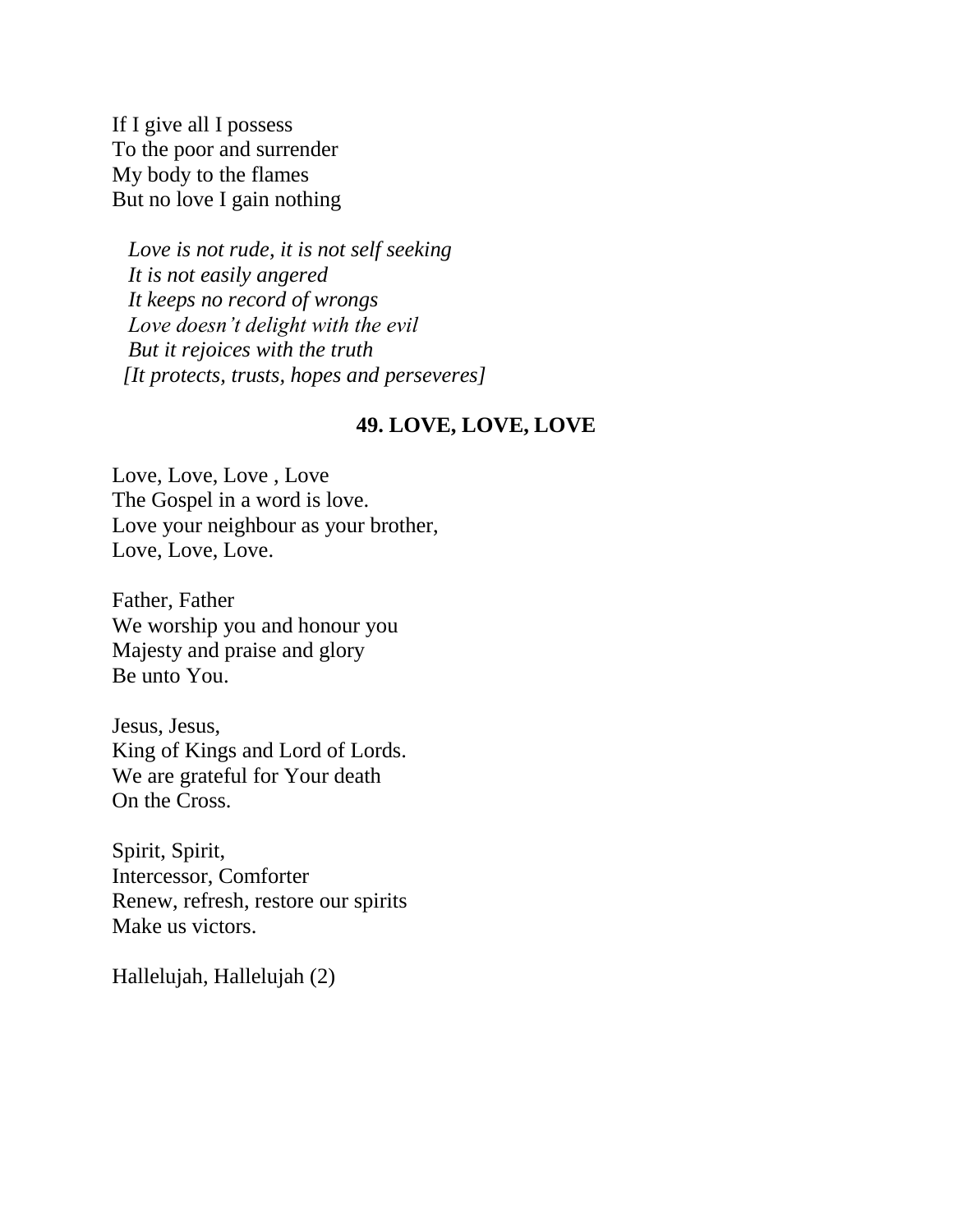### **50. MEN WHO DREAM**

Captives came back into Zion. From their freedom came a scheme. While the city, it lay in ruins We believe they had a dream.

When our souls, were like the desert, And we stumbled, on the stream. Found revival, in the water, We became like, men who dream.

Yes our mouths, were filled with laughter And our songs rushed, like the stream. Where He washed, our sorrows under, We became like, men who dream.

God has done, great things among us, Every eye now, shines a gleam. Spark of light reveals the wonder, We became like, men who dream.

 *It shall be said among the nations, "There's a God who shares our dream." The Sprit moves our generation Shed your tears, fill the stream.*

#### Women

 *Brothers and sisters, we're the dreamers Shedding the tears that flood the Flood the thristy waters. Brothers and sisters, we're the dreamers. Planting the seeds of many, Brothers and sisters, we are Planting the seeds of men who dream.*

#### Men

 Men who dream We are shedding tears that Flood the thirsty waters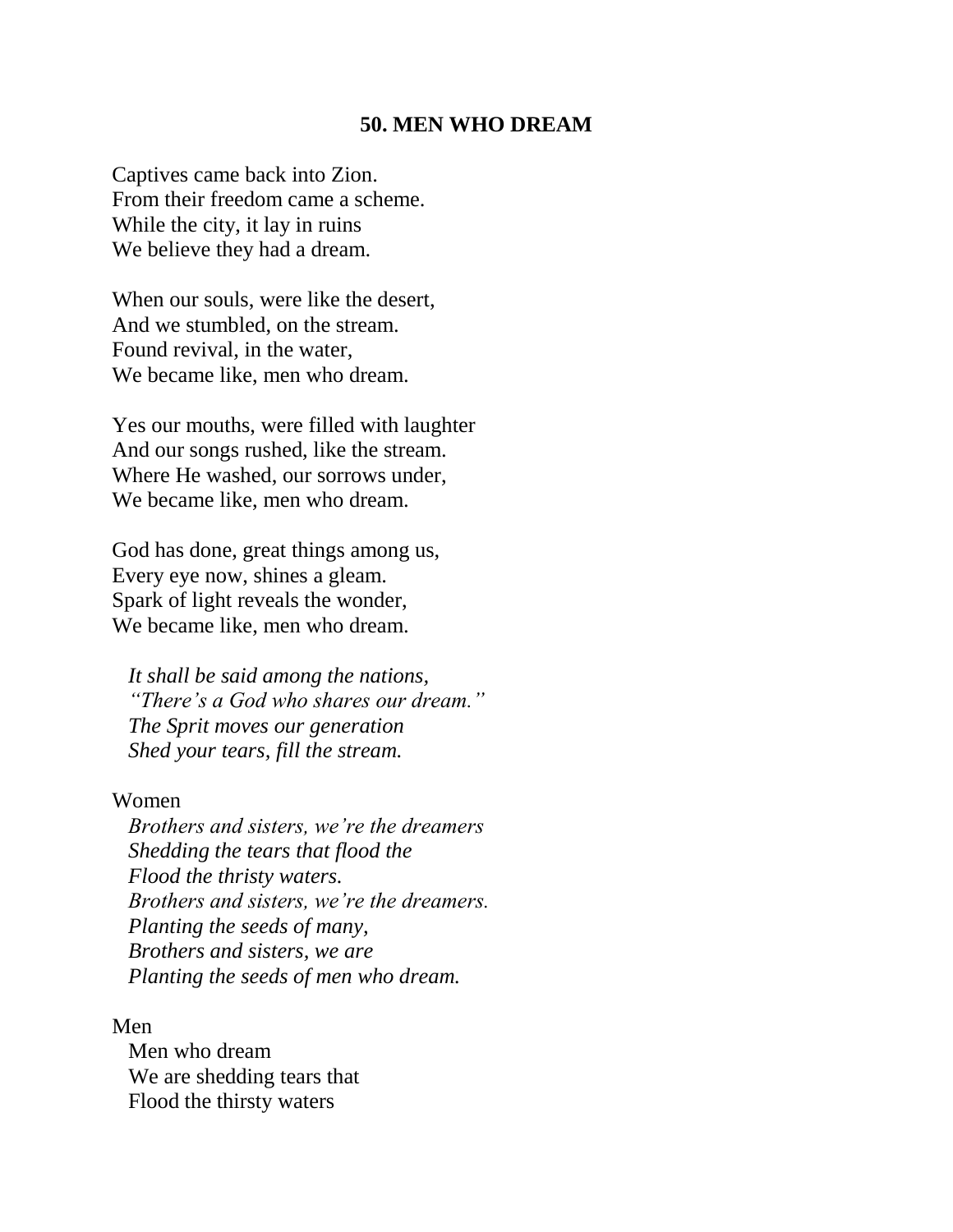Men who dream We are planting the seeds of men who dream

(Slow) So let us go, into the nations, Plunging souls in, in that stream. Singing songs, that stir the angles, We became, like men who dream.

## **51. MINE EYES HAVE SEEN**

Mine eyes have seen the glory Of the coming of the Lord. He is trampling out the vineyard Where the grapes of wrath are stored. He has loosed the fateful lightning Of His terrible swift sword, His truth is marching on.

*Glory, Glory, Hallelujah (3) His truth is marching on.*

He hath sounded forth the trumpet That shall never sound retreat. He is sifting out the hearts of men Before his judgement seat. O be swift my soul to answer Him Be jubilant my feet Our God is marching on.

*Glory, Glory Hallelujah (3) Our God is marching on.*

In the beauty of the lilies Christ was born across the sea With a glory in His bosom That transfigures you and me As He died to make men holy Let us live to make men free While God is marching on.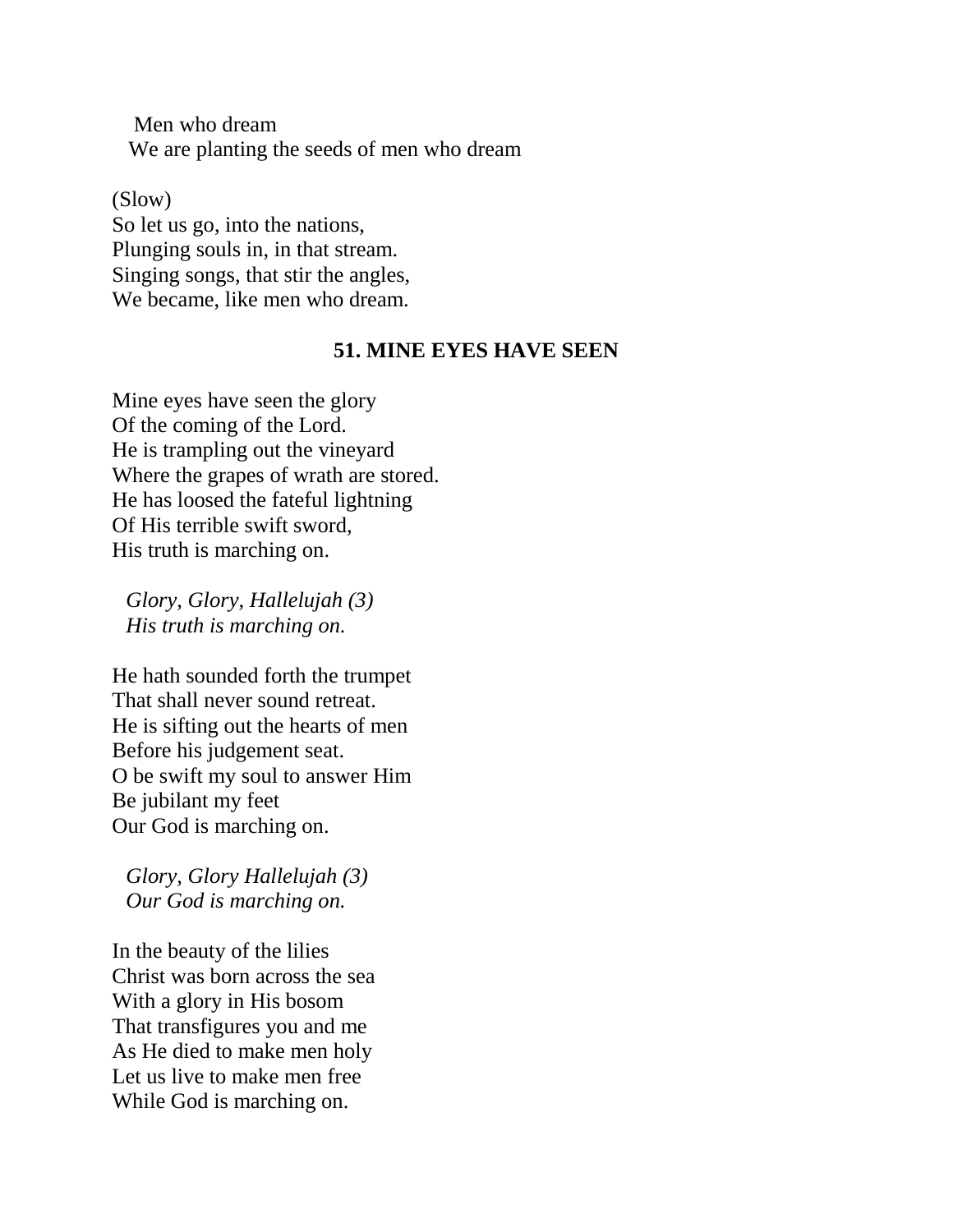*Glory, Glory Hallelujah (3) While God is marching on.*

# **52. MY HEART BELONGS TO YOU**

My heart, my heart belongs to you(2) I could never leave you; you're all that I need My heart belongs to you

 My Lord and God, You've helped me to see That my life is found In your holy mystery, To live and die and rise With you, with you.

My life......., My soul....

My heart belongs, my life belongs, My soul belongs to you.

# **53. NEARER STILL NEARER**

Nearer, still nearer, close to thy heart, Draw me my savior, so precious thou art; Hold me, O hold me close to thy breast, Shelter me safe in that haven of rest, (2)

Nearer, still nearer, nothing I bring, Naught as an offering to Jesus my king, Only my sinful, now contrite heart; Grant me the cleansing thy blood does impart (2)

Nearer, still nearer, Lord to be thine; Sin, with it's follies, I gladly resign, All of its pleasures, pomp and it's pride; Give me but Jesus my Lord crucified (2)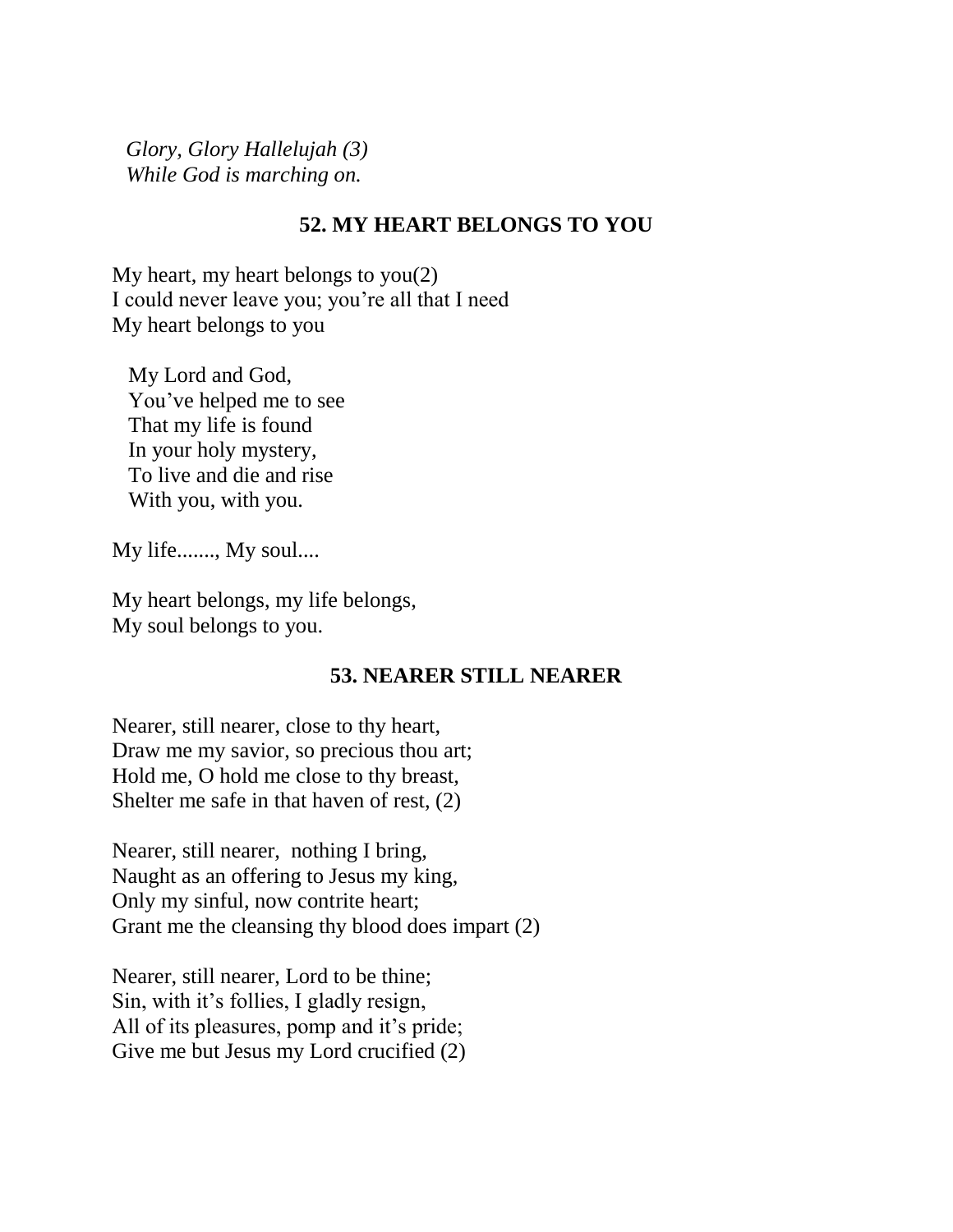Nearer, still nearer, while life shall last, 'Till safe in glory my anchor is cast; Thro' end less ages, ever to be Nearer my savior, still nearer to thee (2)

# **54. NO TEARS IN HEAVEN**

No tears in heaven no sorrows given All will be glory in that land There'll be no sadness all will be gladness When we shall join that happy band.

 No tears (in heaven fair) no tears up there Sorrow and pain will all have blown No tears (in heaven fair) no tears up there No tears in heaven will be known.

Glory is waiting waiting up yonder Where we shall spend an endless day There with our Saviour we'll be forever Where no more sorrow can dismay.

Some morning yonder, we'll cease to ponder O'er things this life has bro't to view All will be clearer, saved ones be dearer In heav'n where all will be made new

### **55. O LORD PREPARE ME**

*O Lord prepare me, to be a sanctuary, Pure and holy, tried and true; With thanksgiving, I'll be a living, Sanctuary for you.*

It was you Lord, who gave the Saviour Heart and soul Lord, to every man; It is you Lord, who knows my weakness, You refine me, with Thine own hand.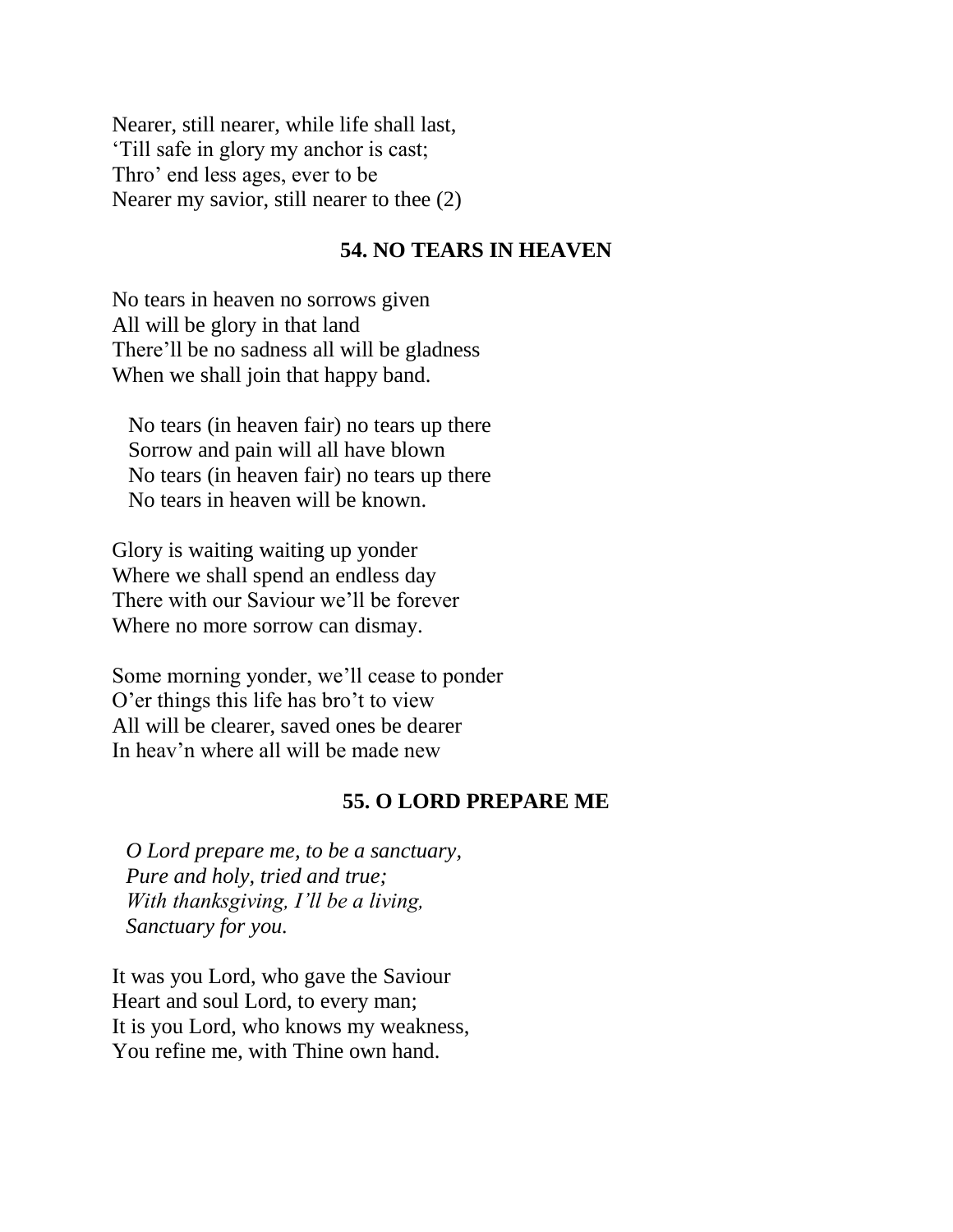Lead me O Lord, through temptation, You refine me from within; Fill our hearts with Your Holy Spirit And take all my sins away.

# **56. OH THE WORD OF MY LORD**

*Oh the word of my Lord Deep within my being, Oh the word of my Lord You have filled my mind*

Before I formed you in the womb, I knew you through and through, I chose you to be mine. Before you left your mother's side I called to you, my child, To be my sign.

And ev'rywhere you are to go My hand will follow you; You will not be alone. In all the danger that you fear You'll find me very near, Your words my own.

With all my strength you will be filled You will destory and build For that is my design You will create and overthrow Reap harvests I will sow Your word is mine.

## **57. OLD RUGGED CROSS**

On a hill far away, stood an old rugged cross The emblem of suffering and shame And I love that old cross where the dearest and best For a world of lost sinners was slain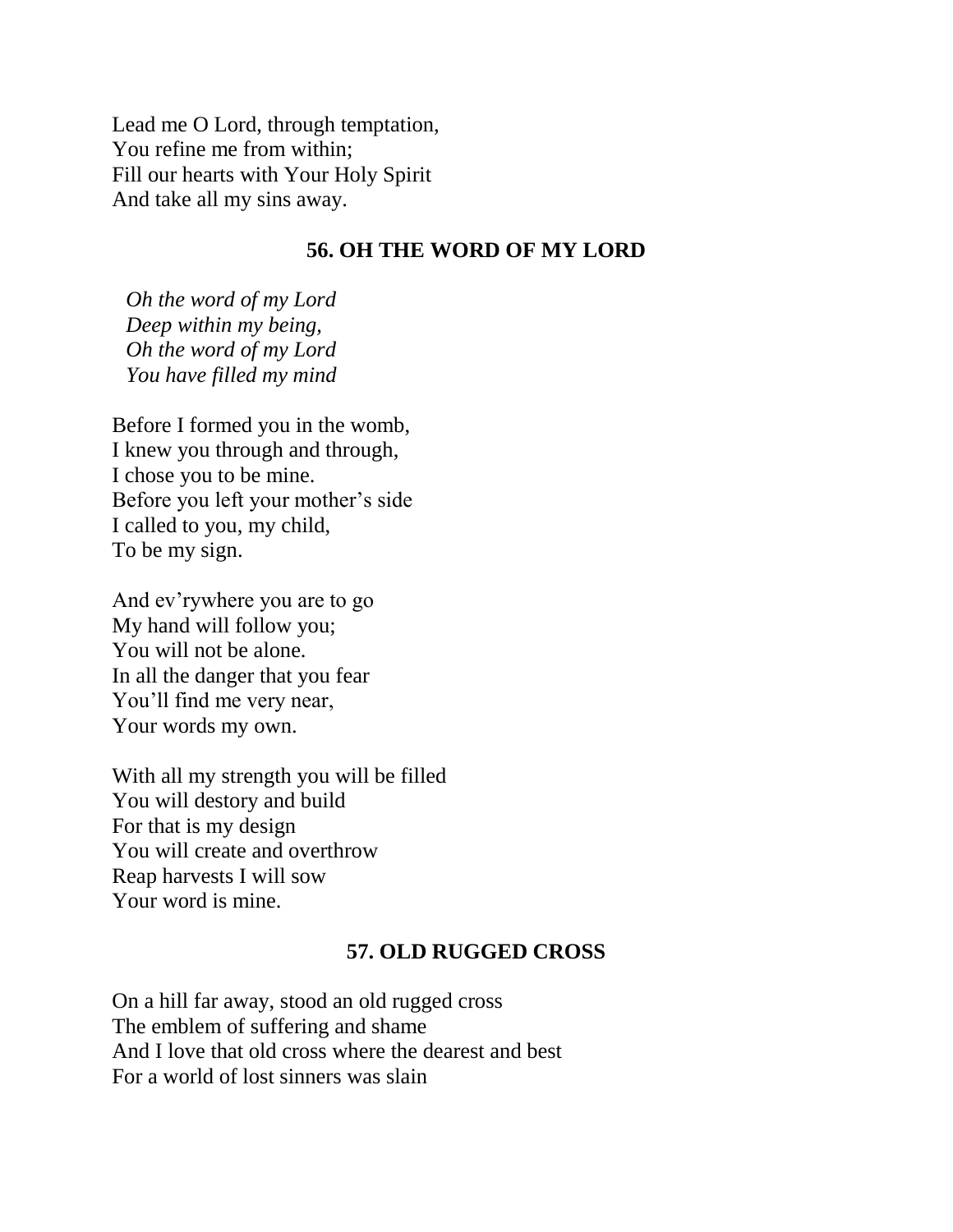*So I'll cherish the old rugged cross Till my trophies at last I lay down I will cling to the old rugged cross And exchange it some day for a crown*

Oh that old rugged cross, so despised by the world Has a wondrous attraction for me For the dear Lamb of God, left His glory above To bear it to dark Calvary.

In the old rugged cross, stained with blood so divine A won-drous beauty I see For 'twas on that old cross, Jesus suffered and died To pardon and sanctify me.

To the old rugged cross, I will ever be true Its shame and reproach gladly bear Then He'll call me some day, to my home far away Where His glory forever I'll share

### **58. OUR GOD, HE IS ALIVE**

There is, beyond the azure blue A God concealed from human sight He tinted skies with heavenly hue And framed the worlds with His great might

*There is a God, He is alive, In Him we live, and we survive, From dust our God, created man, He is our God, the great I Am,* 

There was, a long, long time ago A God whose voice the prophets heard. He is the God that we should know Who speaks from His inspired word.

Secure is life from mortal mind, God holds the germ within His hand, Though men may search they cannot find, For God alone does understand.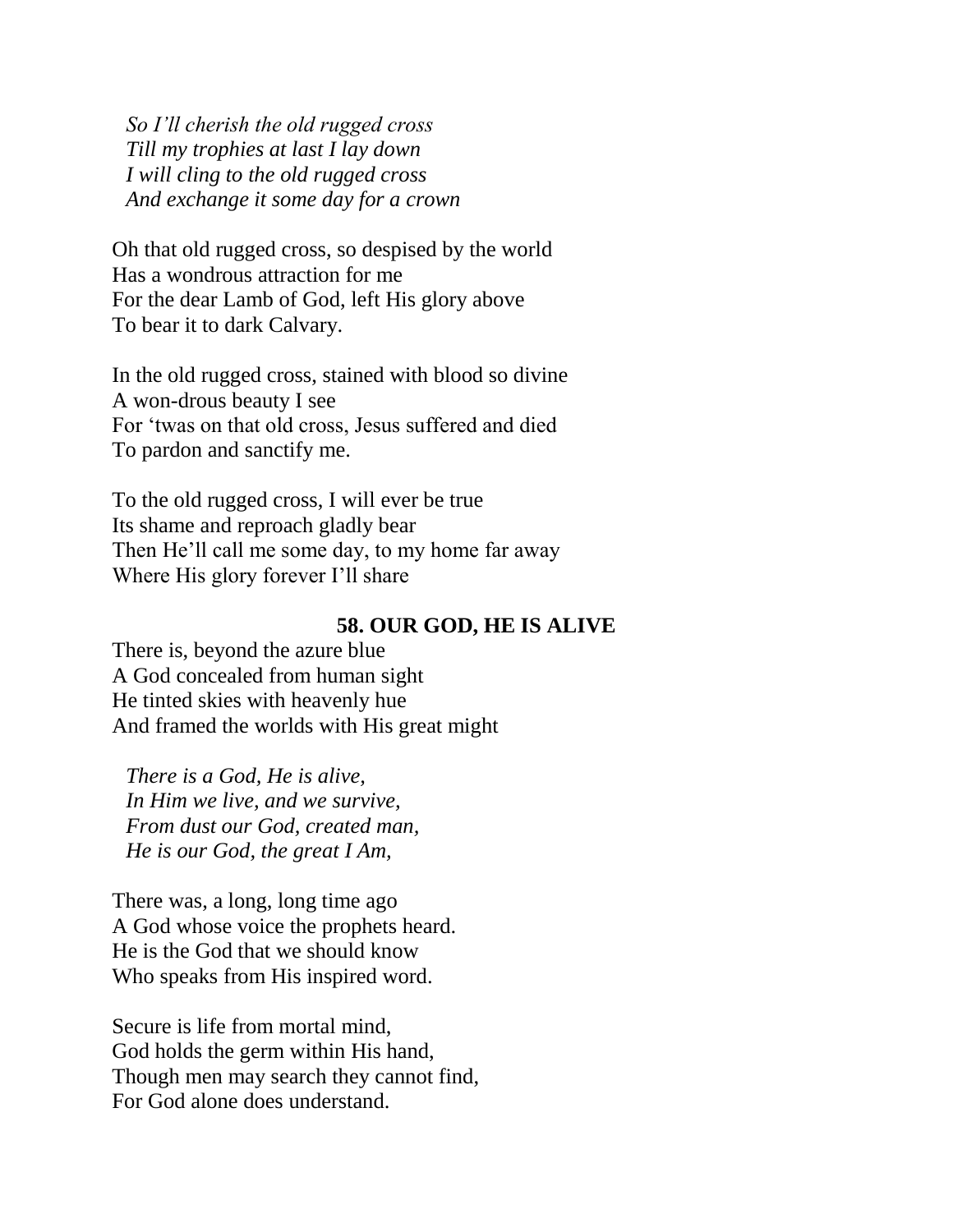Our God, whose Son upon a tree, A life was willing there to give, That He from sin might set men free, And ever more with Him could live.

## **59. OUR GOD IS AN AWESOME GOD**

*Our God is an awesome God, He reigns from heaven above With wisdom power and love, Our God is an awesome God.*

When he rolls up his sleeves, He ain't just puttin' on the Ritz (L) Our God is an awesome God. (All) There's thunder in his footstep And lightning in his fists (L) Our God is an awesome God. (All) Now when the sky was starless In the void of the night He spoke into the darkness And created the light

Now when the Lord looked down, His heart was filled with pain. (L) Our God is an awesome God. (All) He said, "I saved them before And now I'll do it again" (L) Our God is an awesome God. (All) Now he's spreading the kingdom Into every land, And it's time for you to listen To the master's plan

### **60. OUR GOD REIGNS**

How lovely on the mountains are the feet of Him Who brings good news, good news Proclaiming peace, announcing news of happiness Our God reigns, Our God reigns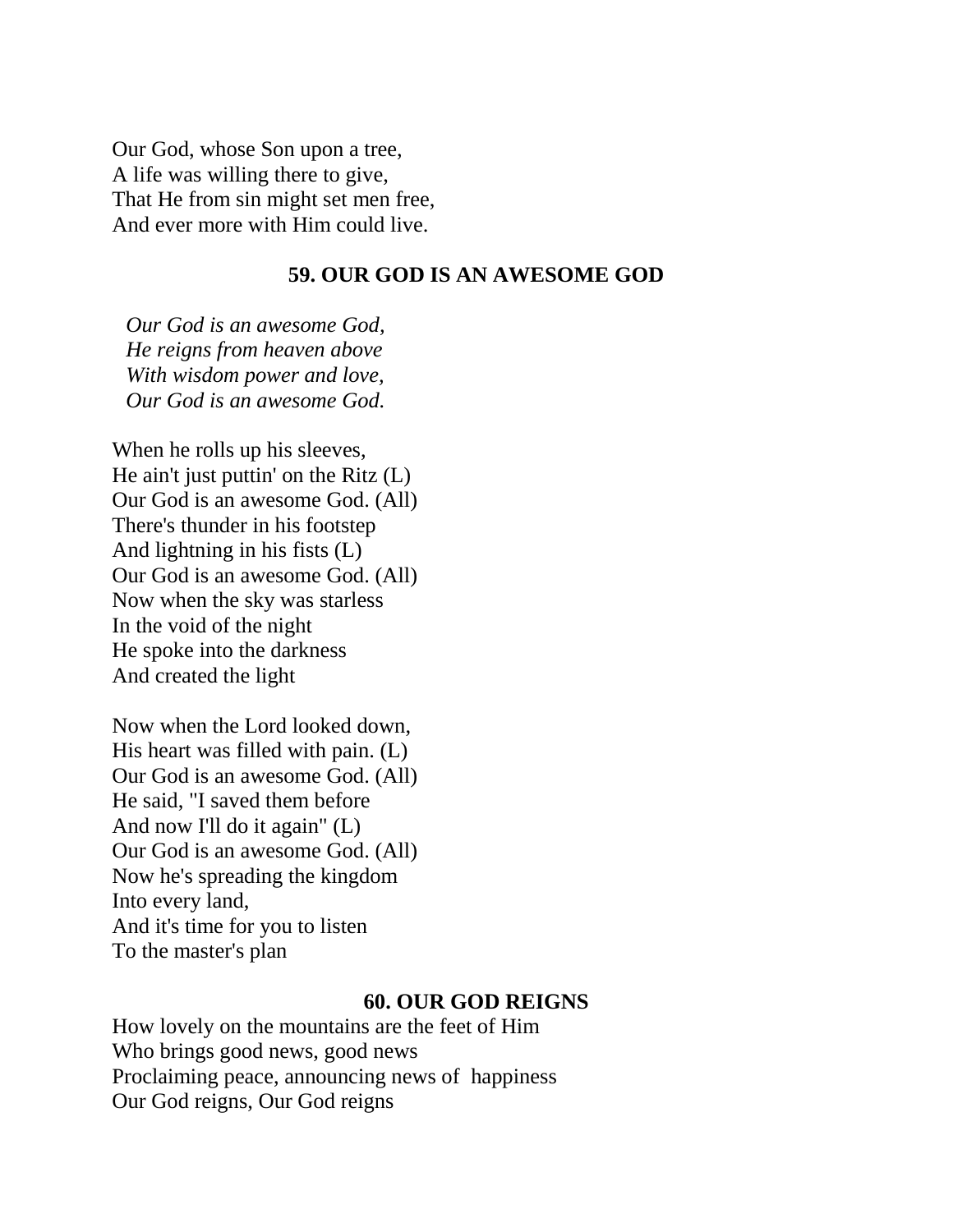*Our/your God reigns.......*

You watchmen lift your voices joyfully as one Shout for your king, your king, See eye to eye the Lord restoring Zion; Your God reigns, your God reigns.

Waste places of Jerusalem break forth with joy We are redeemed redeemed. The Lord has saved and comforted His people Your God reigns, your God reigns!

Ends of the Earth, see the salvation of your God, Jesus is Lord, is Lord. Before the nations he has bared His holy arm; Your God reigns, your God reigns!

# **61. PRAISE GOD!**

Praise God, Praise God (2) [MEN]

Hallelujah, Glory Hallelujah (4)

Maranatha, Lord come quickly (4)

Amazing grace! How sweet the sound That saved a wretch like me. I once was lost but now I'm found Was blind but now I see

When we've been there ten thousand years Bright shining as the sun We've no less days to sing God's praise Than when we first begun,

Hallelujah, Glory Hallelujah (4)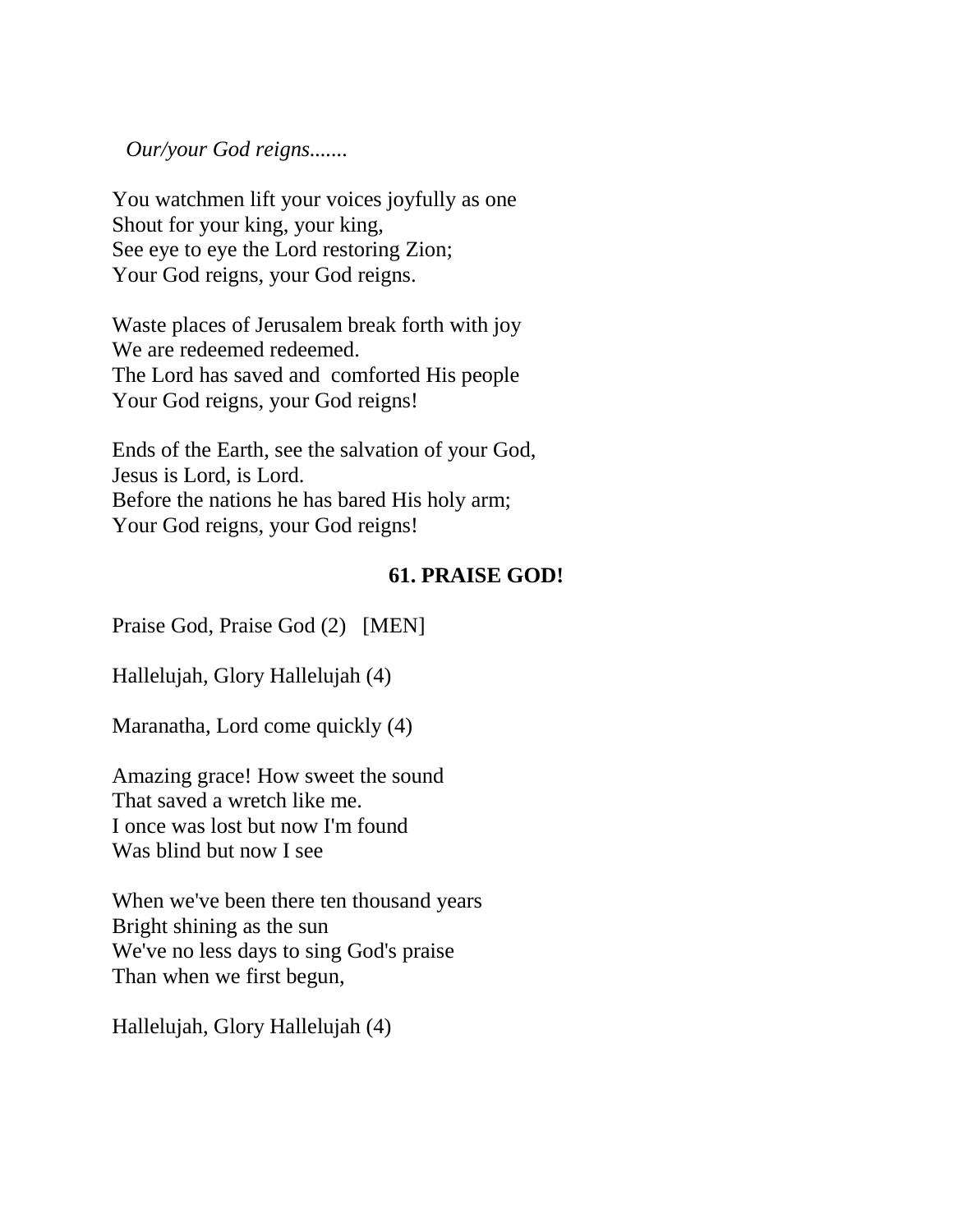### **62. PRAISES HEARD**

Lord your love has saved us Precious blood has bathes us Now your message takes us All around the world

 Can't you hear them Hear them singing The people they rejoicing With one voice they are shouting Singing Halle, Halle! Hallelujah Praises heard around the world

All of your creation Each and every nation Sending your salvation All around the world

Against the demons fighting Holy Spirit guiding Family we're uniting All around the world

### **63. PRAYER FOR BOLDNESS**

Father God, whom we seek first, With a cross You killed a curse, And from the grave death You destroyed, And now to preach we are employed. Opposing us You know the horde Who retreat when we say, "Lord!" Violence, lies, discord and shame; Satan hates and breeds the same.

*Why are all the nations raging, Making our world cold? We'll SHOUT! louder than the Devil Lord, make us all bold!*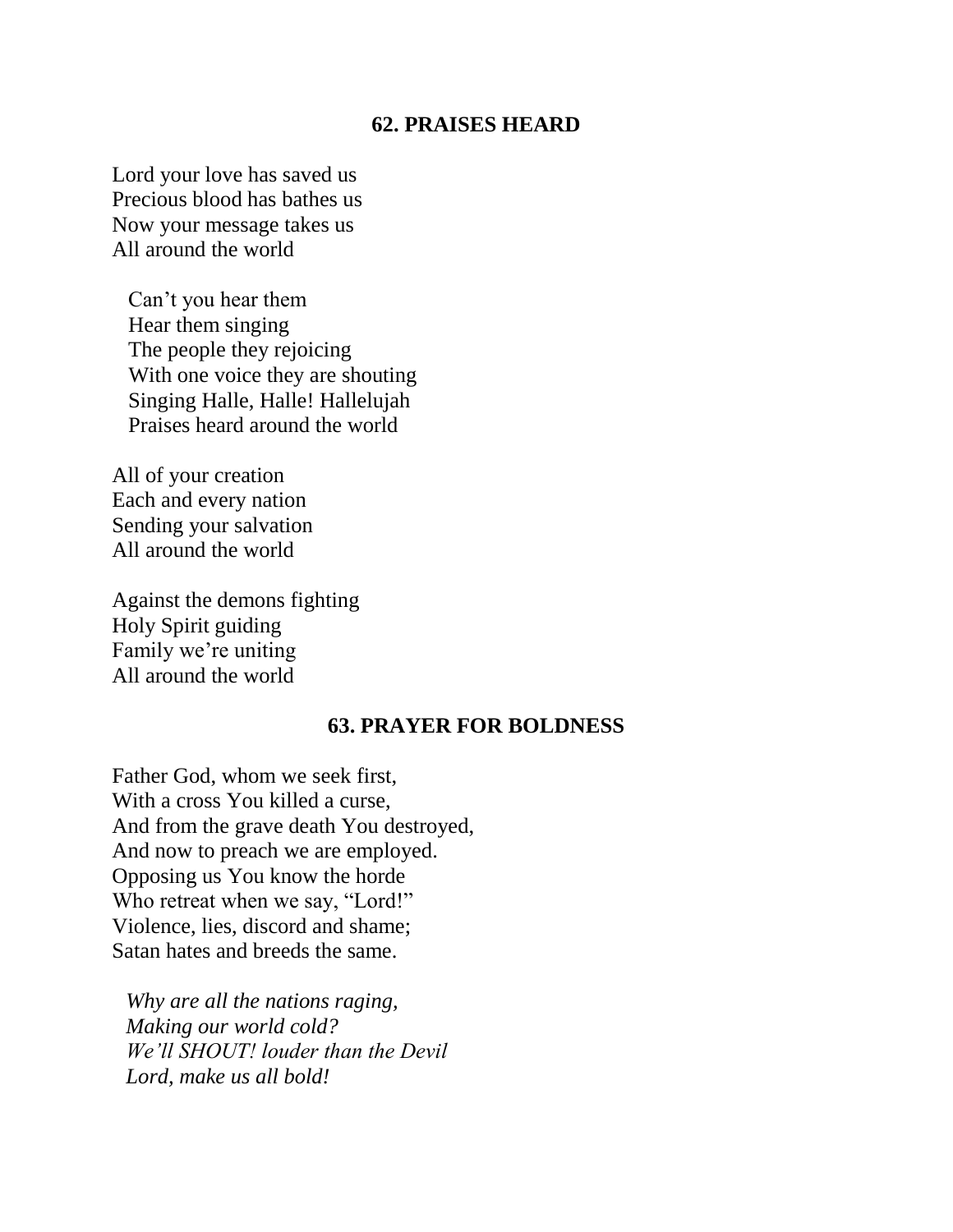Yet men scheme for all their worth, Fighting our campaign for Earth; Destroy our fear of those who kill; You know their threats, we know your will. Consider now all threats and hate: With love we retaliate; Flood our veins with zeal for you God make many from a few

*The demon's reign makes our land cold Warm the world as was fore-told Satan has souls in his hold Shake the world, make us bold*

*Bold, makes our land cold, As was foretold, souls in his hold Make us bold!*

#### **64. PRECIOUS LORD**

When my way grows drear Precious Lord linger near When my life is almost gone Hear my cry, hear my call Hold my hand lest I fall Take my hand precious Lord Lead me home

 *Precious Lord, take my hand Lead me on, let me stand I'm tired, I'm weak, I'm lone Through the storm, through the night Lead me on to the light Take my hand precious Lord Lead me home* 

When the darkness appears And the night draws near And the day is past and gone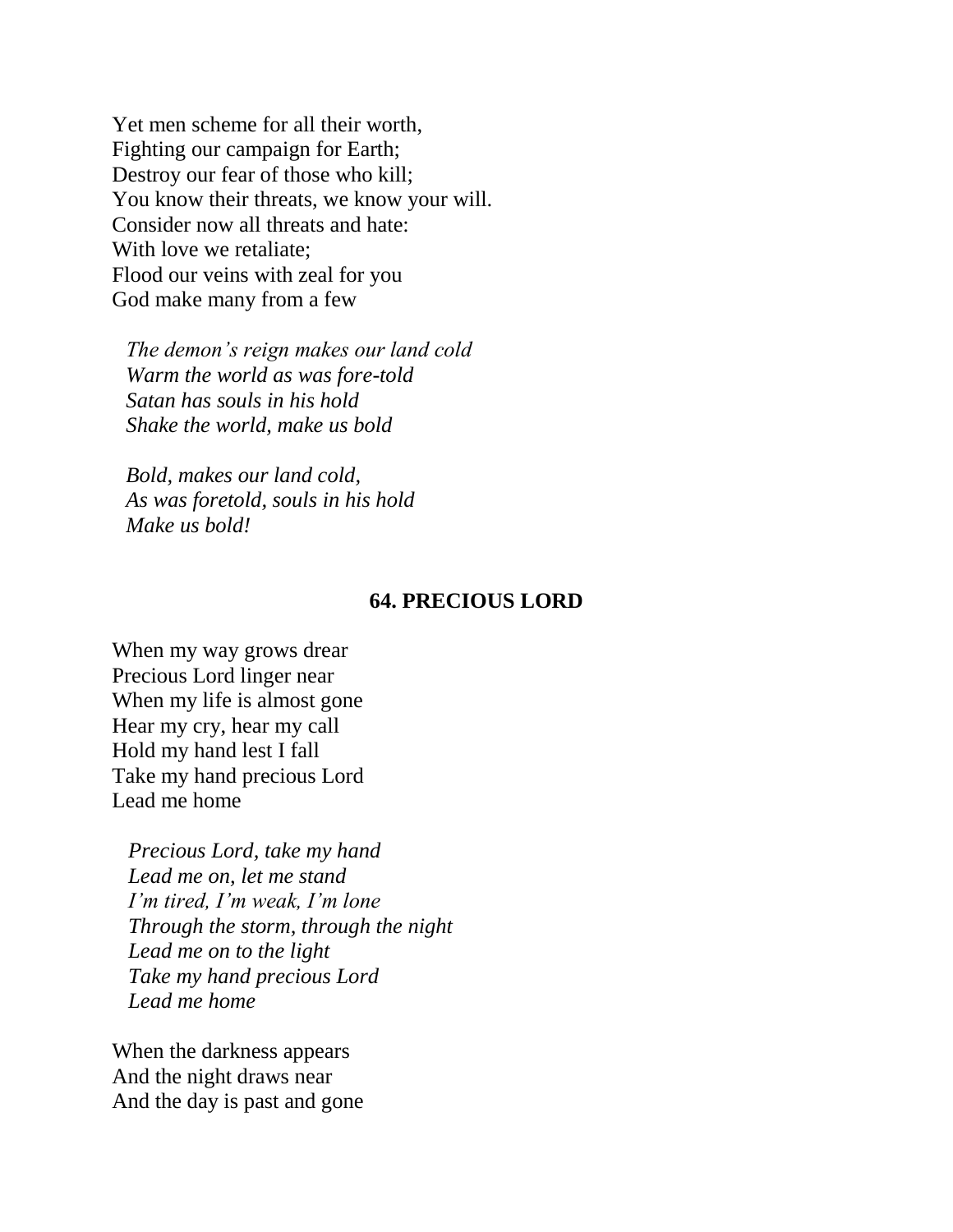At the river I stand Guide my feet, hold my hand Take my hand precious Lord Lead me home

When my work is all done And my race here is run Let me see by the light Thou hast shown That fair city so bright Where the Lamb is the light Take my hand precious Lord Lead me home

## **65. REJOICE! REJOICE**

Rejoice! Rejoice in the Law of the Lord! (2) Meditate on the law aII the day and the night (2)

Rejoice! Rejoice in law of the Lord [Happy... is the man] Rejoice! Rejoice in the Law of the Lord [Who is .... like a tree] Meditate on His law all the day and the night [Planted.. by a stream] Meditate on his law all the day and the night.

[In seas... on bearing fruit]

Come on! Come on, won't you join us today (2) Our God, like chaff blows the wicked away (2)

Come on! Come on, won't you Join us today? [Ce...le...brate today!] Come on! come on won't you join us today? [Ce...le...brate always!] Our God, like chaff blows the wicked away. [Ce..le..brate today!] Our God, like chaff blows the wicked away. [Ce..le..brate always!]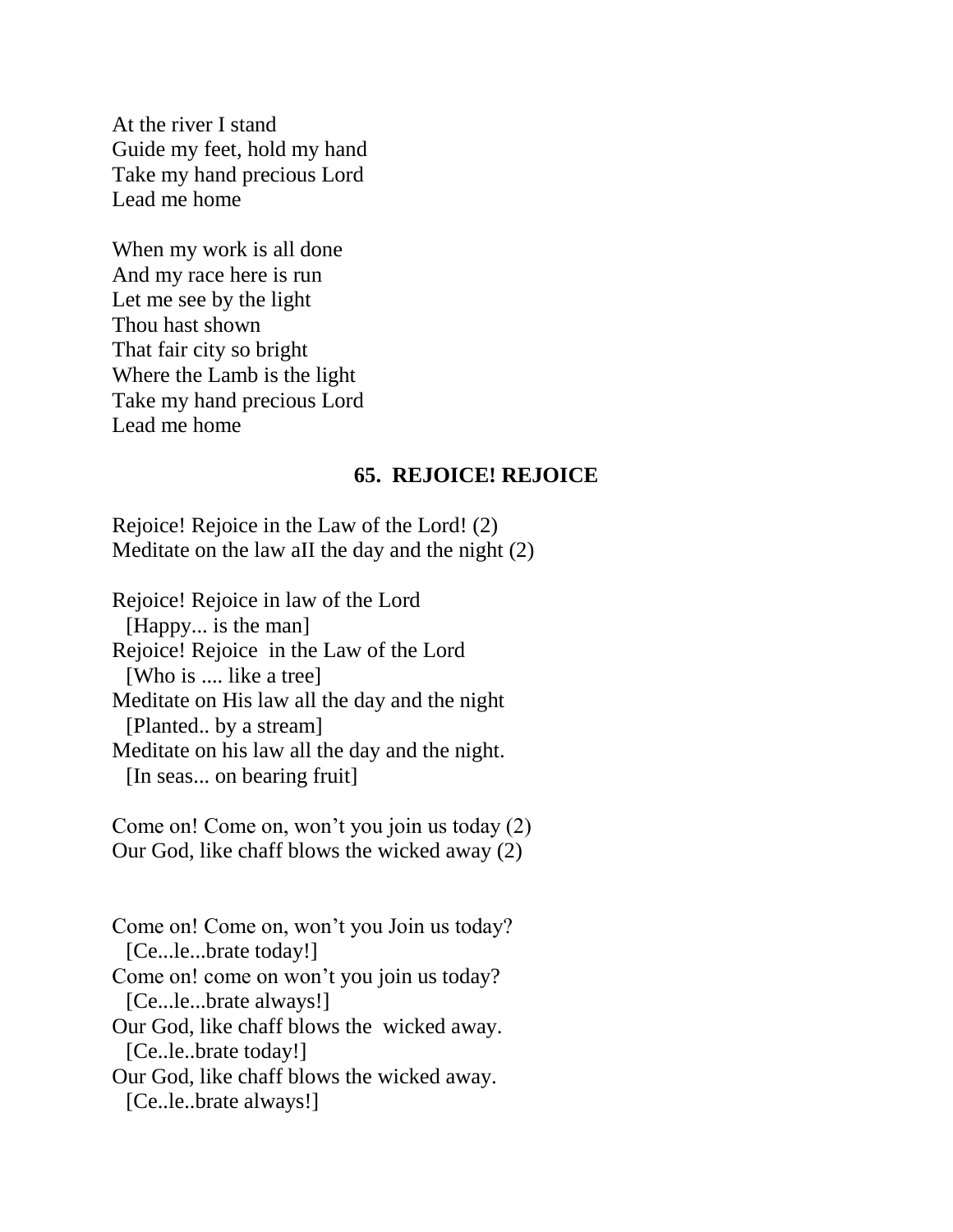### **66. RING OUT THE MESSAGE**

There's a message true and glad For the sinful and the sad, Ring it out, ring it out; It will give them courage new, It will help them to be true; Ring it out, ring it out.

#### Men

 *Ring out, the word, o'er land, and sea. Still far from Jesus many live in sin and doubt. Ring out, the news, that makes, men free To all the lost of every nation, ring it out.*

#### Women

 *Merrily ring, speed it away, Message divine, send it today; Let it cheer the lost and those in doubt; Merrily ring, wonderful news Making men free, happy and free. Ring, ring, ring, ring, ring the message out.*

Tell the world of saving grace, Make it known in every place, Ring it out, ring it out; Help the needy ones to know Him from whom all blessings flow; Ring it out, ring it out.

Sin and doubt to sweep away, Till shall dawn the better day, Ring it out, ring it out. 'Till the sinful world be won For Jehovah's mighty Son; Ring it out, ring it out.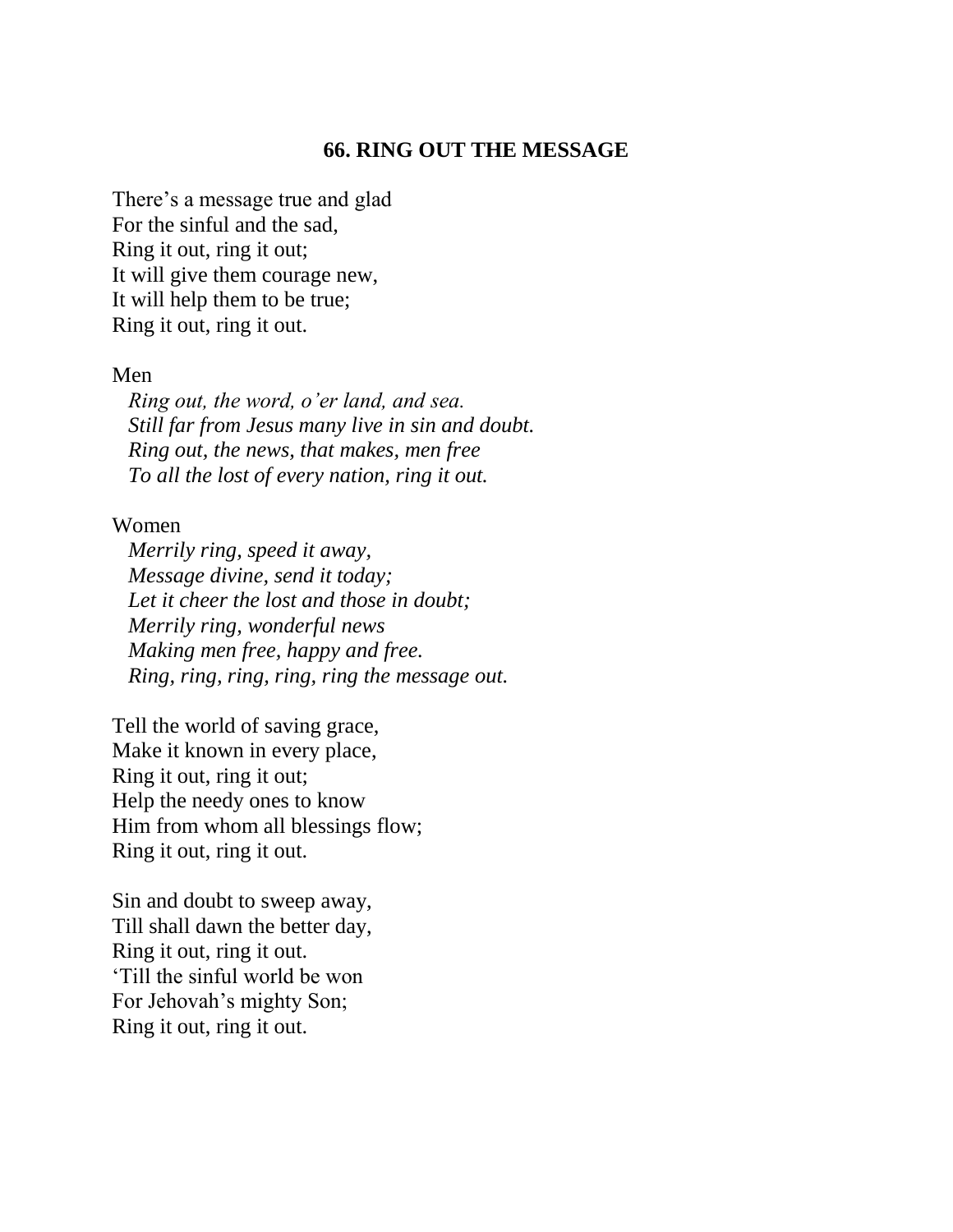#### **67. SHINE JESUS SHINE**

Lord, the light of your love is shining In the midst of the darkness, shining Jesus, Light of the world, shine upon us Set us free by the truth you now bring us Shine on me, shine on me

 *Shine, Jesus, shine Fill this land with the Father's glory Blaze, Spirit blaze Set our hearts on fire Flow, river flow Flood the nations with grace and mercy Send forth your word Lord and let there be light*

Lord, I come to your awesome presence From the shadows into your radiance By the blood I may enter your brightness Search me, try me, consume all my darkness Shine on me, shine on me

As we gaze on your kingly brightness So our faces display your likeness Ever changing from glory to glory Mirrored here may our lives tell your story Shine on me, shine on me

# **68. SIKU RIN WANA {One of These Days**}

 *[L] Siku rin wana hosi Yesu uta buya [A] Siku rin wana hosi Yesu uta buya*

 {One of these days the Lord Jesus will come back }

[L]Ina ita poketela ita poketela mavoko [A]Ina ita poketela ita poketela mavoko..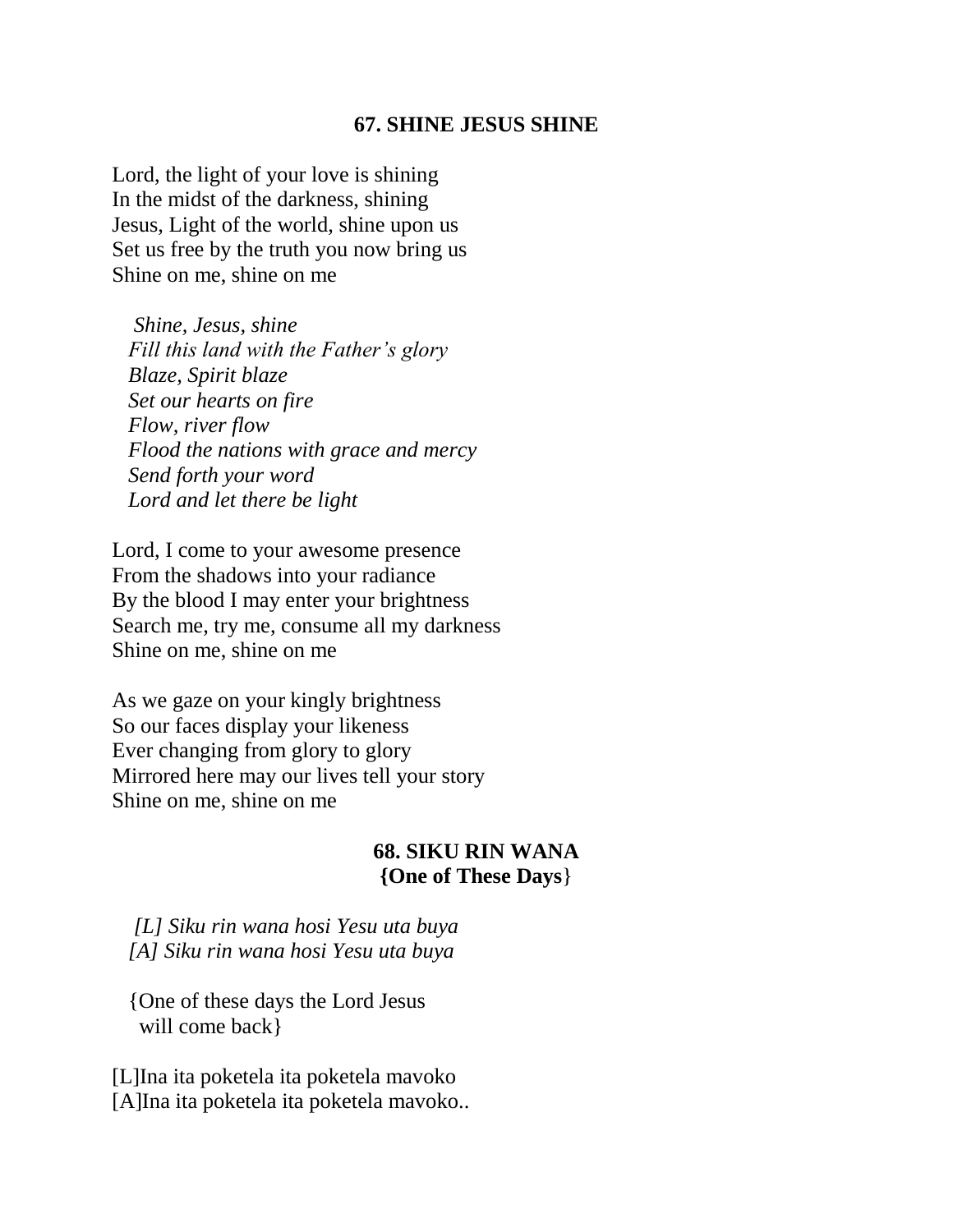{We will clap our hands with Him}

[L]Ina ita fama fama ita fama fama na Yesu [A]Ina ita fama fama ita fama fama na Yesu {We will walk with Him}

[L]Ina ita cheena cheena ita cheena chenna na Yesu [A]Ina ita cheena cheena ita cheena chenna na Yesu {We will dance with Him}

[L]Ina ita yimbelela, ita yimbelela Hosana [A]Hosana, Hosana, Hosana, Hosana {We will sing Hosanna}

## **69. STAND UP, STAND UP**

Stand up, stand up for Jesus ye soldiers of the cross Lift high his royal banner It must not suffer loss From vict'ry onto vict'ry His army shall He lead Till every foe is vanquished For Chirst is Lord indeed

Stand up, stand up for Jesus The trumpet call obey Forth to the mighty conflict In this His glorious day Ye that are men now serve Him Against unnumbered foes Let courage rise with danger And strength to strength oppose

Stand up, stand up for, Jesus Stand in His strength alone The arm of flesh will fail you Ye dare not trust your own Put on the gospel armour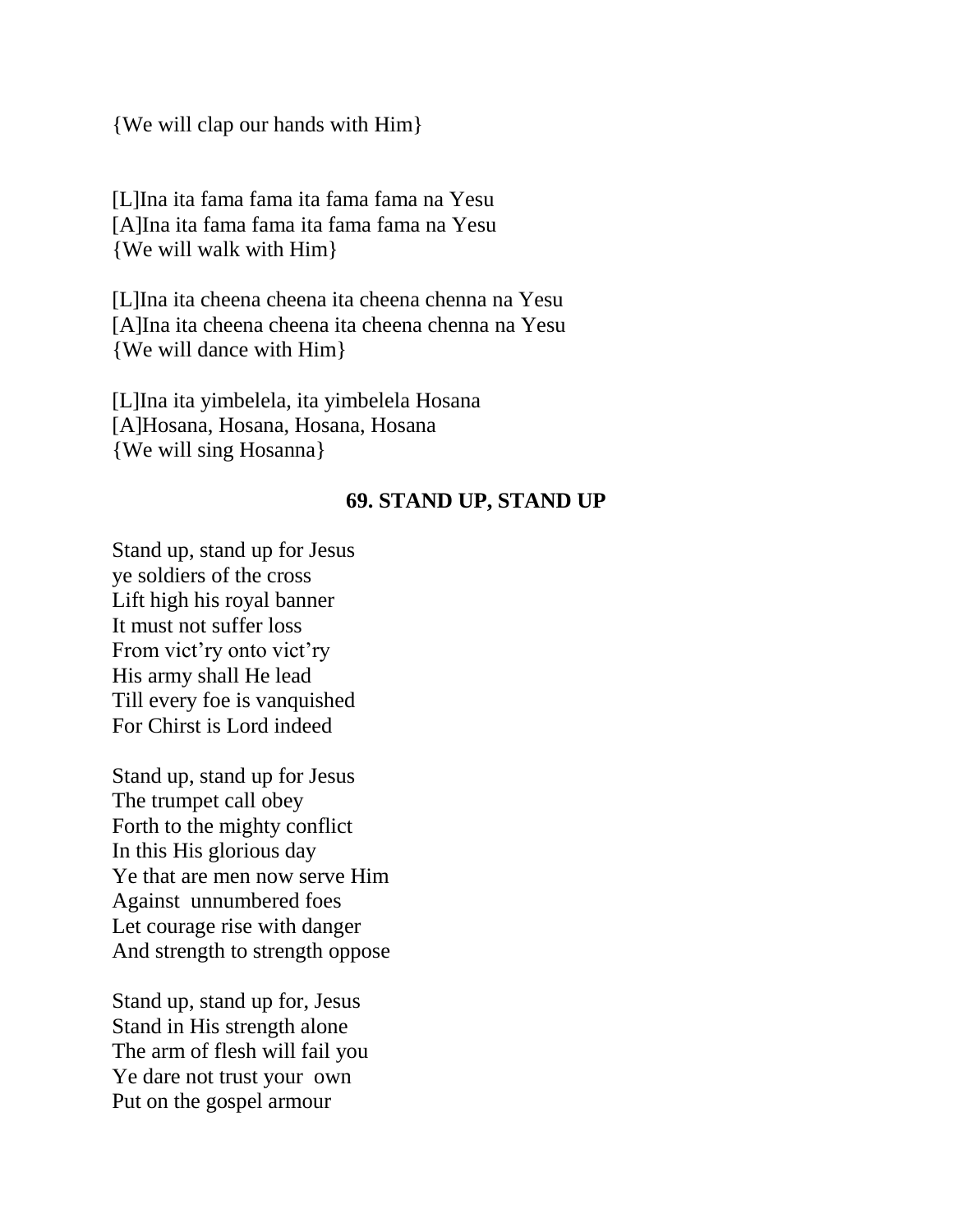And watching unto prayer Where duty calls or danger Be never wanting there

Stand up, stand up for Jesus! The strife will not be long This day the noise of battle The next the victor's song To him that over cometh A crown of life shall be He with the King of glory Shall reign eternally

### **70. STANDING ON THE PROMISES**

Standing on the promises of Christ my king Thro' eternal ages let his praises ring; Glory in the highest, I will shout and sing, Standing on the promises of God.

*Standing, Standing, Standing on the promises of God my savior Standing, Standing, I'm standing on the promises of God.*

Standing on the promises I cannot fail, When the howling storms of doubt and fear assail By the living word of God I shall prevail, Standing on the promises of God.

Standing on the promises of Christ the Lord, Bound to him eternally by love's strong cord, Over coming daily with the spirit's sword, Standing on the promises of God.

Standing on the promises I cannot fall, Listening every moment to the Spirit's call Resting in my savior as my all in all, Standing on the promises of God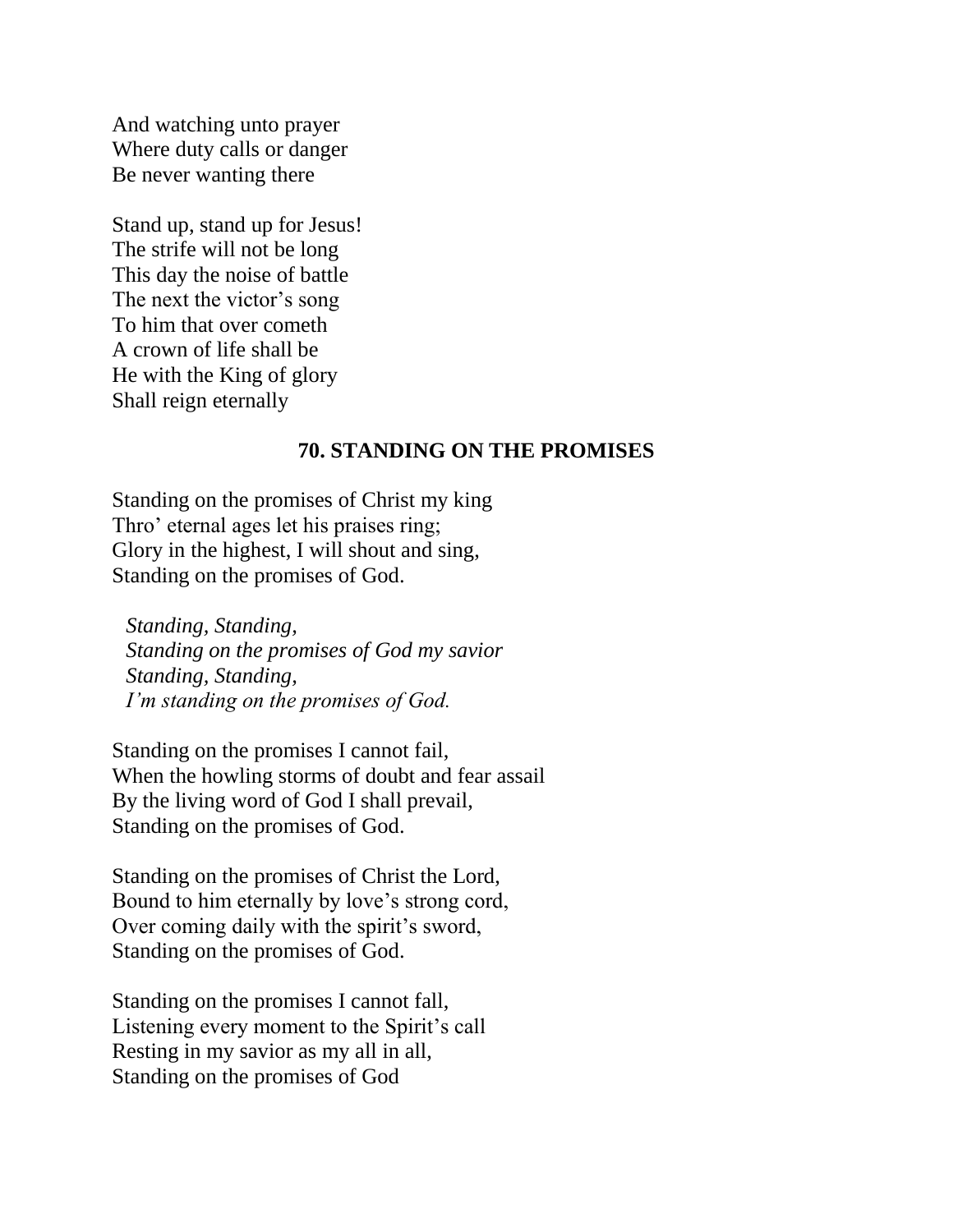### **71. SWING LOW**

 *Swing low, sweet chariot Comin' for to carry me home (3)*

Well I looked over Jordan and what did I see Comin' for to carry me home A band of angels comin' after me Comin' for to carry me home

Well if you get to heaven before I do Comin' for to carry me home Tell all my friends I'm comin' there too Comin' for to carry me home

# **72. TAKE THE LIGHT**

There's a call comes ringing o'er the restless wave Take the light, take the light. There are souls to rescue, there are souls to save Take the light, take the light.

*Take the light the blessed gospel light, Let it shine, from shore to shore Take the light the blessed gospel light, Let it shine, for evermore.*

We have heard the Macedonian call today, Take the light, Take the light. And a golden offering at the cross we lay Take the light, take the light.

Let us not grow weary in the work of love. Take the light, take the light. Let us gather jewels for a crown we lay Take the light take the light.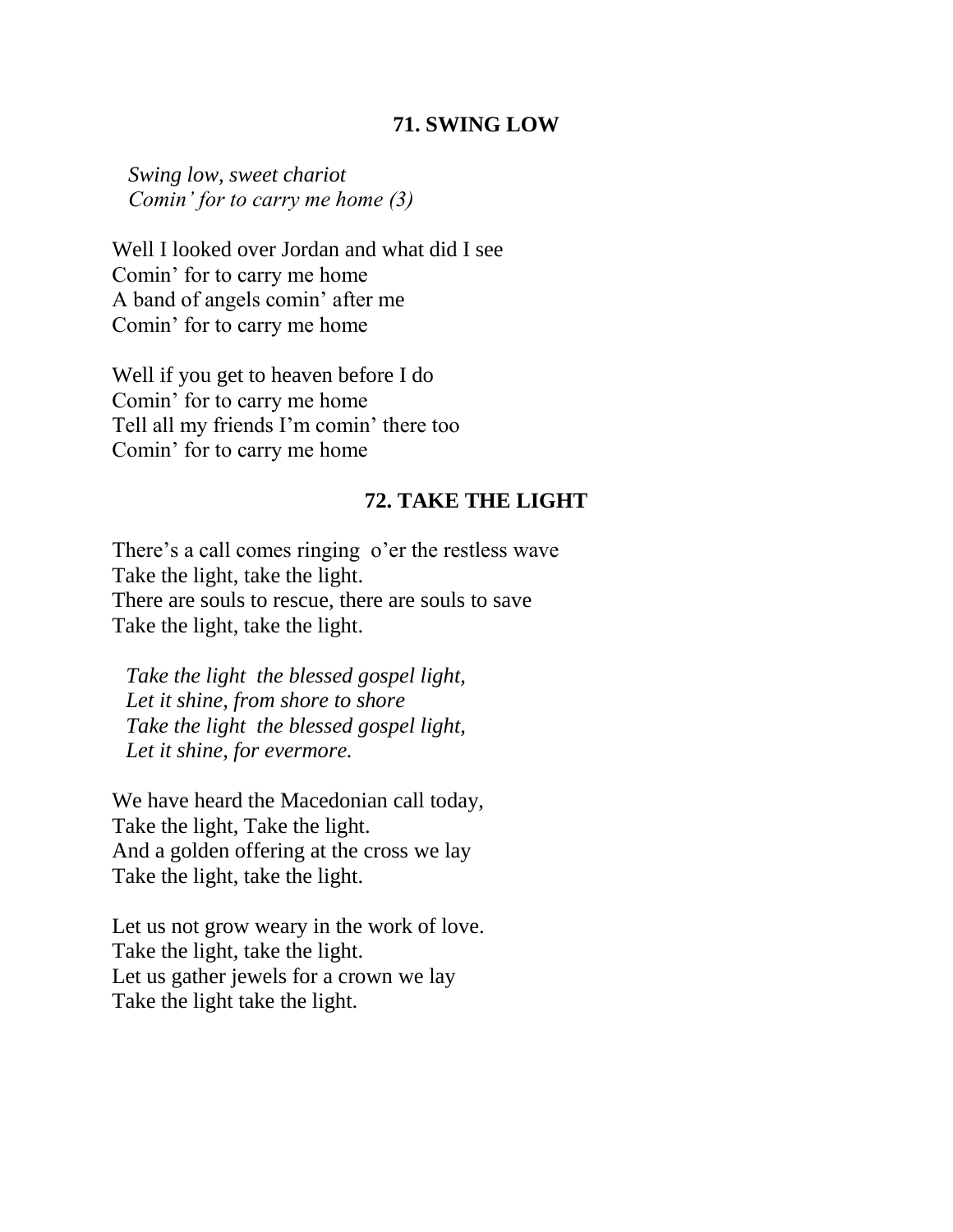## **73. TEN THOUSAND ANGELS**

They bound the hands of Jesus In the garden where He prayed; They led Him through the streets in shame. They spat upon the Saviour So pure and free from sin; They said, "Crucify him", He's to blame.

 *He could have called ten thousand angles To destroy the world and set Him free. He could have called ten thousand angles But he died alone, for you and me.*

Upon His precious head They placed a crown of thorns They laughed and said, "Behold the King" They struck Him and they cursed Him And mocked his Holy name, All alone He suffered everything.

When they nailed Him to the Cross His mother stood nearby; He said, "Woman behold thy son!" He cried, "I thrist for water", But they gave Him none to drink. Then the sinful work of man was done.

To the howling mob He yielded; He did not for mercy cry. The cross of shame He took alone. And when He cried, "It's finshed", He gave himself to die; Salvation's wondrous plan was done.

### **74. THE LORD HAS LAID HIS HANDS**

Grace comes from Him above Thank God for all His love I know the Lord has laid His hands on me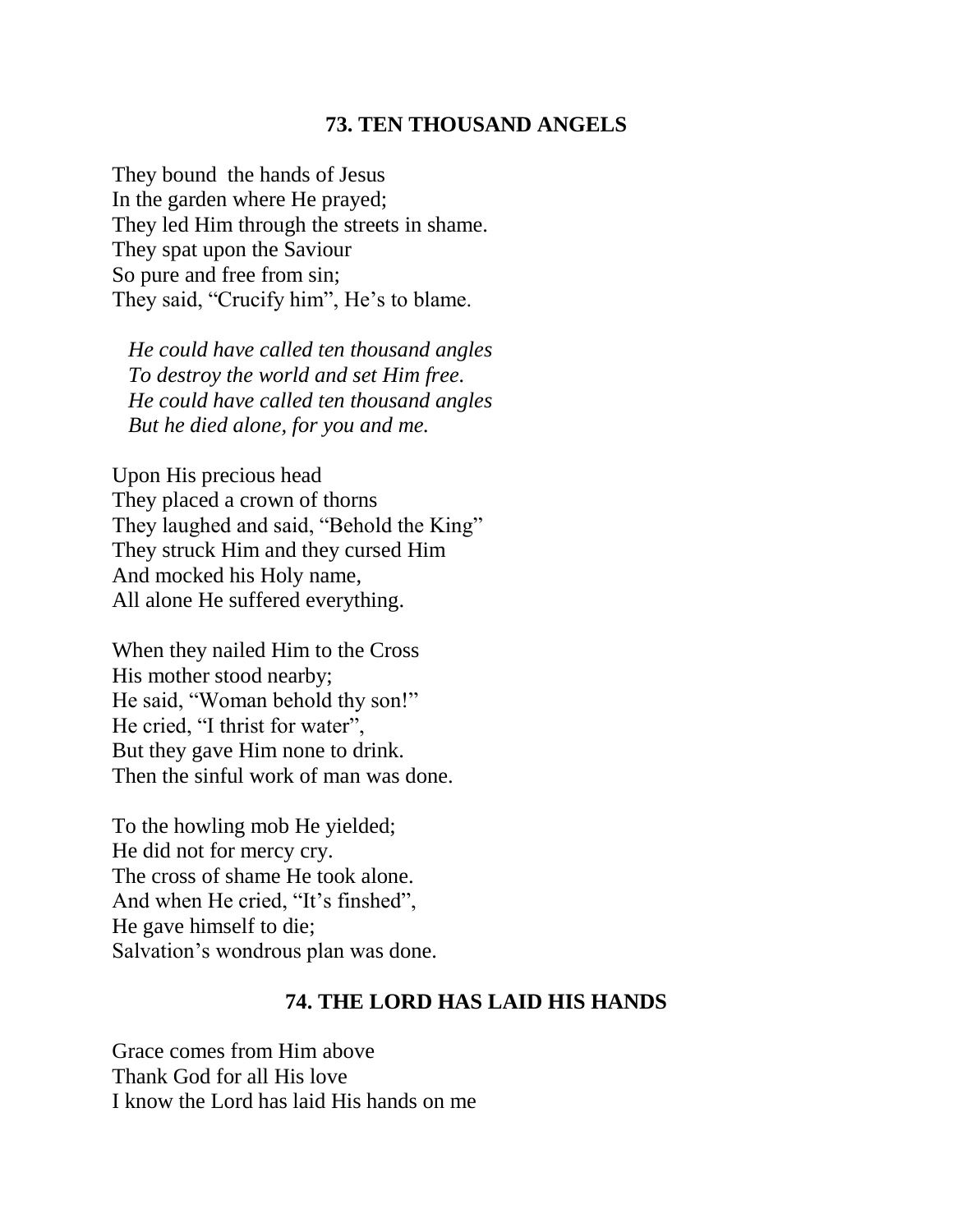Praises to him I sing His name forever ring I know the Lord has laid His hands on me.

 *I know the Lord, I know the Lord I know the Lord has laid His hands on me*

I know his Word is true He'll make your life anew I know the Lord has laid His hands on me. His promises are sure Your soul will be secure I know the Lord has laid His hands on me

(Slow) He is my King and Lord The matcheless one adored I know the Lord has laid His hands on me. He died and bore my sins I know he'll come again I know the Lord has laid His hands on me

### **75. THE LORD IS MY STRENGTH**

Rememeber Daniel in the lion's den He was there for he would not bow to men There's no doubt or denyin' God shut up the mouth of the lion When He heard His servant cry

 *The Lord is my strength The Lord in His power Is my strength Day by day And ev'ry hour*

Remember Paul and Silas in the jail They rejoiced for they knew God would not fail Then along about midnight God delivered them by His great might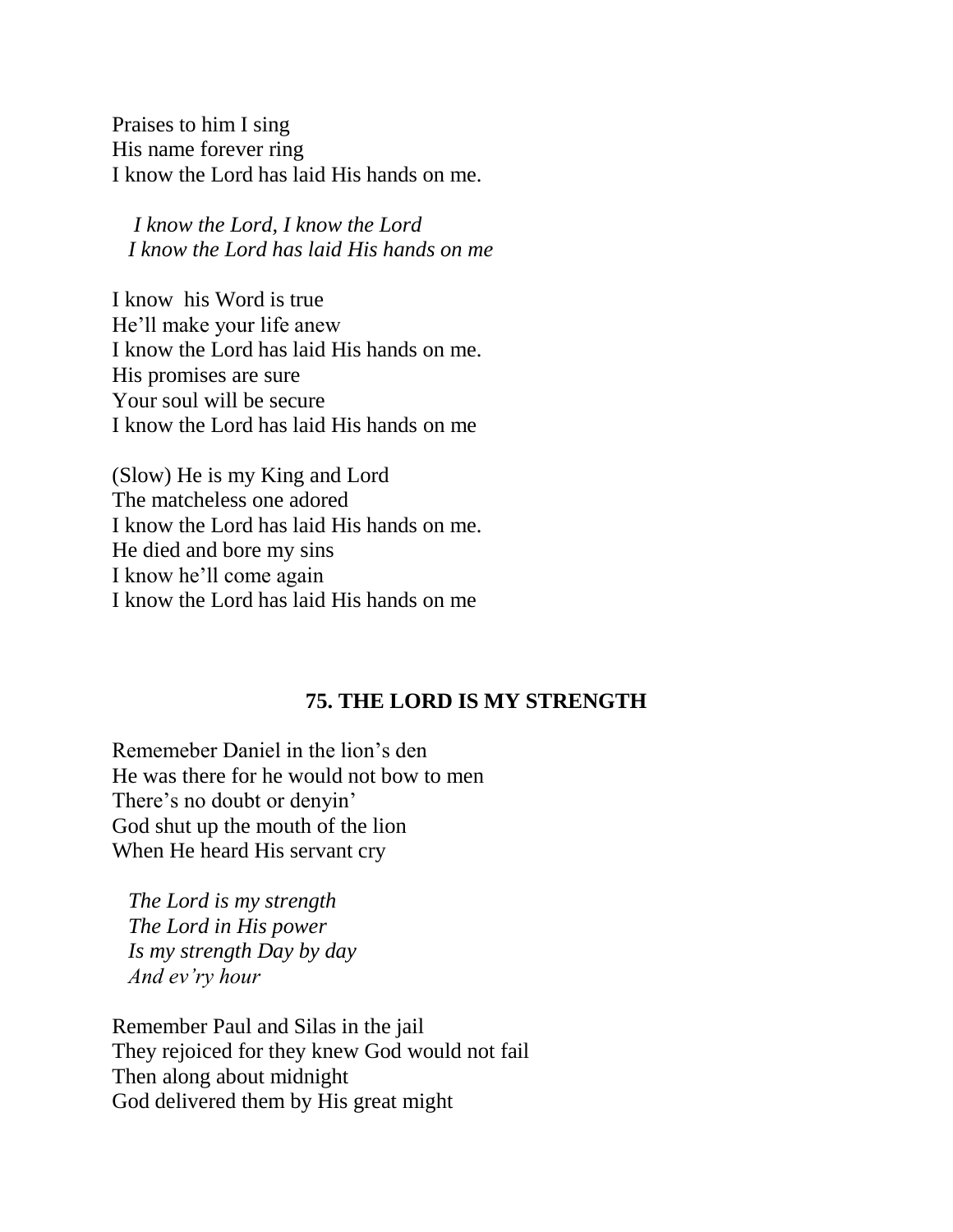When He heard His children cry

Remember we were all dead in our sin My sins were buried when Lord Jesus rose again When satan comes like a flood Cry out to Him who shed His own blood That we might reign with Him on high

## **76. THE LOVE OF GOD**

Since the love of God has shed Priceless blessings on my head, I have made, it my own; I will hide it in my heart, That will never may depart, It shall rule, there alone.

 *The love of God, within the heart With kindliness, and warmth impart The soul will glow like Jesus in His tender mercy If the heart is made His dwelling place; The love of God, glows like a flame Through endless years, it is the same The love of God will never fail nor lose its glory 'Till we see Him face to face.*

Since the Son of God came down With his love our lives to crown He with us, would remain; Greater love there could not be, Jesus died for you and me, In our hearts, He would reign.

He who gave His love to me, That I might from sin be free, Bids me share, it today; "As I loved you," He has said, "You must serve men in my stead, As you go, on your own".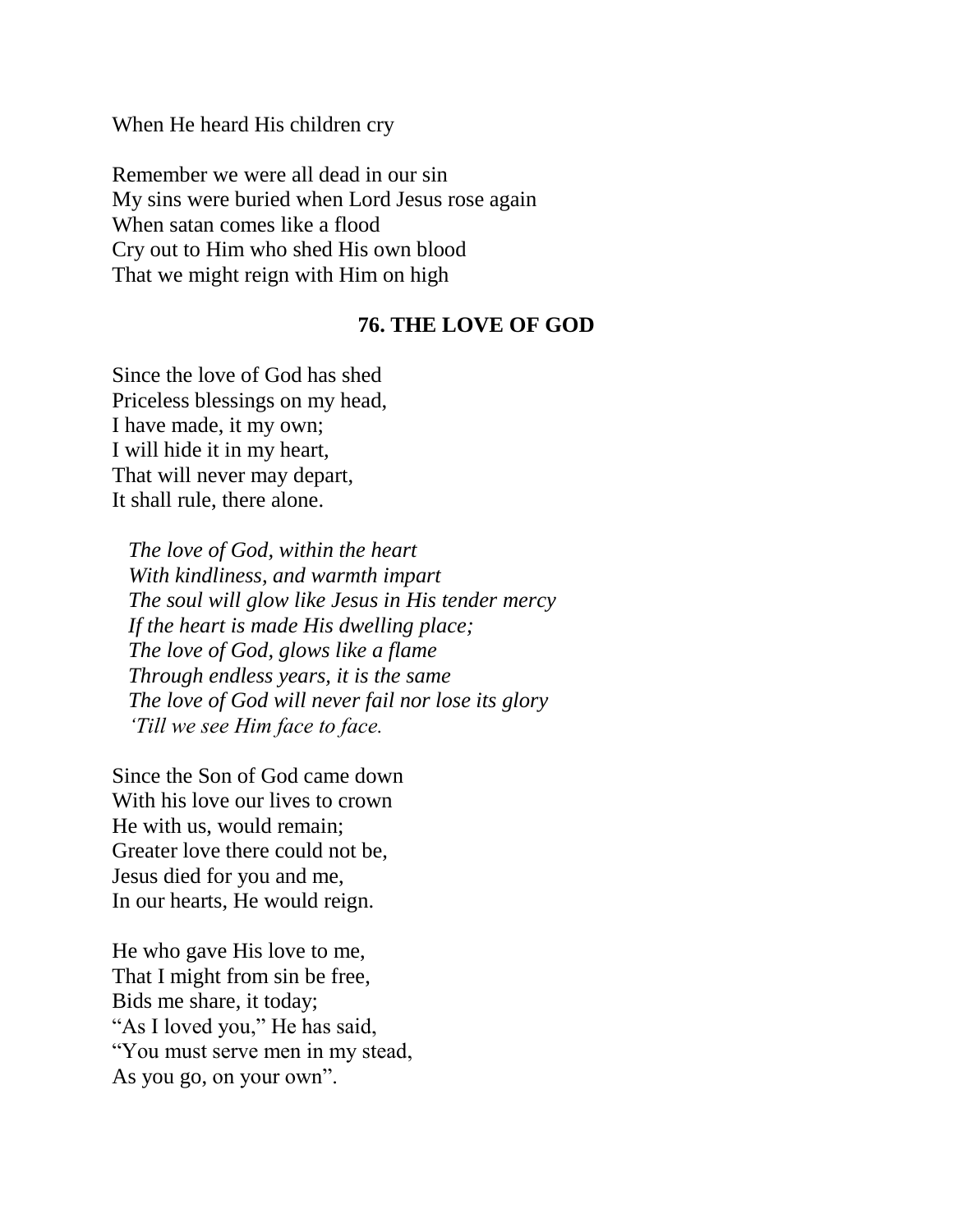While His love burns true and bright, We are walking in the light He has shown, us the road; We his glory must reflect, Lest our dimness and neglect Keep some soul, from its God.

# **77. THERE IS A HABITATION**

There is a habitation, built by the living God, For all of every nation, who seeks that grand abode

*O Zion, Zion, I long Thy gates to see; O Zion, Zion, When shall I dwell in thee?*

A city with foundations, firm as the eternal throne No wars nor desolation, shall ever move a stone

No night is there,no sorrow,no death,and no decay No yesterday, no morrow but one eternal day

Within its pearly portals, angelic armies sing With glorified immortals, the praises of its King

## **78. THERE IS MUCH TO DO**

There is much to do, there's work on every hand Hark the cry for help comes ringing through the land Jesus calls for reapers, I must active be, What will Thou O Master, here am I, send me

*Here am I, send me, Lord send me. (3) Ready at thy bidding Lord, send me.* 

There's the plaintive cry of mourning souls distressed And the sigh of hearts who seek but find no rest They should have my love and tender sympathy Ready at Thy bidding, here am I, send me

There are hungering souls who cry aloud for bread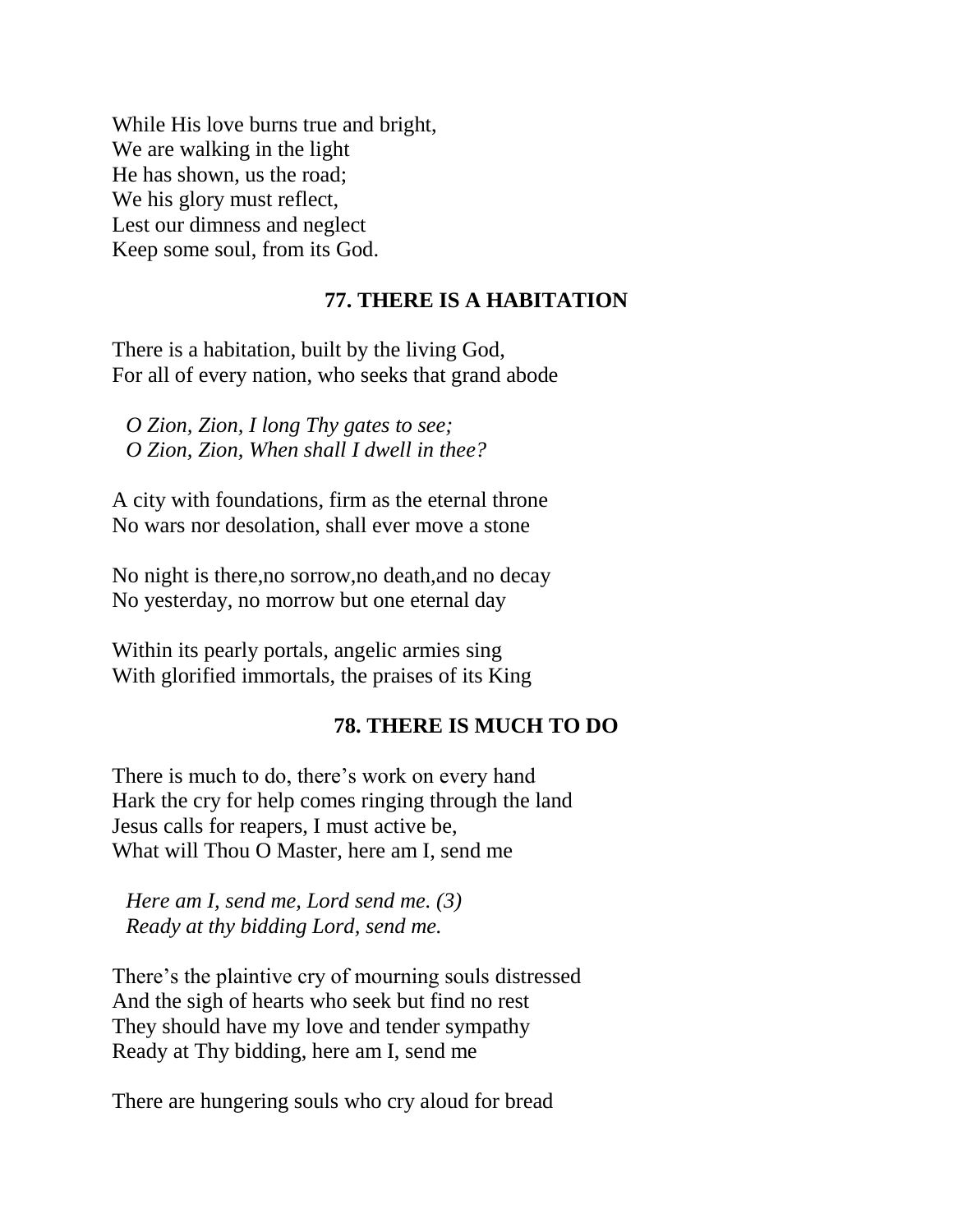With the bread of life they're longing to be fed Shall they starve and famish while a feast is free I must be more faithful, here am I, send me

There are souls who linger on the brink of woe Lord, I must not, cannot bear to let them go; Let me go and tell them, brother turn and flee Master, I would save them, here am I, send me

# **79. THERE`S NOT A FRIEND**

There`s not a friend, like the lowly Jesus, No not one! No, not one! None else could heal, all our soul`s diseases No, not one! no not one!

*Jesus knows all about our struggles, He will guide `till the day is done. There`s not a friend like the lowly Jesus, No, not one! no, not one!*

No friend like Him is so high and holy, No, not one! No, not one! And yet no friend is so meek and lowly, No, not one! No, not one!

There`s not an hour that He is not near us. No, not one! No, not one! No, night so dark that His love can't cheer us No, not one! No, not one!

## **80. THOUGH THE MOUNTAINS**

*Though the mountains may fall And the hills turn to dust, Yet the love of the Lord will stand; As a shelter for all Who will call on His name, Sing the praise and the glory of God.*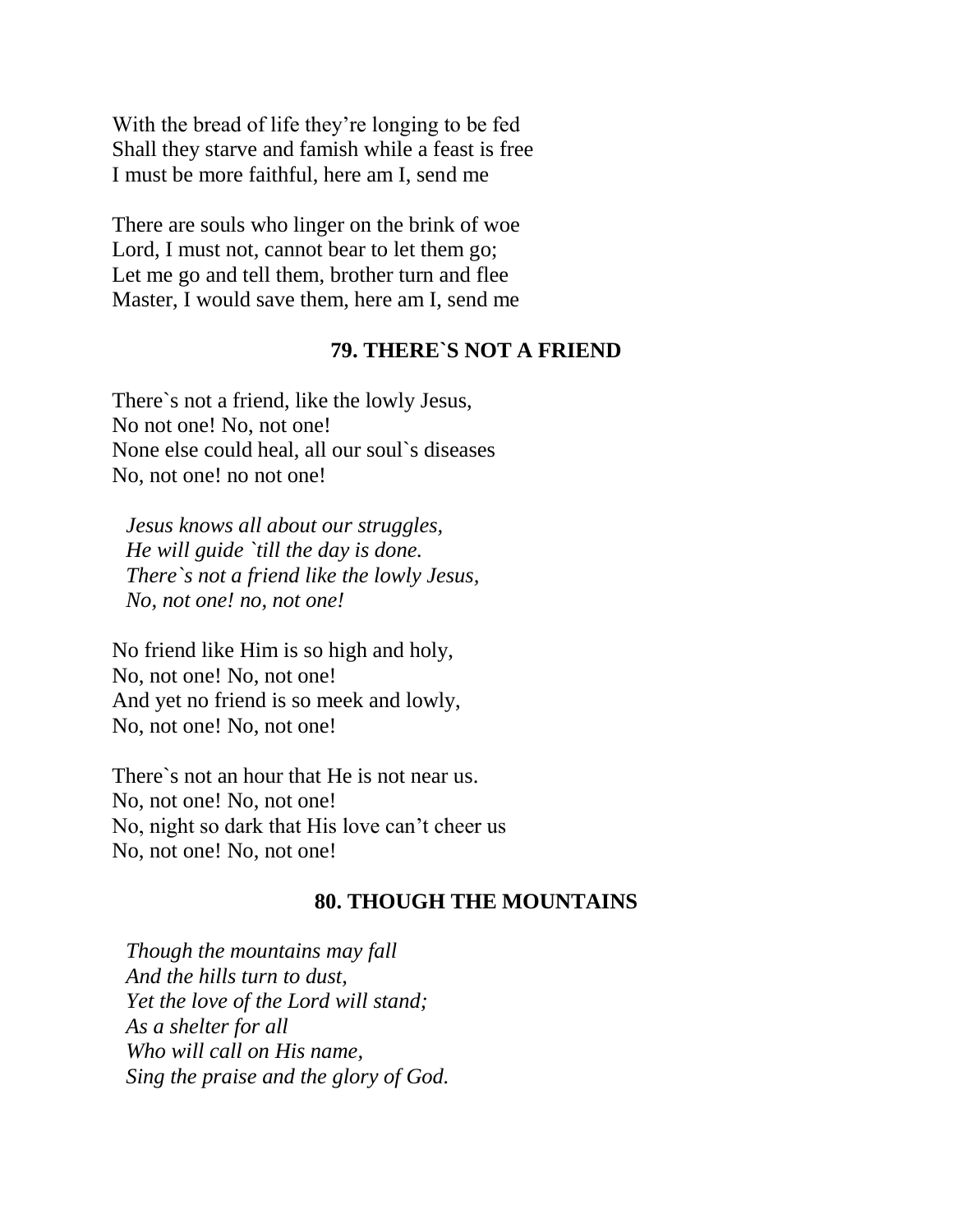Could the Lord ever leave you? Could the Lord forget His love? Though the mother forsake her child, He will not abandon you.

Should you turn and forsake Him, He will gently call your name, Should you wander away from Him, He will always take you back.

Go to Him when you're weary He will give you eagle's wings. You will run, never tire, For your God will be your strength,

As He swore to your Fathers, When the flood destroyed the land. He will never forsake you, He will swear to you again.

## **81. TO CANAAN'S LAND**

To Canaan's land I'm on my way Where the soul (of man) never dies; My darkest night will turn to day Where the soul (of man) never dies.

*[Women] No sad fare-wells, no tear dimmed eyes. Where all is love, and the soul never dies*

*[Men] Dear friends, there'll be no sad fare-wells There'll be no tear dimmed eyes, Where all is peace and joy and love, And the soul of man never dies.*

A rose is blooming there for me. Where the soul (of man) never dies; And I will spend eternity,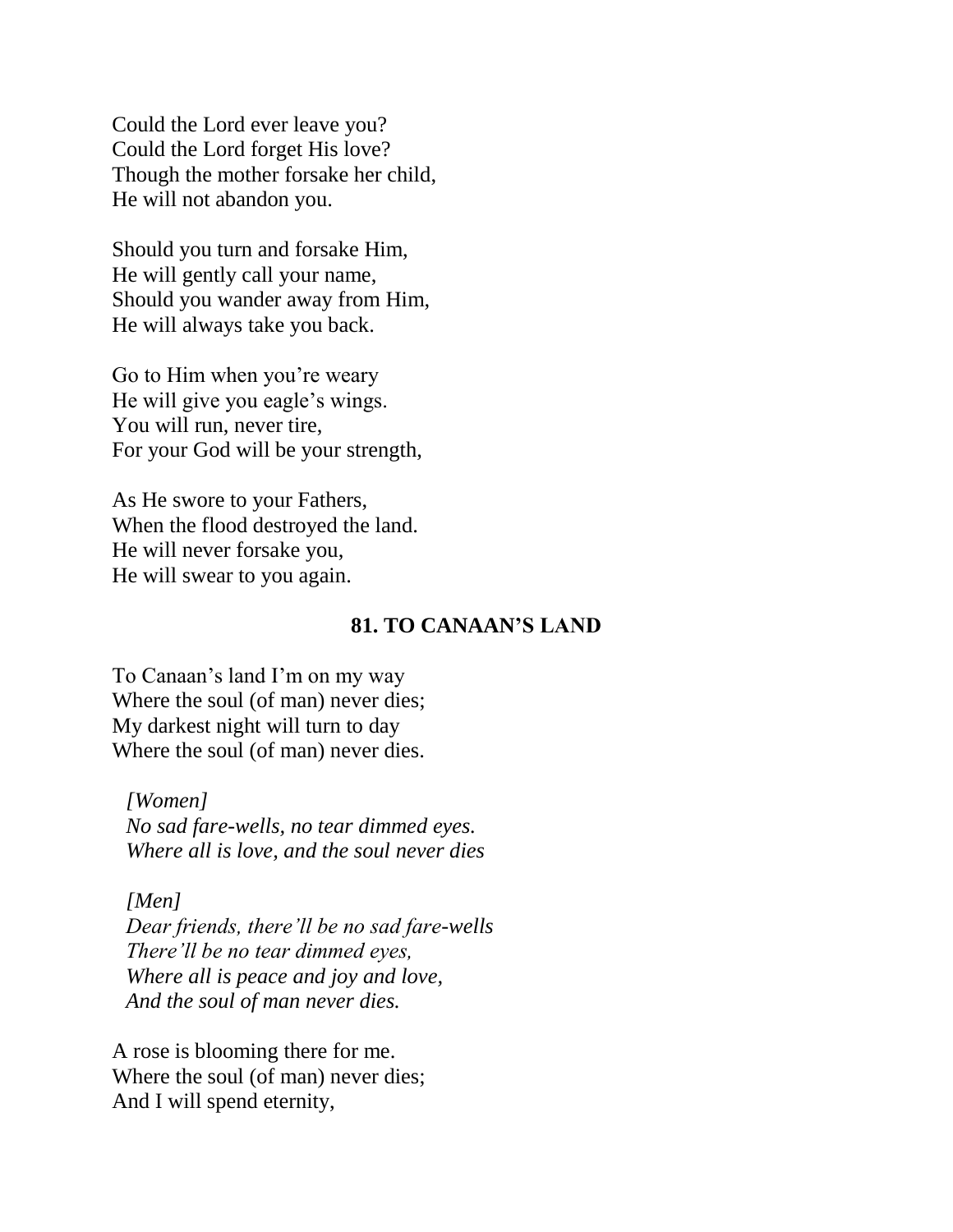Where the soul (of man) never dies.

I'm on my way to that fair land, Where the soul (of man) never dies: Where there will be no parting hands And the soul (of man) never dies.

# **82. TO GOD BE THE GLORY**

To God be the glory, great things he hath done So loved He the world that, He gave us His son Who yielded His life, an atonement for sin And opened the life gate, that all may go in

*Praise the Lord, praise the Lord Let the earth hear His voice Praise the Lord, Praise the Lord Let the people rejoice O come to the Father Through Jesus His Son, And give Him the glory Great things He hath done.*

O Perfect redemption, the purchase of blood To every believer the promise of God. The vilest offender who truly obey. That moment may enter, the heavenly way

Great things He hath taught us great things He hath done And great our rejoicing, thro' Jesus the Son But purer and higher and greater will be, Our wonder our transport, when Jesus we see

## **83. TRUST AND OBEY**

When we walk with the Lord in the light of His Word What a glory He sheds on our way! While we do His good will,he abides with us still And with all who will, trust and obey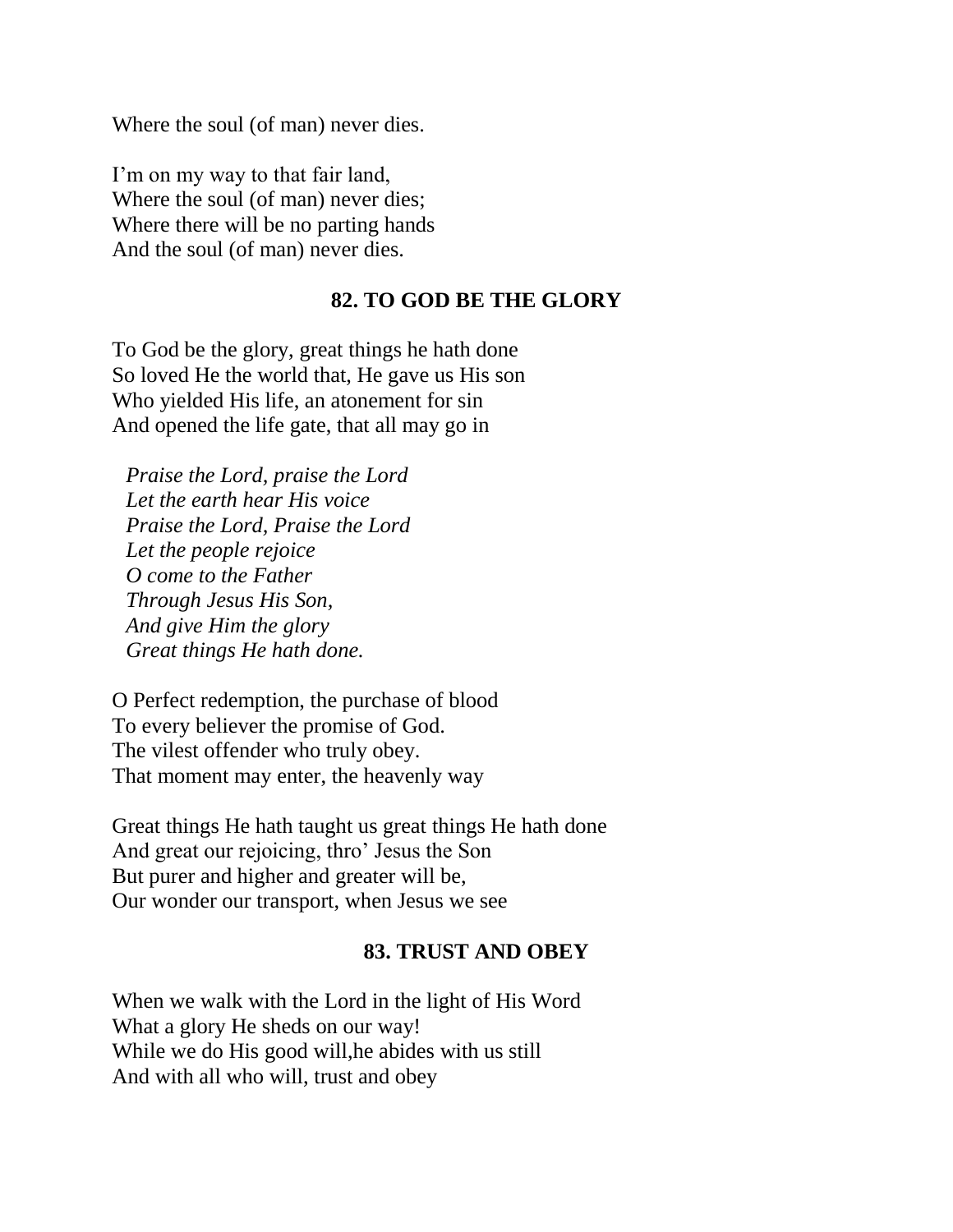*Trust and obey, for there's no other way, To be happy in Jesus, but to trust and obey*

Not a burden we bear, not a sorrow we share But our toil He doth richly repay; Not a grief, nor a loss, not a frown nor a cross But is blest if we trust and obey.

Not a shadow can rise, not a cloud in the skies But His smile quickly drives it away Not a doubt nor a fear, not a sigh nor a tear Can abide while we trust and obey.

But we never can prove, the delights of His love Until all on the altar we lay; For the favour He shows and the joy He bestows Are for those who wil trust and obey.

Then in fellowship sweet, we will sit at His feet Or we'll walk by His side in the way; What He says we will do,where He sends we will go Never fear, only trust and obey.

### **84. VICTORY IN JESUS**

I heard an old, old story, How a Saviour came from glory How He gave his life on Calvary To save a wretch like me I heard about His groaning, Of His precious blood atoning. Then I repented of my sins And won the victory

*O victory in Jesus, my Saviour, for ever He sought me and bought me with His redeeming blood He loved me'ere I knew Him and All my love is due Him, He plunged me to victory*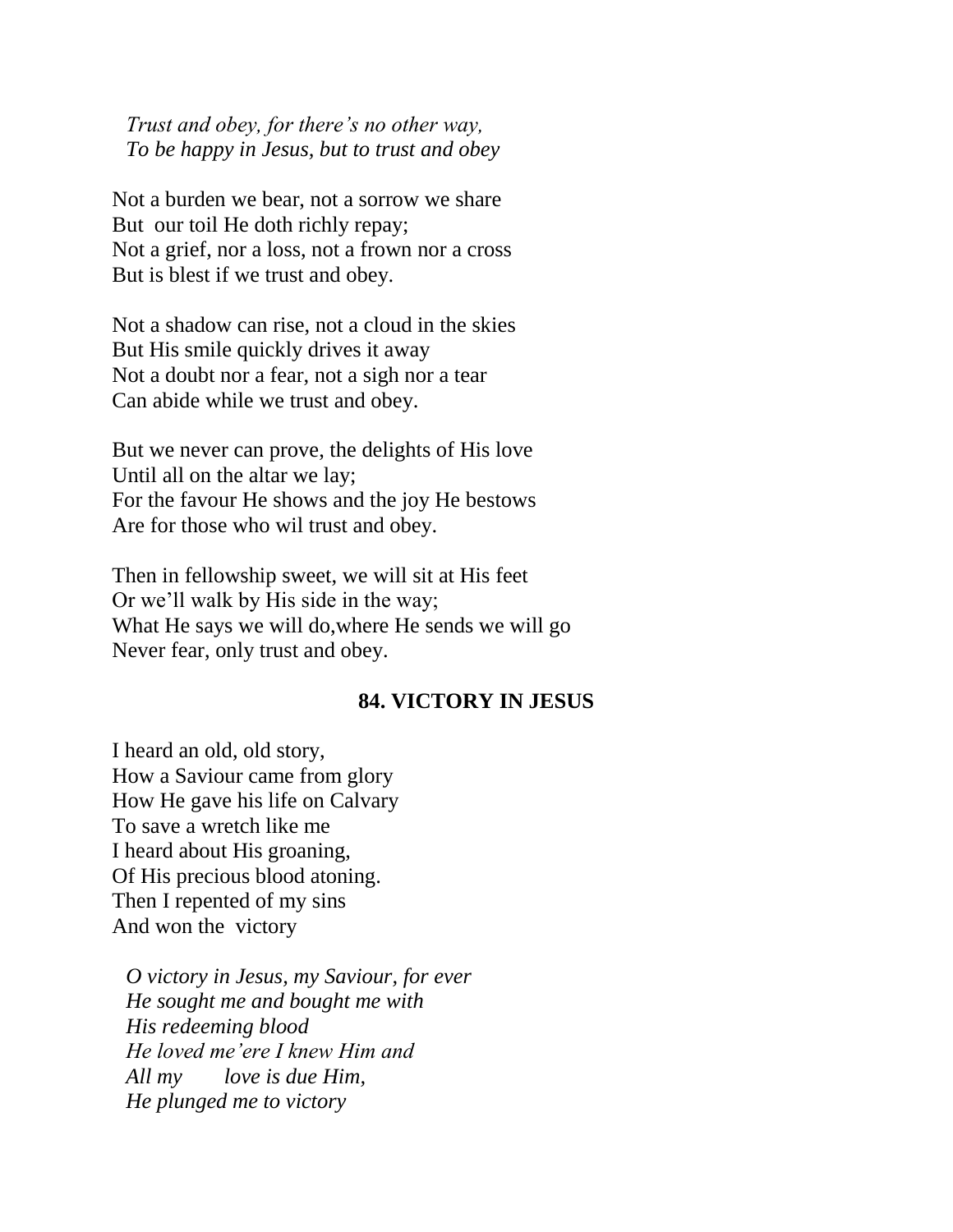### *Beneath the cleansing flood.*

I heard about His healing, Of His cleansing power revealing, How He made the lame to walk again and Caused the blind to see And then I cried "Dear Jesus, come and Heal my broken spirit," I then obeyed his blest commands and Gained the victory.

I heard about a mansion, He has built for me in glory, And I heard about the street of gold Beyond the crystal sea, About the angels singing, And the old redemption story And some sweet day I'll sing up there The song of victory

## **85. WADE IN THE WATER**

 *Wade in the water (3) God's gonna trouble the water*

Now, see those people dressed in red…. They look like the people that Moses led… Now see those people dressed in gold… They look like disciples of Christ, I'm told

Now, I looked over yonder and what did I see I saw all of God's angels coming for me…. Now if you don't believe that I've been redeemed Then follow me down to Jordan's stream….

Like Meshach, Shadrach, and Abednego…. Through faith into the fiery furnace I go…. Like David slew Goliath with just one shot My faith in the Lord is fiery hot…..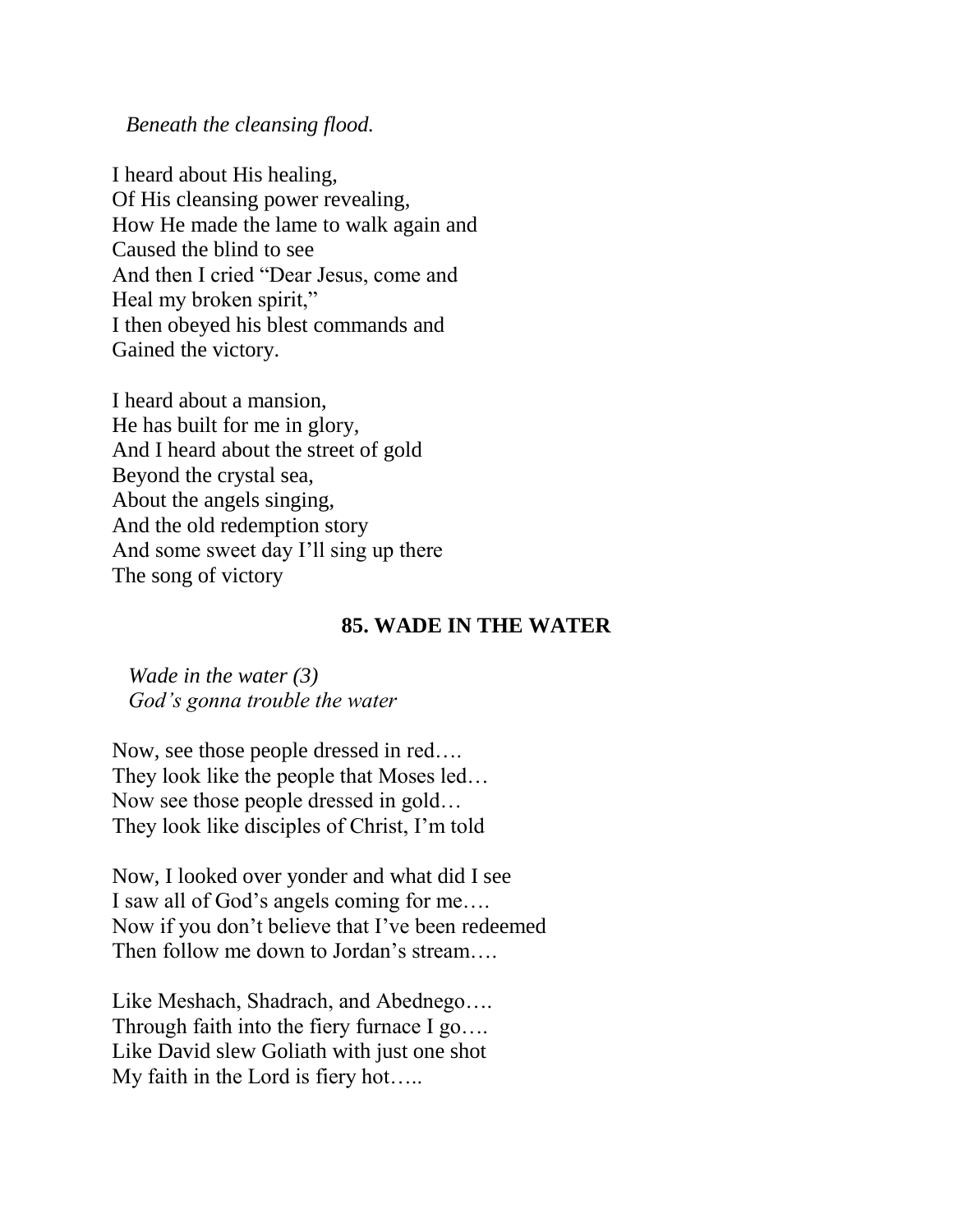I'm sometimes up and sometimes down….. But still my soul is heavenly bound….. I told you once, I'll tell you twice….. I won't bow to nobody but Jesus Christ…..

# **86. WE ARE ONE IN THE SPIRIT**

We are one in the Spirit We are one in the Lord (2) And we pray that all unity Will someday be restored

*And they`ll know we are Christians By our love, by our love. Yes, they`ll know we are Chiristians By our love*

We will walk with each other We will walk hand in hand (2) And we`ll guard each man`s dignity And crucify our pride

All praise to the Father From whom all things come All praise to Christ Jesus his only Son; All praise to the Spirit, who makes us one.

## **87. WE BELONG TO YOU**

 *We belong to you, O Lord of our longing, We belong to you In our daily living, dying and rising We belong to you*

In the waters of your mercy, When the old becomes the new, Souls united in the myst'ry: We belong to you.

Filled with gifts and filled with goodness,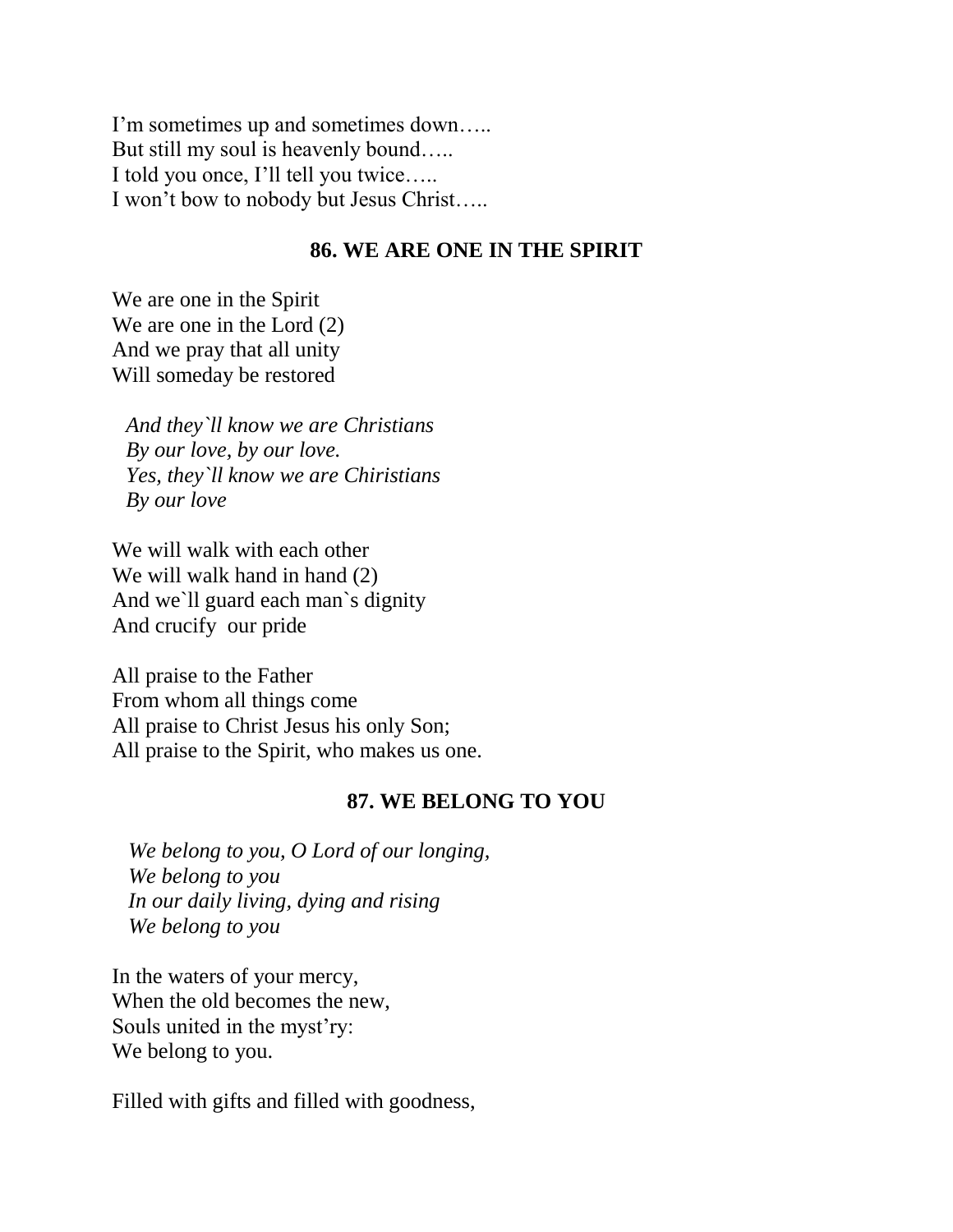Spirit breathing life into All who seek to find their purpose: We belong to you.

When we share the bread you've broken With the many and the few, We are blessed and we are broken: We belong to you.

We are called to share your word, Lord, In all we say and all we do. As our journey moves us onward, We belong to you.

#### **88. WE GOT THE POWER**

 *We got the power, power Power of the Spirit of God We got the power, power Power of the Spirit of God*

Othniel with the Spirit of God Defeated the Aramites Gideon with the Spirit of God Defeated the Midianites Jepthah with the Spirit of God Defeated the Ammonites Samson with the Spirit of God Tore the lion apart And defeated the Philistines

Moses with the Spirit of God Delivered the Israelites Joshua with the Spirit of God Made the sun stand still Saul with the Spirit of God Saved the city of Jabesh David with the Spirit of God Tore the lion apart And defeated Goliath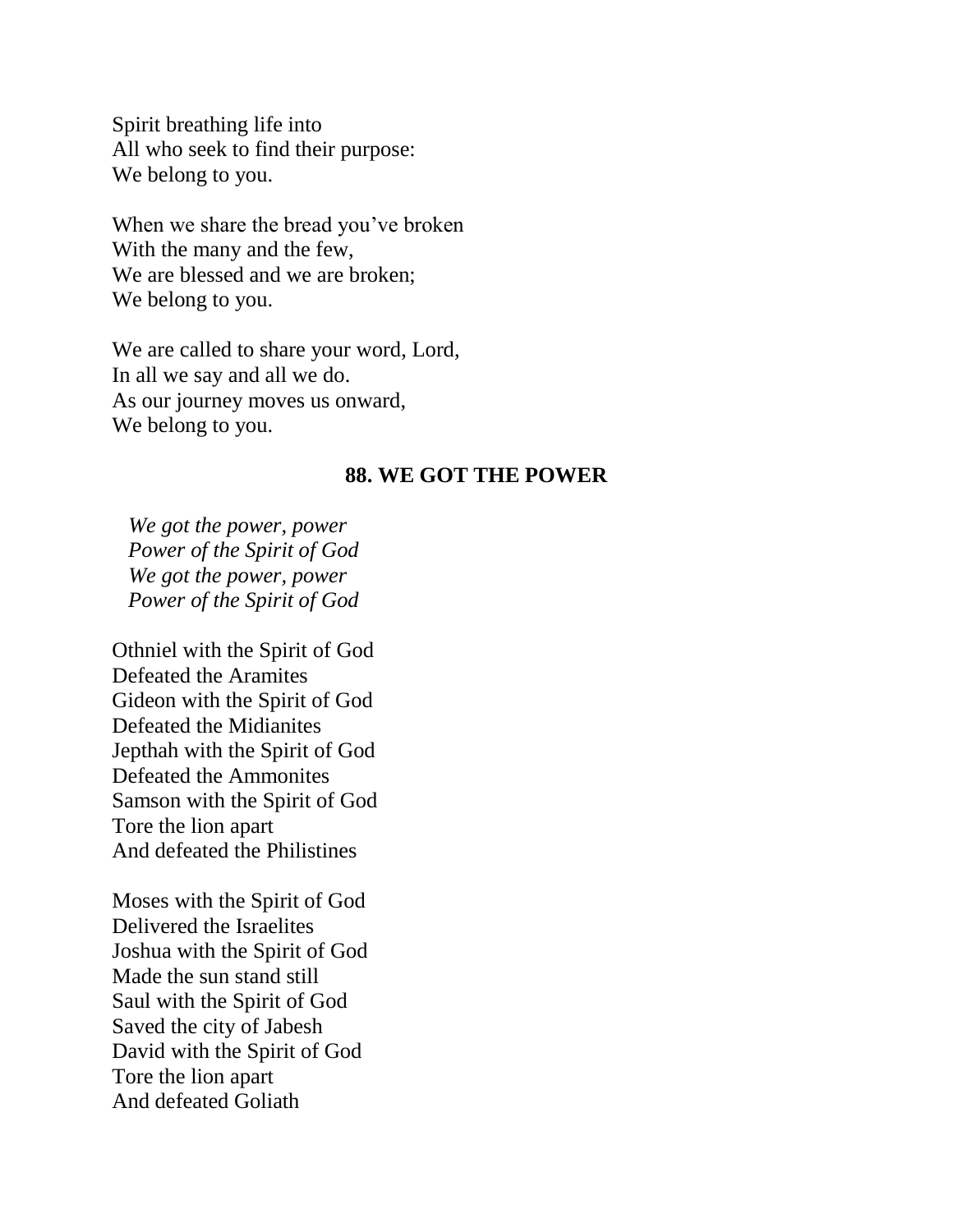### **89. WE HAVE COME**

We have come into this place And gathered in his name to worship Him (2) We have come into this place And gathered in His name To worship Christ the Lord. Worship Him, Christ the Lord.

So forget about yourself And concentrate on Him and worship Him...

He is all my everything I stand complete in Him and worship Him...

Let us lift up holy hands Magnify His name and worship Him....

### **90. WERE YOU THERE**

Were you there, when they crucified my Lord? Were you there, when they crucified my Lord?

*Oh! Sometimes it causes me to Tremble, tremble, tremble, Were you there when they.....?*

....., when they nailed Him to the tree?... ....., when they pierced Him in the side?... ....., when they laid Him in the tomb?....

....., when He rose up from the dead? [Oh! Sometimes, I feel like shouting, glory, glory, glory...]

# **91. WHAT A DAY THAT WILL BE**

There is coming a day When no heartache shall come No more clouds in the sky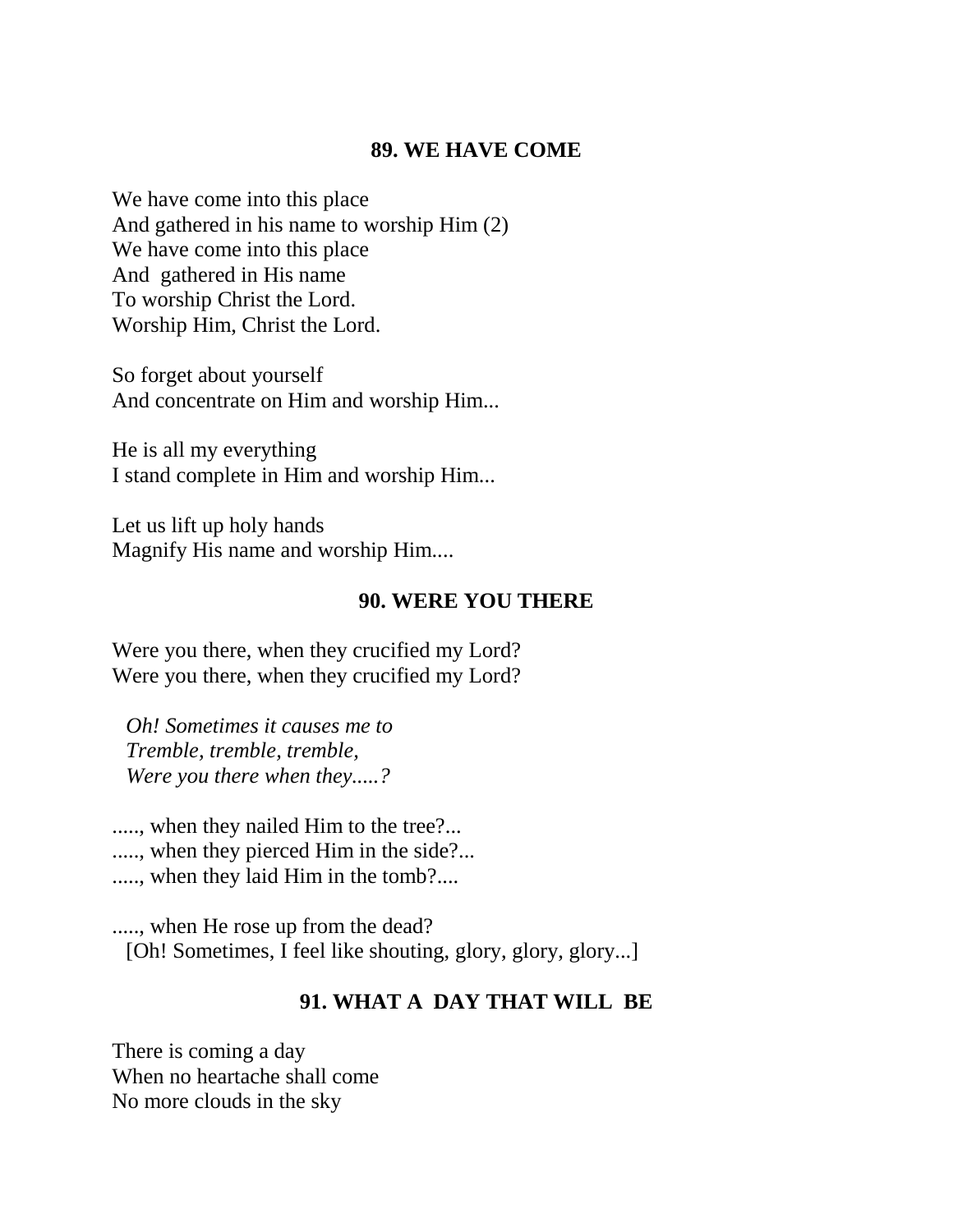No more tears to dim the eye All is peace forever more On that happy golden shore What a day, glorious day that will be

 *What a day that will be When my Jesus I shall see And I look upon His face The One who saved me by His grace When He takes me by the hand And leads me through the Promised Land What a day, glorious day that will be*

There'll be no sorrow there No more burdens to bear No more sickness, no pain No more parting over there And forever I will be With the One who died for me What a day, glorious day that will be.

### **92. WHAT A FELLOWSHIP**

What a fellowship, what a joy divine Leaning on the everlasting arms. What a blessedness, what a peace is mine, Leaning on the everlasting arms.

*Leaning,on Jesus, leaning on Jesus, Safe and secure from all alarms. Leaning on Jesus, Leaning on Jesus, Leaning on the everlasting arms.*

O how sweet to walk, in this pilgrim way Leaning on the everlasting arms; O how bright the path, grows from day to day Leaning on the everlasting arms;

What have I to dread? What have I to fear? Leaning on the everlasting arms;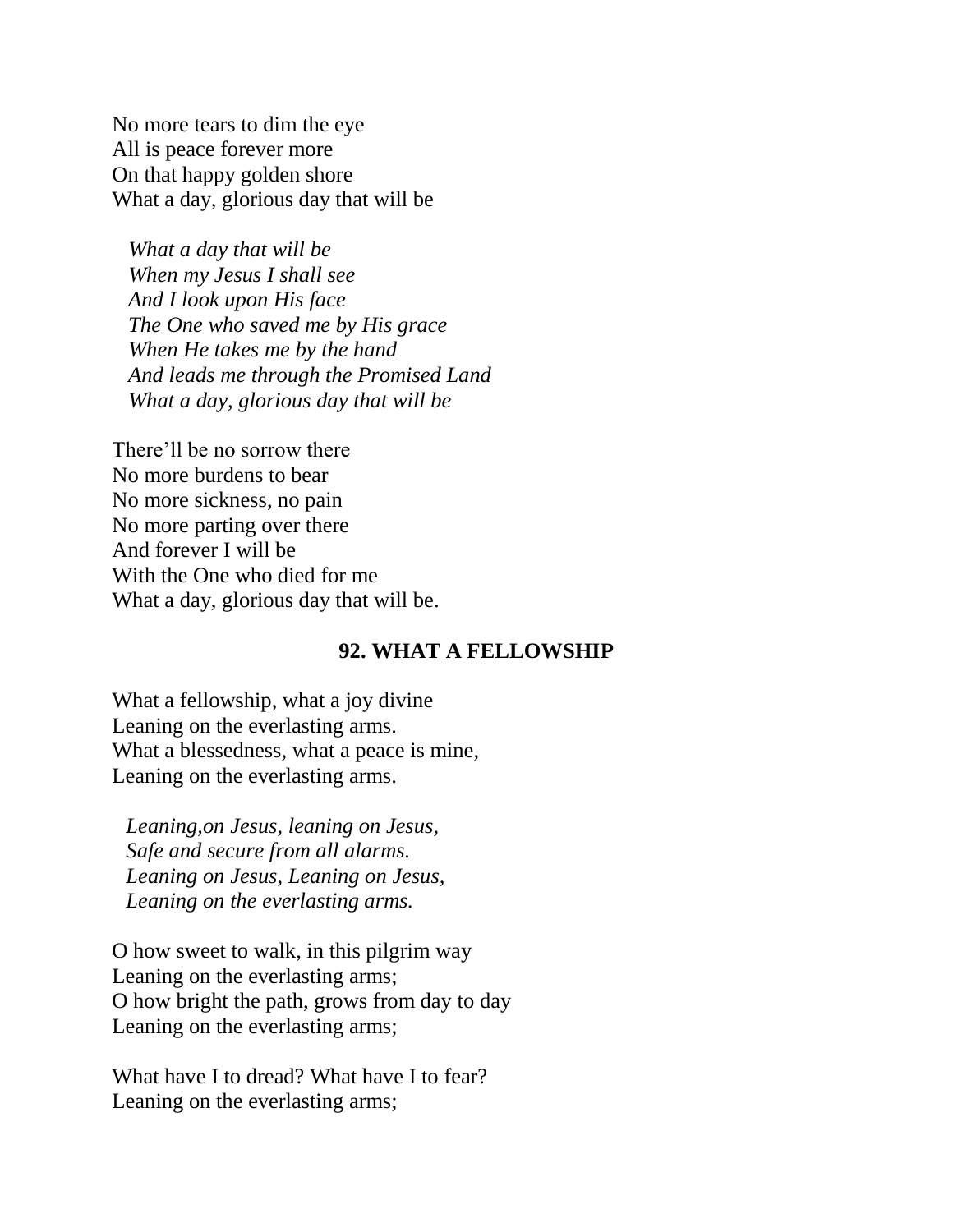I have blessed peace, with my Lord so near Leaning on the everlasting arms;

# **93. WHAT A FRIEND WE HAVE**

What a friend we have in Jesus All our sins and griefs to bear. What a privilege to carry, Everything to God in prayer. O what peace we often forfeit, O what needless pain we bear. All because we do not carry, Everything to God in prayer.

Have we trials and temptations? Is there trouble anywhere? We should never be discouraged, Take it to the Lord in prayer. Can we find a friend so faithful, Who will all our sorrows share? Jesus knows our every weakness, Take it to the Lord in prayer.

Are we weak and heavy laden, Cumbered with a load of care? Precious Saviour still our refuge, Take it to the Lord in prayer. Do thy friends despise forsake thee? Take it to the Lord in prayer, In his arms he'll take and shield thee, Thou wilt find a solace there.

# **94. WHAT CAN WASH AWAY MY SIN**

What can wash away my sin? Nothing but the blood of Jesus. What can make me whole again? Nothing but the blood of Jesus.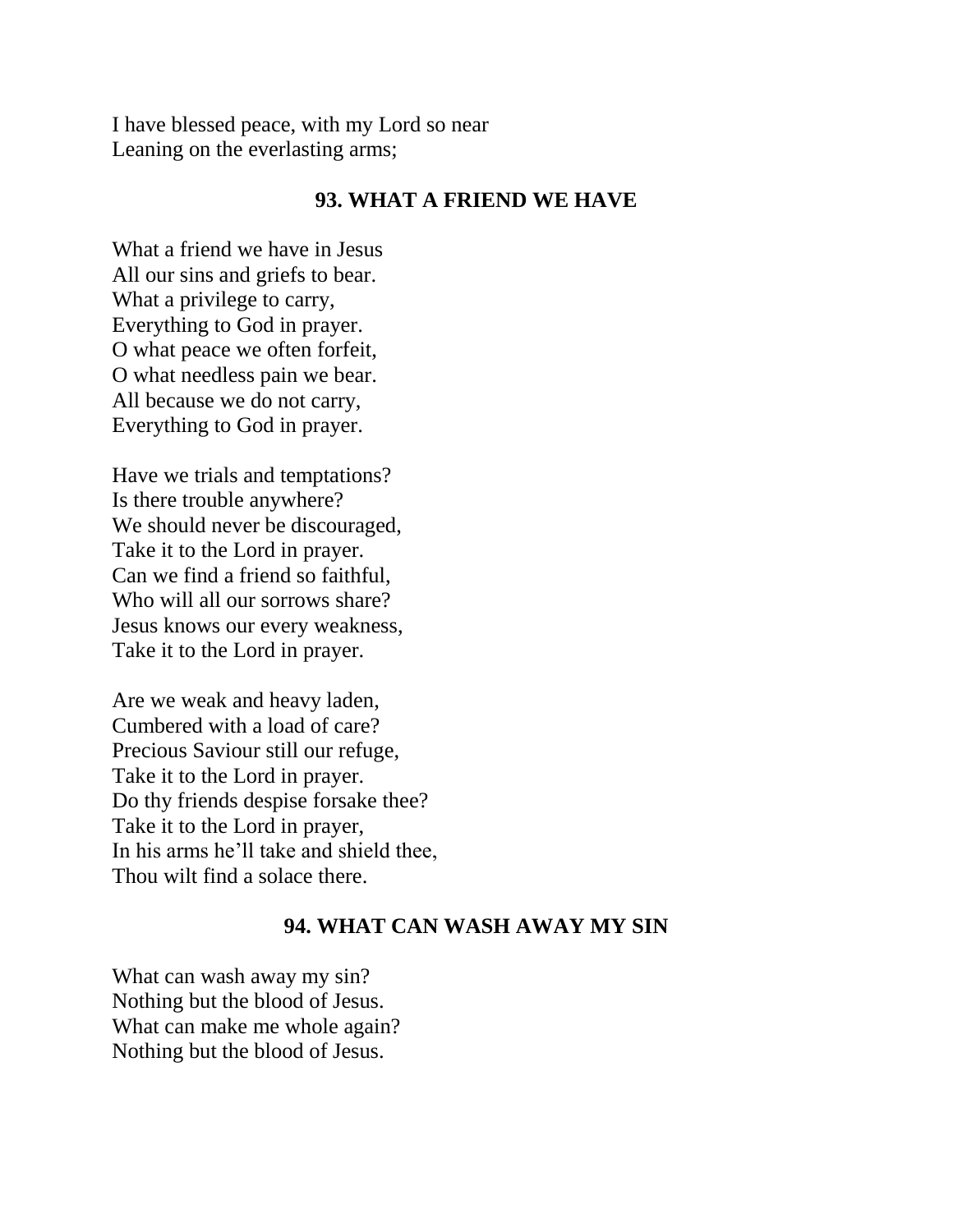*O precious is the flow That makes me white as snow. No other fount I know Nothing but the blood of Jesus.*

For my pardon this I see.... For my cleansing this my plea...

Nothing can for sin atone... Naught of good that I have done....

# **95. WHEN MY LOVE TO CHRIST**

When My love to Christ grows weak, When for deeper faith I seek Then in thought I go to Thee Garden of Gethsemane

There I walk amid the shades While the lingering twilight fades. See that suffering friendless one Weeping, praying there alone.

When My love for man grows weak When for stronger faith seek Hill of Calvary I go To thy scenes of fear and woe.

There behold His agony, Suffered on the bitter tree; See His anguish, see His faith; Love triumphant still in death

Then to life I turn again Learning all the worth of pain. Learning all the might that lies In a full self-sacrifice.

# **96. WHEN THE ROLL IS CALLED**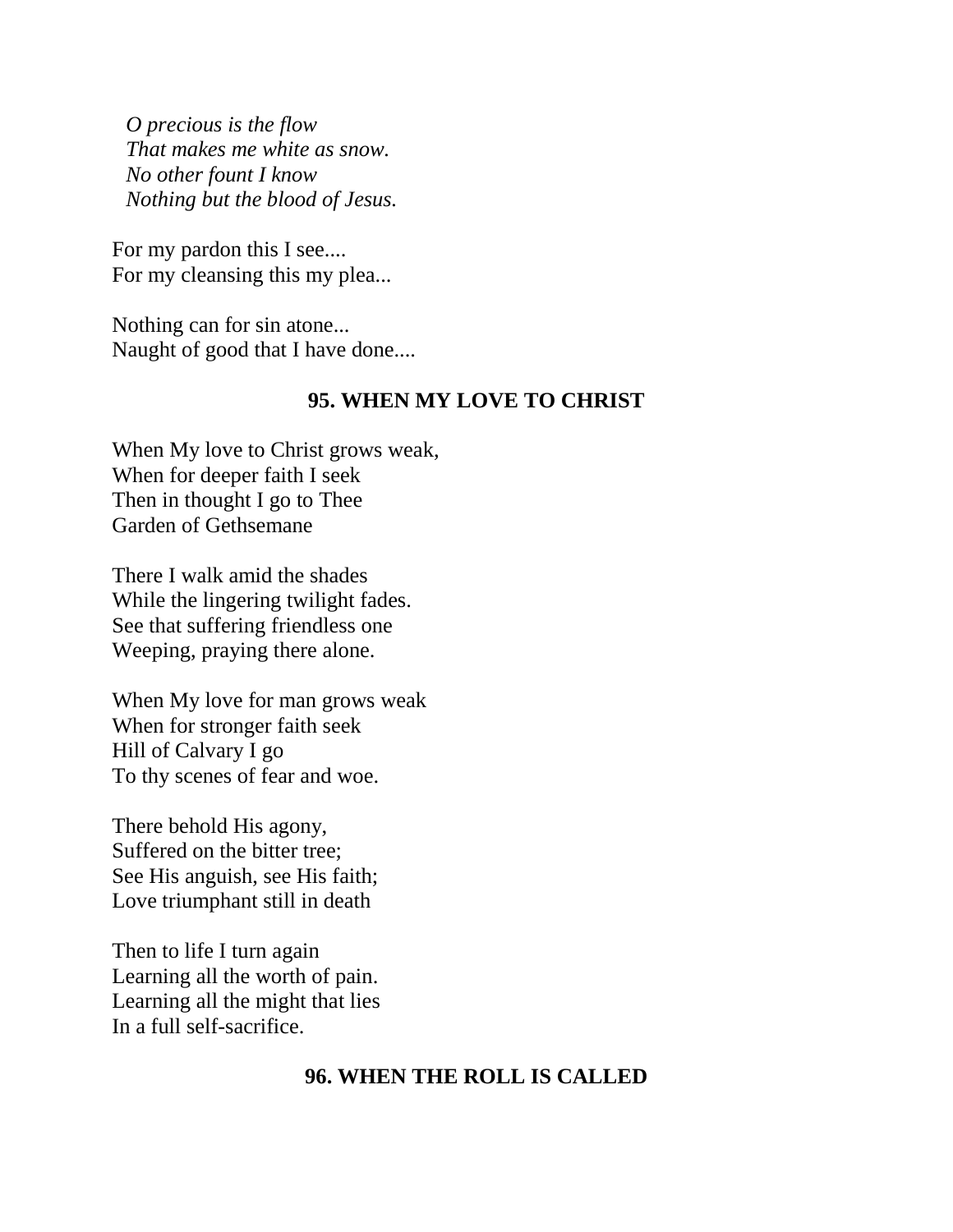When the trumpet of the Lord shall sound And time shall be no more, And the morning breaks eternal bright and fair When the saved of earth shall gather Over on the other shore And the roll is called up yonder I'll be there

 *When the roll is called up yonder I'll be there (2) When the roll is called up Yonder When the roll is called up Yonder I'll be there* 

On that bright and cloudless morning When the dead in Christ shall rise And the glory of his resurrction share; When His chosen ones shall Gather to their home beyond the skies, And the roll is called up yonder I'll be there.

Let us labour for the Master From the dawn till setting sun, Let us talk of all His wonderous love and care Then when all of life is over And our work on earth is done, And the roll is called up yonder I'll be there.

# **97. WHEN THE SAVIOUR CALLS**

When the Saviour calls I will answer, When He calls for me I will hear; When the Saviour calls I will answer, I'll be somewhere listening for my name.

*I'll be somewhere listening (3) for my name I'll be somewhere listening (3) for my name*

If my heart is right when He calls me...

If my robe is white when He calls me...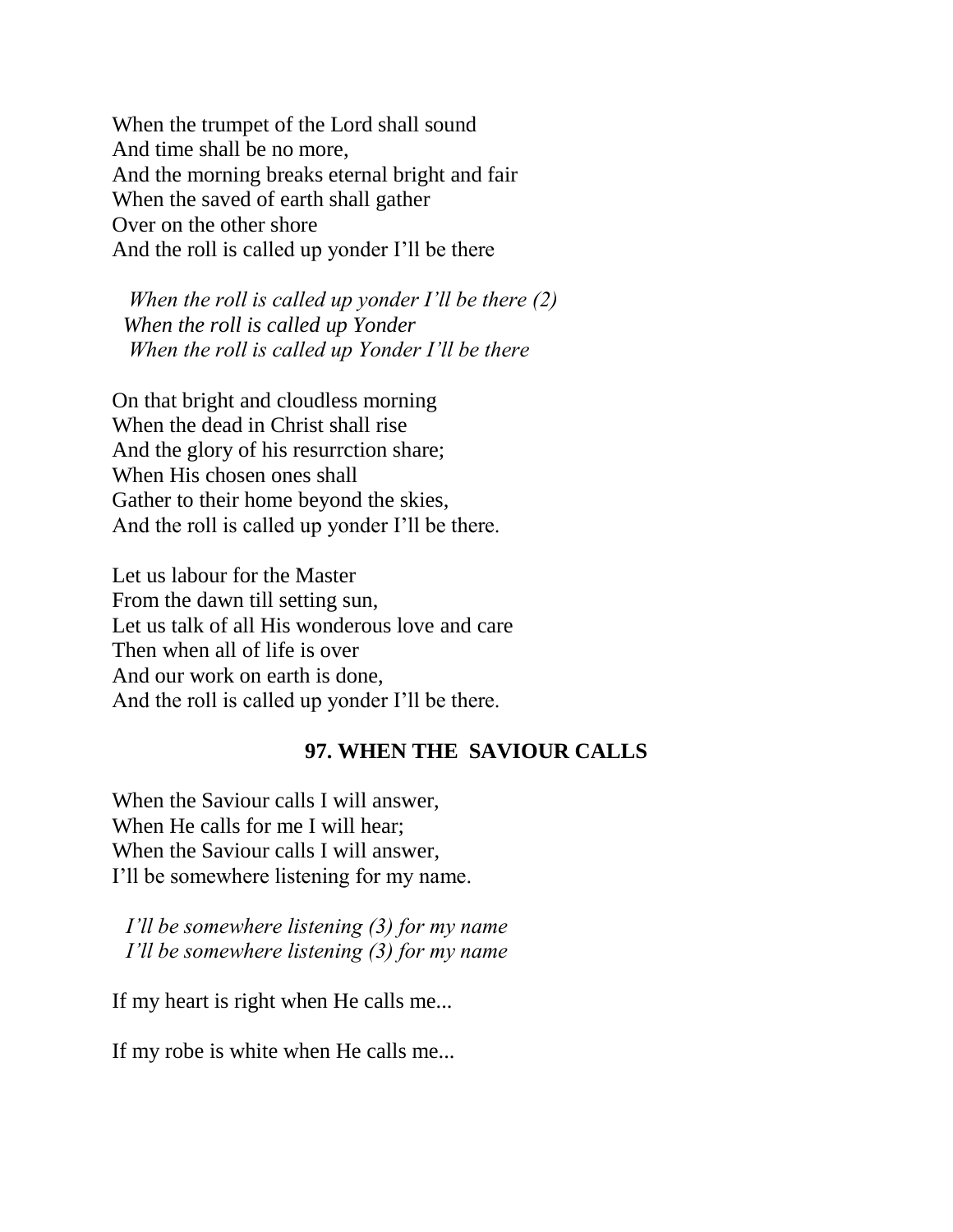## **98. WHEN WE ALL GET TO HEAVEN**

Sing the wondrous love of Jesus, Sing His mercy and His grace; In the mansions bright and blessed, He'll prepare us a place.

 When we all get to heaven. What a day of rejoicing that will be! When we all see Jesus, We'll sing and shout the victory.

While we walk the pilgrim pathway, Clouds will over spread the sky; But when travelling days are over, Not a shadow, not a sigh.

Let us then be true and faithful, Trusting, serving every day, Just a glimpse of Him in glory Will the toils of life repay.

### **99. WHERE COULD I GO?**

Living below in this old sinful world Hardly a comfort can afford; Striving alone to face temptations sore, Where could I go but to the Lord?

 *Where could I go, O where could I go, Seeking a refuge for my soul? Needing a friend to save me in the end; Where could I go but to the Lord?*

Neighbors are kind, I love them ev'ry one, We get along in sweet accord But when my soul needs manna from above Where could I go but to the Lord?